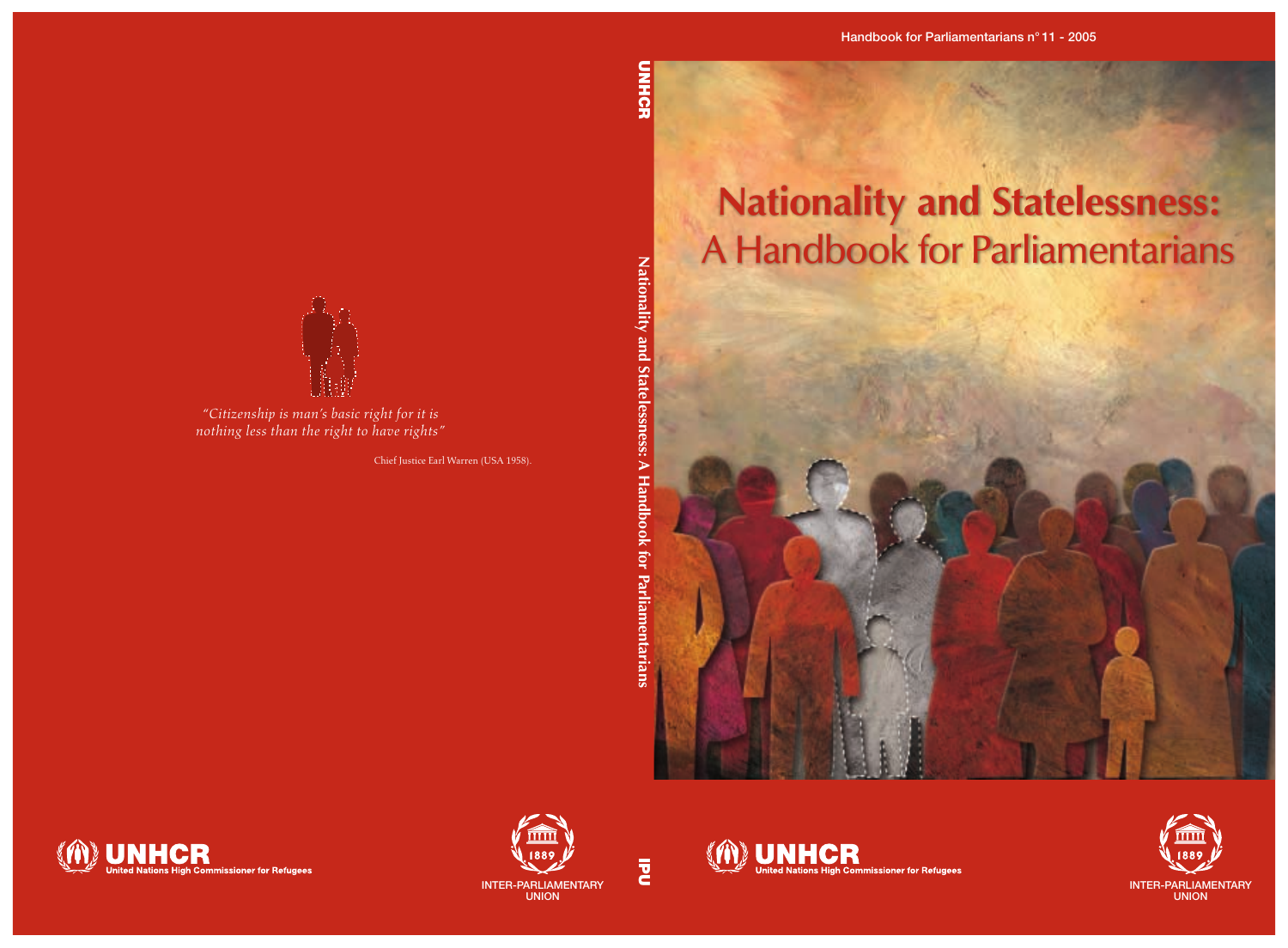# **Nationality and Statelessness**

A Handbook for Parliamentarians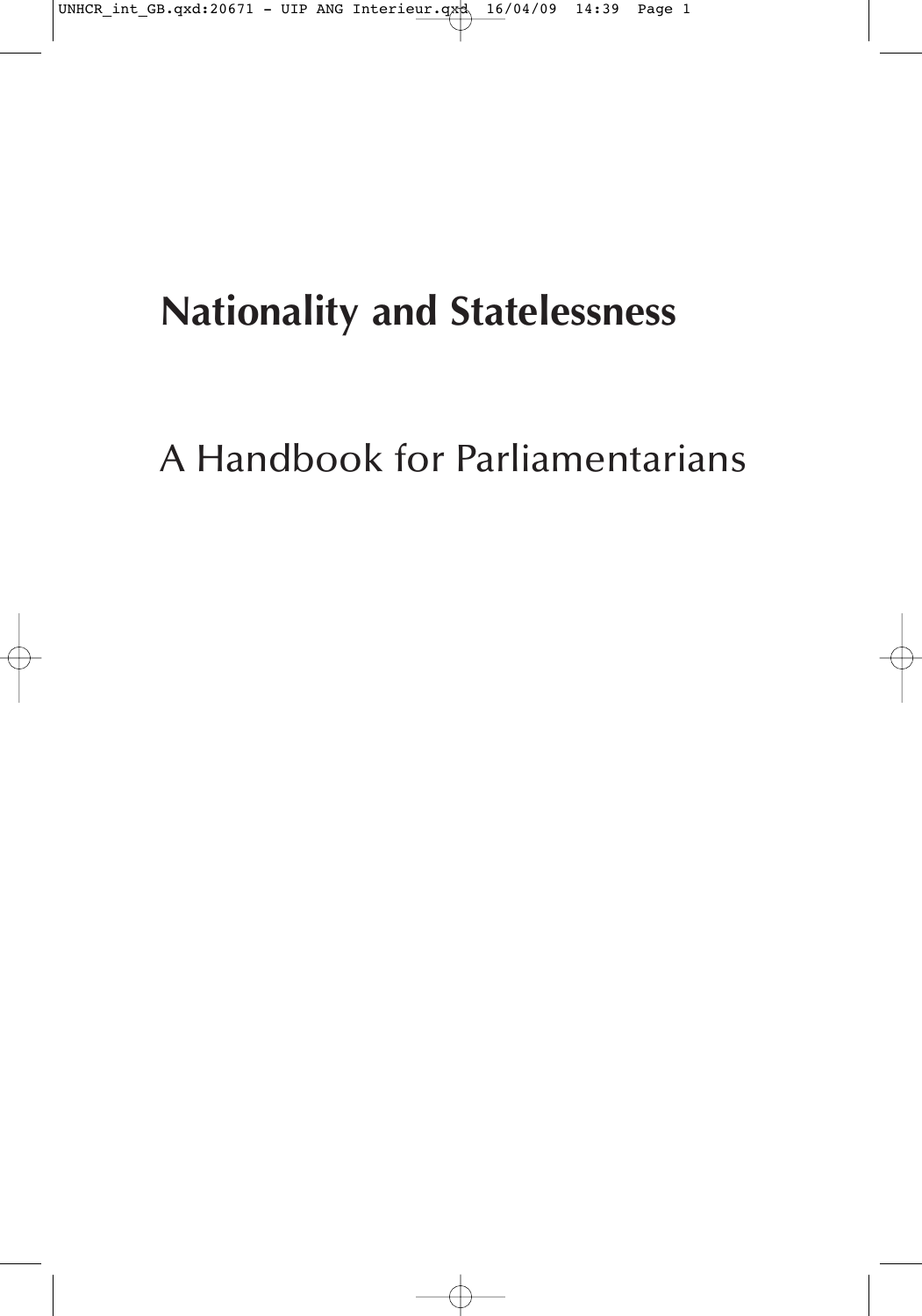# **Acknowledgements**

This handbook was prepared with the cooperation of the Bureau of the Inter-Parliamentary Union's Standing Committee on Democracy and Human Rights.

Research and analysis: Carol Batchelor and Philippe Leclerc (UNHCR)

Writer: Ms. Marilyn Achiron

Editorial Board:

UNHCR: Erika Feller, Philippe Leclerc, José Riera and Sara Baschetti<br>IPU: Anders B. Johnsson and Kareen Jabre Anders B. Johnsson and Kareen Jabre

Original version: English Updated August 2008 Cover design by Jacques Wandfluh, Studio Infographie, Switzerland Printed in France by SADAG Imprimerie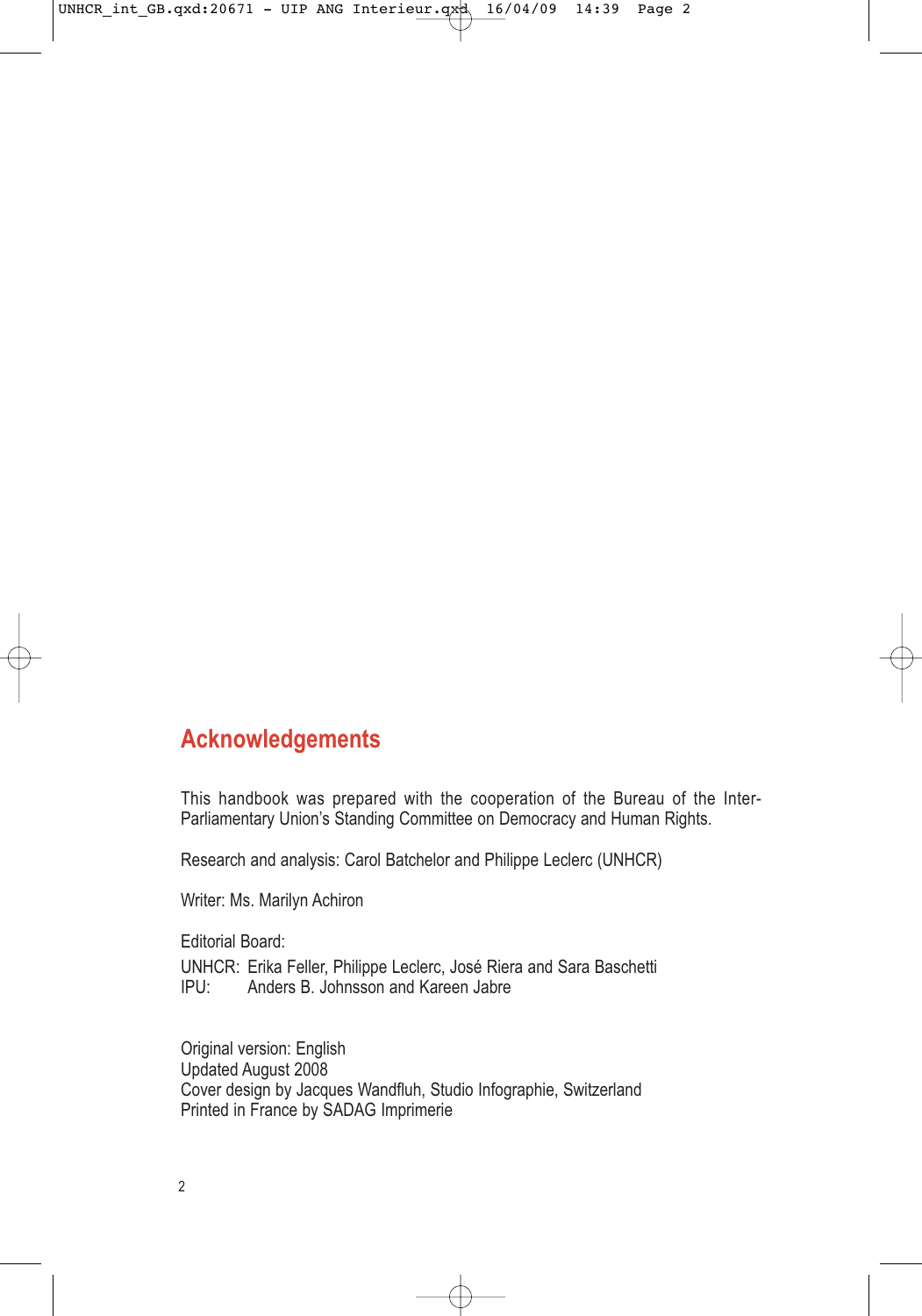# **Foreword**

"Everyone has the right to a nationality. No one shall be arbitrarily deprived of his nationality nor denied the right to change his nationality." With those succinct statements, Article 15 of the 1948 Universal Declaration of Human Rights confers upon every individual, everywhere in the world, the right to have a legal connection with a State. Citizenship or nationality (the two terms are used interchangeably in this hanbook, just as they usually are in international law) not only provides people with a sense of identity, it entitles individuals to the protection of a State and to many civil and political rights. Indeed, citizenship has been described as "the right to have rights."

Despite the body of international law relating to the acquisition, loss, or denial of citizenship, millions of people around the world have no nationality. They are stateless. Statelessness may result from a variety of causes, including conflict of laws, the transfer of territory, marriage laws, administrative practices, discrimination, lack of birth registration, denationalization (when a State rescinds an individual's nationality), and renunciation (when an individual refuses the protection of a State).

Many of the world's stateless persons are also victims of forced displacement. People who have been uprooted from their homes are particularly vulnerable to statelessness, especially when their displacement is accompanied or followed by a redrawing of territorial boundaries. Conversely, stateless and denationalized individuals have often been obliged to flee their usual place of residence. It is this link with refugee situations that initially led the United Nations General Assembly to designate the Office of the United Nations High Commissioner for Refugees (UNHCR) as the agency responsible for overseeing the prevention and reduction of statelessness.

According to recent estimates there are some eleven million stateless persons around the world. But this number is a "guesstimate". It has been very difficult for organizations to collect comprehensive data on the number of stateless persons because the concept of statelessness is disputed among countries, because governments are often reluctant to disclose information about statelessness, and because the issue of statelessness is not high on the international community's agenda.

In recent years, however, the international community has become more aware that respect for human rights helps to prevent mass exoduses and forced displacements. Similarly, there is growing awareness, based on the principles contained in international treaties, that States are obliged to resolve problems of statelessness. Governments must acknowledge, formally and in practice, that they do not have the right to withdraw or withhold the benefits of citizenship from individuals who can demonstrate a genuine and effective link with the country.

The best way that parliamentarians can demonstrate their determination to reduce or eliminate the incidence of statelessness is to adopt national legislation that is consistent with international law, that ensures that individuals will not be arbitrarily deprived of nationality, that persons will be granted a nationality under certain circumstances in which they might otherwise be stateless, and that adequate protection will be available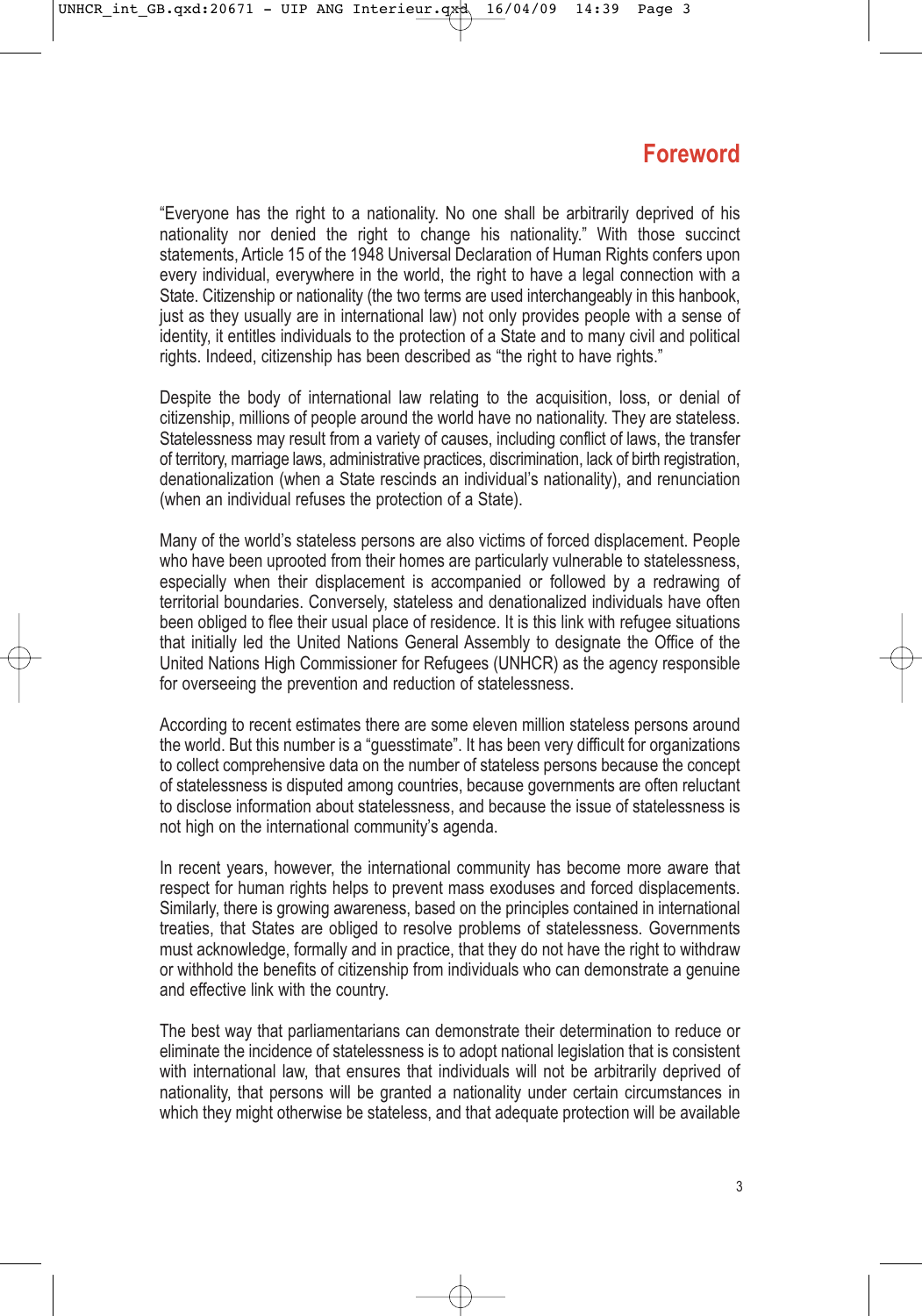to those who remain or become stateless. Parliamentarians can also play an important "watchdog" role by helping to ensure that the policies of a State do not inadvertently or deliberately render individuals stateless, by encouraging their governments to resolve the cases of individuals who are stateless, and by raising awareness about the problems associated with statelessness among their constituents.

This handbook presents related issues, provides possible solutions, and suggests actions that members of parliament can take without losing sight of the human dimension of statelessness. We hope that it will serve as a useful tool for parliamentarians in taking all necessary steps to reduce and ultimately eliminate this phenomenon, which adversely affects the lives of millions of men, women and children around the world.

António Guterres Anders B. Johnsson High Commissioner for Refugees Inter-Parliamentary Union

Secretary General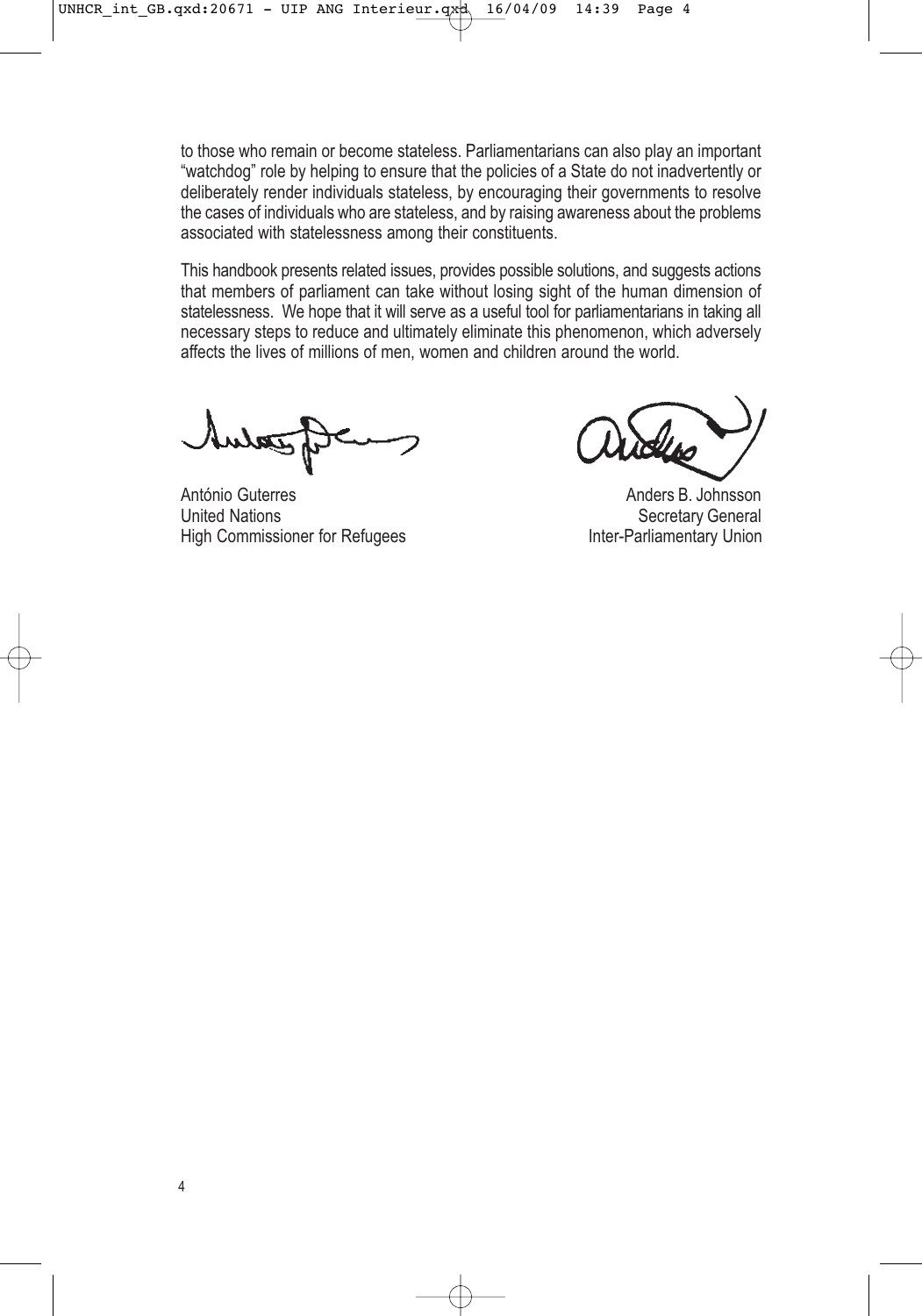# **Table of Contents**

| <b>Chapter 1:</b> The International Legal Framework for the Right<br>to a Nationality and for the Reduction of Statelessness [1, 1, 1, 1, 1, 1, 8] |  |
|----------------------------------------------------------------------------------------------------------------------------------------------------|--|
| Chapter 2: Identifying and Protecting Stateless Persons 17                                                                                         |  |
|                                                                                                                                                    |  |
|                                                                                                                                                    |  |
|                                                                                                                                                    |  |

|                                                                                                      | <b>Annex 1:</b> States Parties to the 1954 United Nations Convention<br>relating to the Status of Stateless Persons 53 |  |  |
|------------------------------------------------------------------------------------------------------|------------------------------------------------------------------------------------------------------------------------|--|--|
| Annex 2:                                                                                             | States Parties to the 1961 United Nations Convention                                                                   |  |  |
|                                                                                                      |                                                                                                                        |  |  |
|                                                                                                      |                                                                                                                        |  |  |
| UNHCR and IPU in Brief <b>Exercise 2018</b> Contains the UNHCR and IPU in Brief <b>Exercise 2019</b> |                                                                                                                        |  |  |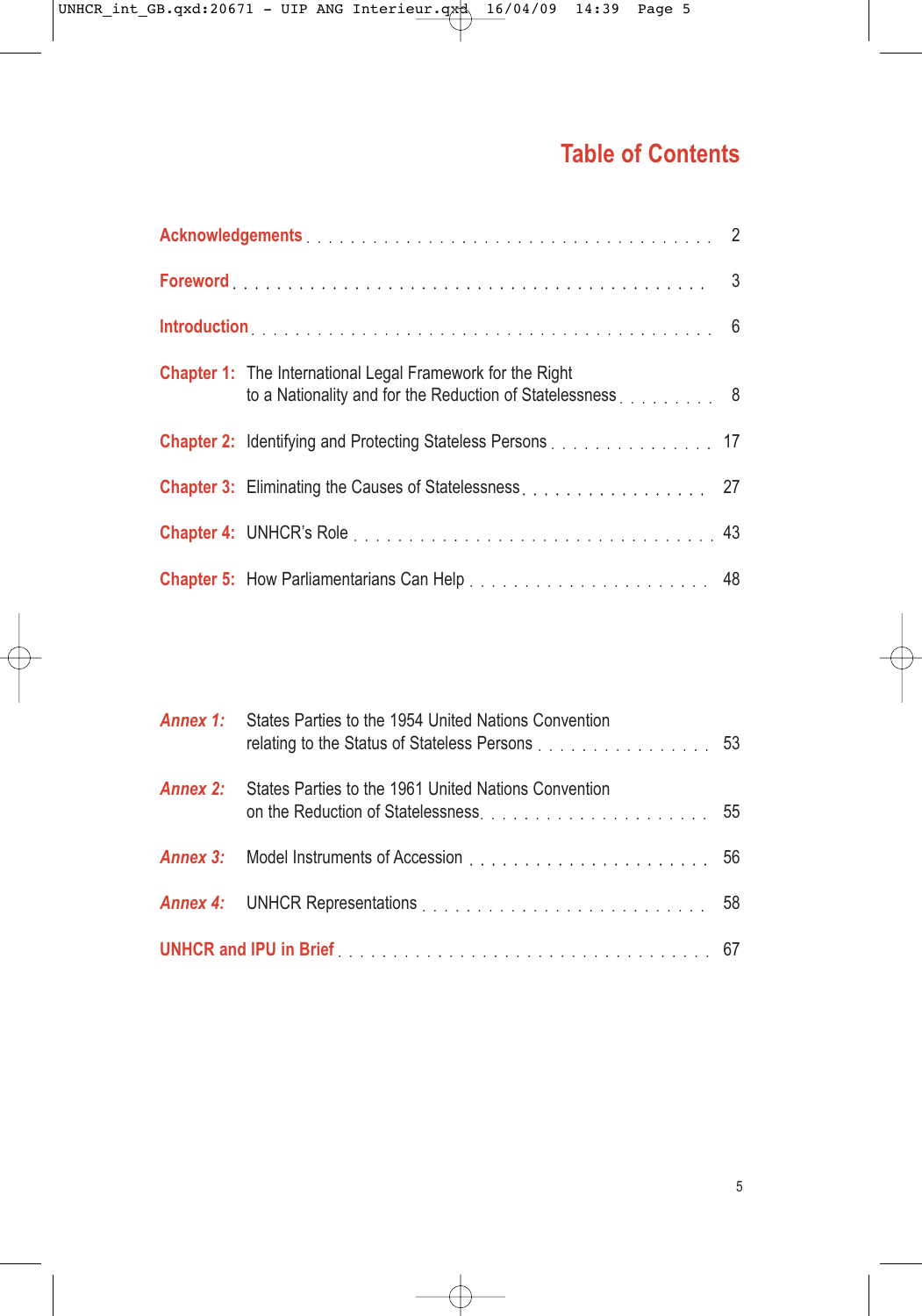# **Introduction**

Those of us who are citizens of a country usually take for granted the rights and obligations that citizenship confers on us. Most of us can enroll our children in schools, seek medical attention when we are sick, apply for employment when we need to, and vote to elect our representatives in government. We feel we have a stake in the country in which we live; we feel a profound sense of belonging to something greater than our individual selves.

But what is life like for persons who have no nationality, who are stateless? Without citizenship, a person cannot register to vote in the country in which he/she is living, cannot apply for a travel document, cannot register to marry. In some instances, individuals who are stateless and are outside their country of origin or country of former residence can be detained for long periods if those countries refuse to grant them re-entry to their territories. Often, even the most basic of rights – the rights to education, medical care, and employment – are denied to individuals who cannot prove a legal connection with a country.

*"Being said 'No' to by the country where I live; being said 'No' to by the country where I was born; being said 'No' to by the country where my parents are from; hearing 'you do not belong to us' continuously! I feel I am nobody and don't even know why I'm living. Being stateless, you are always surrounded by a sense of worthlessness."* 

Lara, who was formerly stateless

A survey on statelessness conducted by UNHCR in 2003 confirms that no region of the world is free of the problems that lead to statelessness. However, the precise number of stateless persons around the world is unknown. States are often unwilling or unable to provide accurate data; few have mechanisms for registering stateless persons. Indeed, there is no clear requirement for States to report on the numbers of stateless persons living on their territories. UNHCR estimates that millions of people around the world are living without an effective nationality.

Statelessness, which was first recognized as a global problem during the first half of the 20<sup>th</sup> century, can result from disputes between States about the legal identity of individuals, State succession, protracted marginalization of specific groups within the society, or from stripping individuals or groups of their nationality. Statelessness is normally associated with periods of profound change in international relations. The redrawing of international borders, the manipulation of political systems by national leaders with the aim of achieving questionable political ends, and/or the denial or deprivation of nationality to exclude and marginalize unpopular racial, religious, or ethnic minorities have resulted in statelessness in every region of the world. In the past 20 years, growing numbers of persons have been deprived of their nationality or have not been able to gain an effective citizenship. If these situations are allowed to continue, the deepening sense of disenfranchisement among the affected populations can eventually lead to displacement.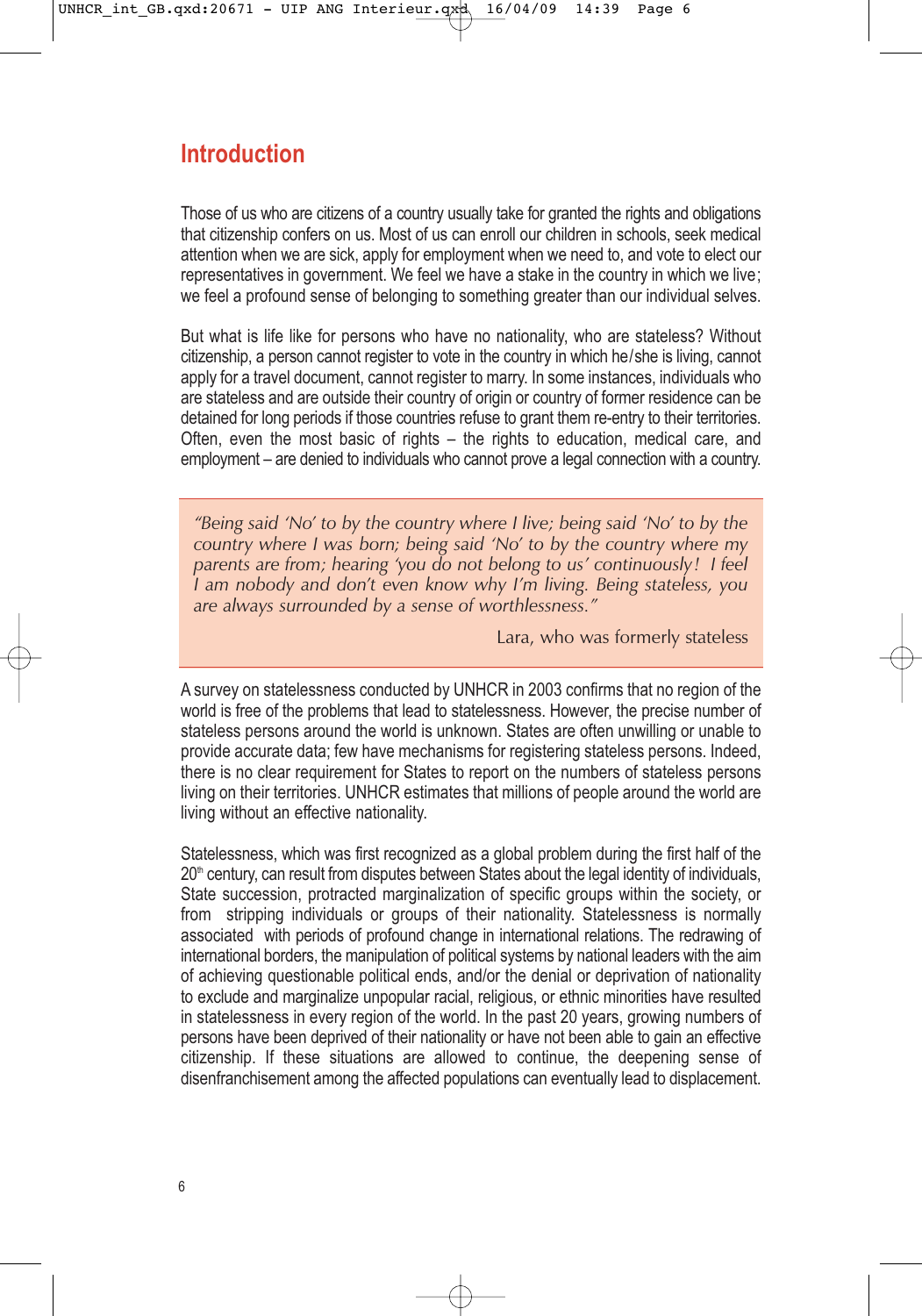*"To be stripped of citizenship is to be stripped of worldliness; it is like returning to a wilderness as cavemen or savages… A man who is nothing but a man has lost the very qualities which make it possible for other people to treat him as a fellow man… they could live and die without leaving any trace, without having contributed anything to the common world."*

Hannah Arendt, The Origins of Totalitarianism

This handbook aims to provide parliamentarians with a broad description of the international principles regulating nationality and statelessness. International law gives States broad discretion with which to define their initial body of citizens and the conditions for acquiring, losing, and retaining citizenship. However, human rights principles developed throughout the  $20<sup>th</sup>$  century limit this latitude if it results in statelessness and/or if it is applied in a discriminatory manner.

As States work together to address the problems associated with statelessness, there are still millions of individuals around the world who have no effective nationality. This handbook discusses the rights and obligations of stateless persons as protected under international law, particularly by the 1954 Convention relating to the Status of Stateless Persons. (Despite UNHCR's promotion efforts, as at 31 July 2008 only 63 States had ratified or acceded to the 1954 Convention; in comparison, 147 States had ratified or acceded to the 1951 Convention and/or the 1967 Protocol relating to the Status of Refugees.) The handbook also highlights the main causes of statelessness and considers how governments can ensure that the application of their nationality legislation does not inadvertently result in statelessness.

UNHCR is the UN agency tasked with helping to reduce the incidence of statelessness and assisting those individuals who are stateless in securing an effective nationality. This handbook describes what UNHCR does to fulfil this role. It also suggests practical steps parliamentarians can take to help to reduce the incidence of statelessness, from reviewing and, if necessary, revising their country's citizenship laws, to encouraging their governments to accede to international treaties on statelessness, to raising public awareness about the problems associated with statelessness.

This handbook also offers positive examples of how protracted situations of statelessness have been resolved, thanks to the political will of the States concerned, the involvement of civil society, and the assistance provided by the international community. These "good practices" illustrate that when governments, society, and the international community work together, stateless individuals can finally enjoy "the right to have rights".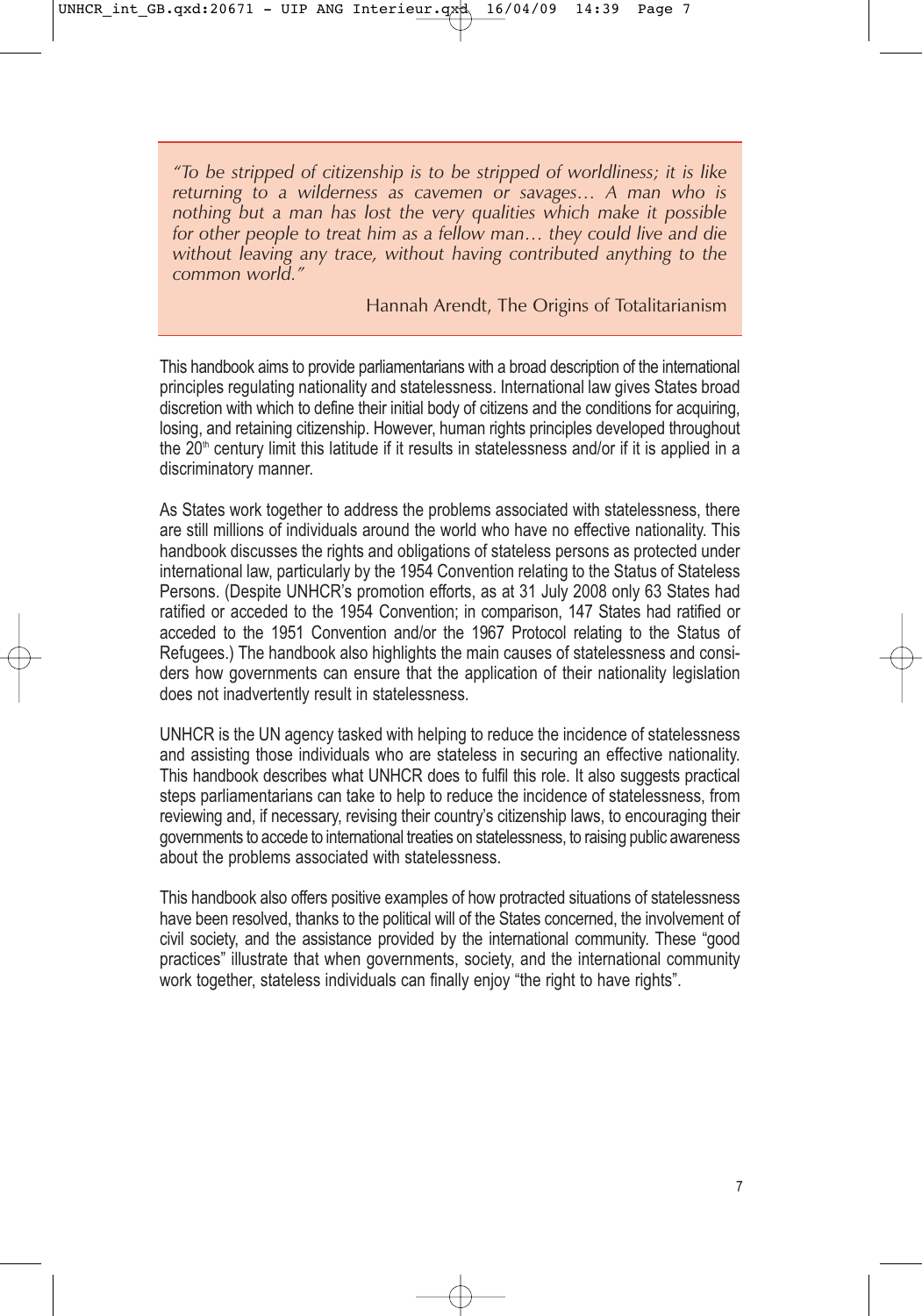# **Chapter 1**

# **The International Legal Framework for the Right to a Nationality and for the Reduction of Statelessness**

Nationality is a highly sensitive issue as it is a manifestation of a country's sovereignty and identity. Not surprisingly, disputes about citizenship can, and often do, result in tension and conflict, both within and between States. During the  $20<sup>th</sup>$  century, there was both an increase in the incidence of statelessness around the world and growing awareness of and concern for human rights. International law on nationality thus evolved along two tracks: to protect and assist those individuals who were already stateless, and to try to eliminate, or at least reduce, the incidence of statelessness.

#### *Who determines whether or not a person is a citizen of a particular country?*

In principle, questions of nationality fall within the domestic jurisdiction of each State. However, the applicability of a State's internal decisions can be limited by similar actions of other States and by international law.

In its *Advisory Opinion on the Tunis and Morocco Nationality Decrees* of 1923, the **Permanent Court of International Justice** stated that:

> *"The question whether a certain matter is or is not solely within the domestic jurisdiction of a State is an essentially relative question; it depends on the development of international relations."*

In effect, the Permanent Court said that while nationality issues were, in principle, within domestic jurisdiction, States must, nonetheless, honour their obligations to other States as governed by the rules of international law.

This approach was reiterated seven years later in the **Hague Convention on Certain Questions Relating to the Conflict of Nationality Laws**. Indeed, many States commented on the Permanent Court's 1923 Advisory Opinion as it related to the preparation of the 1930 Hague Convention on Nationality. Most States interpreted the *Advisory Opinion* as a limitation on the applicability of a State's nationality-related decisions outside that State, especially when those decisions conflict with nationality-related decisions made by other States.

The Hague Convention of 1930, held under the auspices of the Assembly of the League of Nations, was the first international attempt to ensure that all persons have a nationality. Article 1 of the Convention states that:

> *"It is for each State to determine under its own law who are its nationals. This law shall be recognized by other States in so far as it is consistent with international conventions, international custom, and the principles of law generally recognized with regard to nationality."*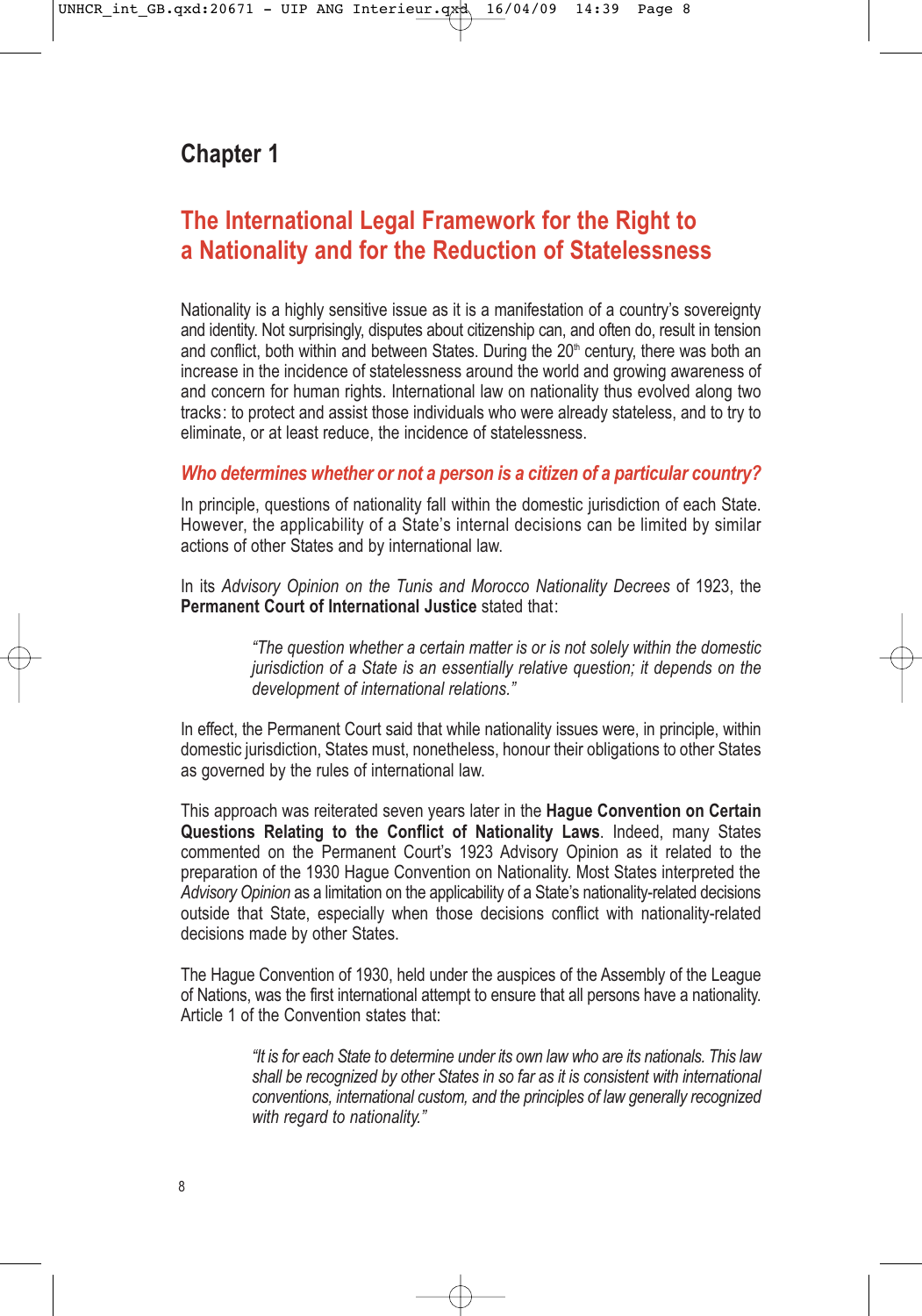In other words, how a State exercizes its right to determine its citizens should conform to the relevant provisions in international law. Throughout the  $20<sup>th</sup>$  century, those provisions gradually developed to favour human rights over claims of State sovereignty.

Article 15 of the 1948 **Universal Declaration of Human Rights** declares:

*"Everyone has the right to a nationality. No one shall be arbitrarily deprived of his nationality nor denied the right to change his nationality."*

This right is founded on the existence of a **genuine and effective link** between an individual and a State. The first time this link was acknowledged as the basis of citizenship was in a case decided by the **International Court of Justice** in 1955, the Nottebohm Case. In that case, the Court stated that:

> *"According to the practice of States, to arbitral and judicial decisions and to the opinion of writers, nationality is a legal bond having as its basis a social fact of attachment, a genuine connection of existence, interest and sentiments, together with the existence of reciprocal rights and duties."*

The genuine and effective link, made manifest by birth, residency, and/or descent, is now reflected in the provisions of most States' nationality legislation as well as in recent international instruments relating to nationality, such as the 1997 European Convention on Nationality.

Nationality is also defined by the Inter-American Court of Human Rights as

*"the political and legal bond that links a person to a given State and binds him to it with ties of loyalty and fidelity, entitling him to diplomatic protection from that State" (Castillo-Petruzzi et al v. Peru, Judgment of May 1999, IACHR [ser.C] No. 52 1999).*

#### *How are the rights of refugees and stateless persons protected?*

Although Article 15 of the Universal Declaration of Human Rights asserts that every person has the right to a nationality, it does not prescribe the specific nationality to which a person is entitled. To ensure that individuals are not deprived of a minimum set of rights associated with nationality, the international community developed two main treaties: the 1951 Convention relating to the Status of Refugees and the 1954 Convention relating to the Status of Stateless Persons.

# *Is there any link between the 1951 Convention relating to the Status of Refugees and the issue of statelessness?*

In the aftermath of World War II, one of the most pressing issues for the member States of the newly created United Nations was how to address the needs of the millions of individuals whom the war had left as refugees or had rendered stateless. A 1949 resolution of the UN Economic and Social Council (ECOSOC) led to the appointment of an Ad Hoc Committee whose task was to consider formulating a Convention on the status of refugees and stateless persons and to consider proposals for eliminating statelessness.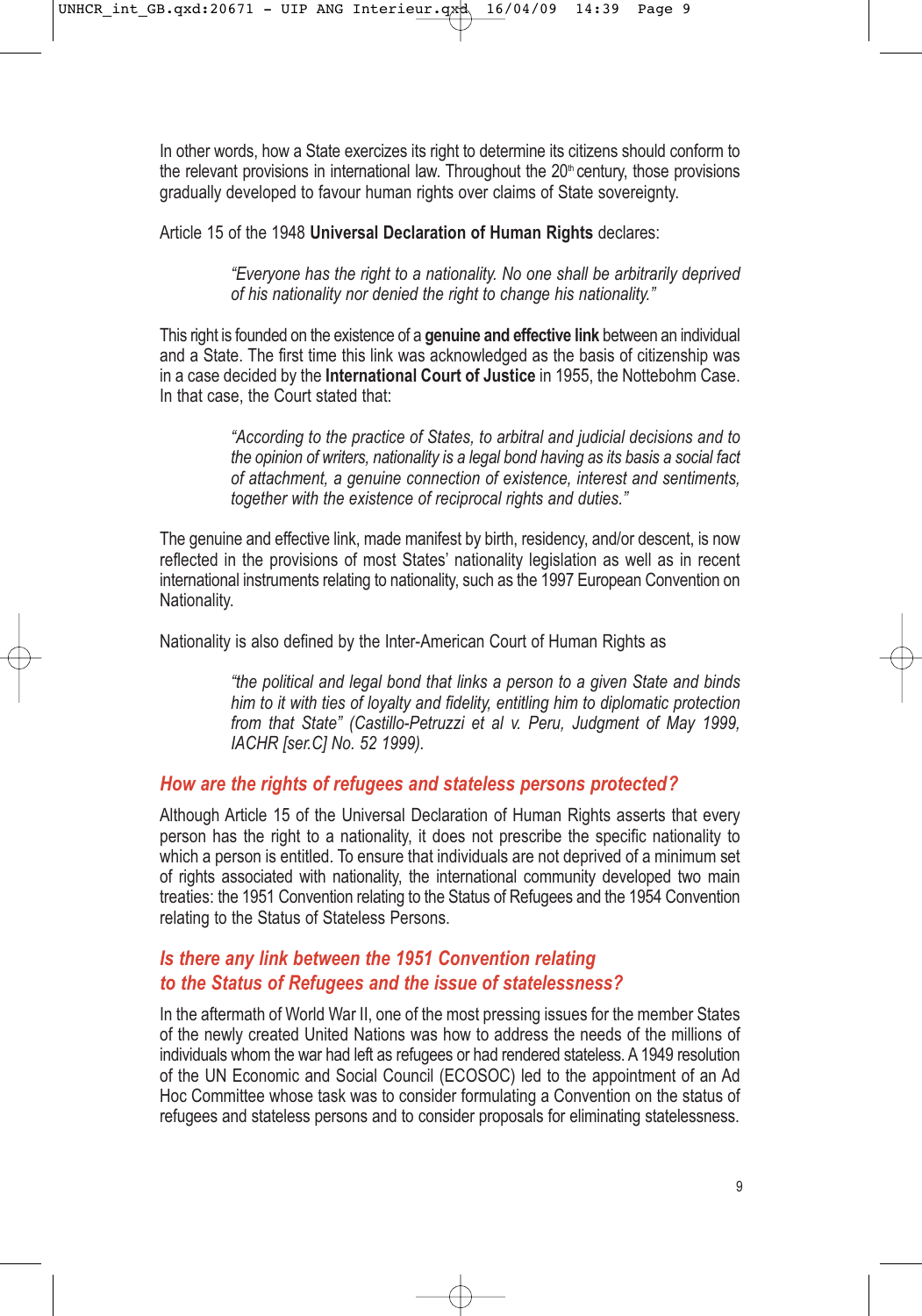In the end, Committee members drafted a Convention on the status of refugees and a Protocol to the proposed Convention that focused on stateless persons. The Committee did not fully address the elimination of statelessness largely because it was assumed that the newly formed International Law Commission (ILC) would focus on that issue.

Historically, refugees and stateless persons both received protection and assistance from the international refugee organizations that preceded UNHCR. The draft Protocol on Statelessness was intended to reflect this link between refugees and stateless persons. But the urgent needs of refugees and the impending dissolution of the International Refugee Organization meant that there was not sufficient time for a detailed analysis of the situation of stateless persons at the 1951 Conference of Plenipotentiaries that had been convened to consider both issues. Thus, the 1951 **Convention relating to the Status of Refugees** was adopted at the Conference, while adoption of the Protocol addressing stateless persons was postponed for a later date.

**Under the 1951 Refugee Convention, a stateless refugee receives protection as a refugee**, since the arbitrary denial of citizenship because of a person's race, religion, nationality, membership in a particular social group, or political opinion can indicate that the individual should be recognized as a refugee.

# *What does the 1954 Convention relating to the Status of Stateless Persons provide for?*

The Protocol on stateless persons that had been drafted as an addendum to the 1951 Refugee Convention was made into a Convention in its own right in 1954. **The 1954 Convention is the primary international instrument that aims to regulate and improve the status of stateless persons** and to ensure that stateless persons are accorded their fundamental rights and freedoms without discrimination. (See Annex 1 for a list of States Parties to the 1954 Convention.)

The provisions of the Convention are, in many respects, very similar to those of the 1951 Refugee Convention. **Acceding to the Convention is not a substitute for granting nationality to those born and habitually resident in a State's territory**. No matter how extensive the rights granted to a stateless person may be, they are not the equivalent of acquiring citizenship.

The 1954 Convention includes a strictly legal definition of a stateless person: *"a person who is not considered as a national by any State under the operation of its law"* (what is known as *de jure* stateless).

# **Who is a national? Who is stateless?**

To be considered a national by operation of law means that an individual is automatically considered to be a citizen under the terms outlined in the State's enacted legal instruments related to nationality or that the individual has been granted nationality through a decision made by the relevant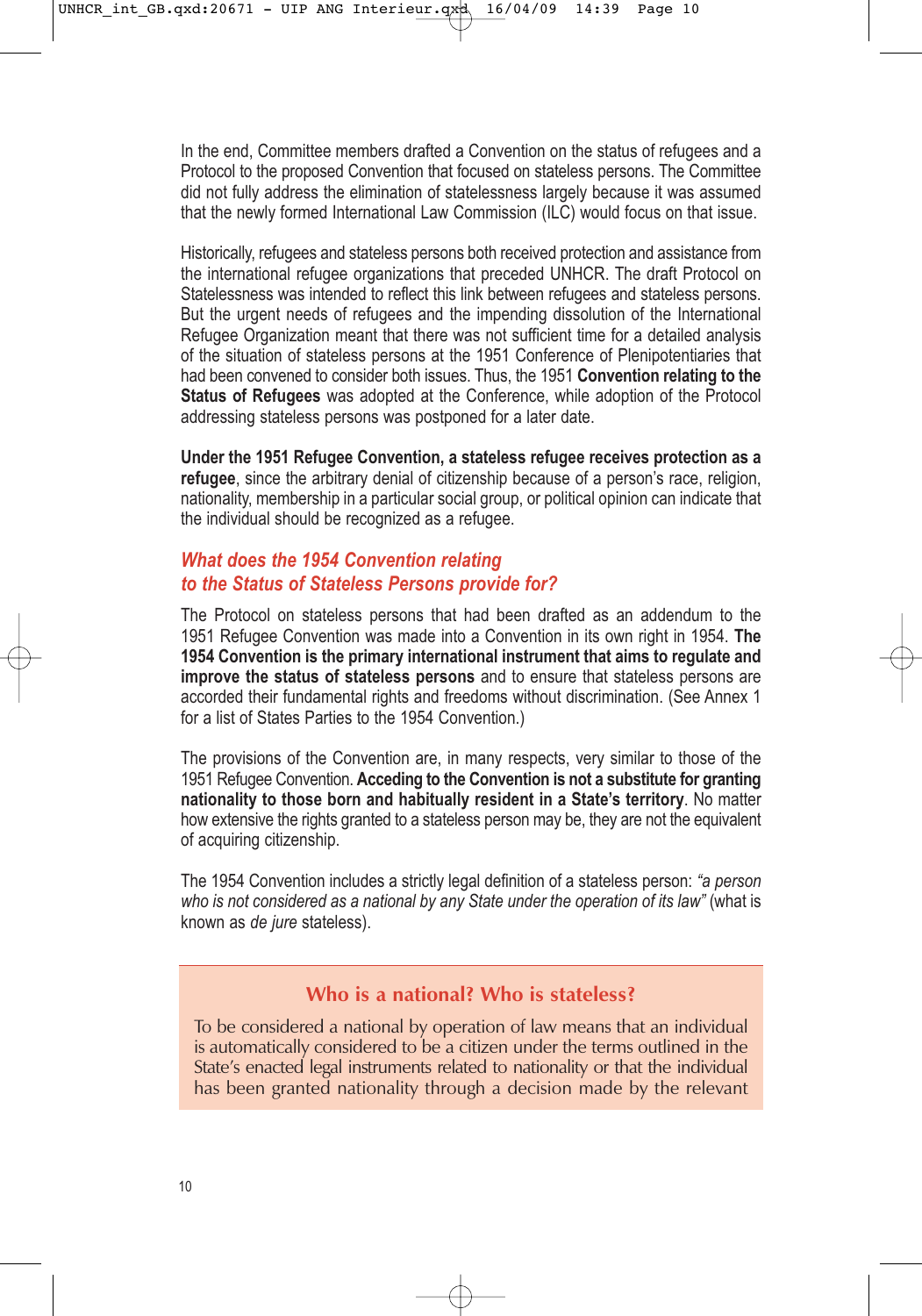authorities. Those instruments can be a Constitution, a Presidential decree, or a citizenship act. Most people are considered nationals by operation of only one State's laws – usually either the laws of the State in which the person was born (*jus soli*) or the laws of the State of which the person's parents were nationals when the individual was born (*jus sanguinis*).

Whenever an administrative procedure allows for discretion in granting citizenship, applicants for citizenship cannot be considered nationals until their applications have been completed and approved and the citizenship of that State is granted in accordance with the law. Individuals who have to apply for citizenship, and those whom the law defines as eligible to apply, but whose applications are rejected, are not citizens of that State by operation of that State's law.

Individuals who have not received nationality automatically or through an individual decision under the operation of any State's laws are known as *de jure* **stateless** persons: persons who are stateless with reference to applicable law.

It is presumed that an individual has a nationality unless there is some evidence to the contrary. However, sometimes the States with which an individual might have a genuine link cannot agree as to which of them is the State that has granted citizenship to that person. The individual is thus unable to demonstrate that he/she is de jure stateless, yet he/she has no effective nationality and does not enjoy national protection. He/She is considered to be *de facto* **stateless**.

Although the Convention's drafters felt it was necessary to make the distinction between *de jure* stateless persons (those who have not received nationality automatically or through an individual decision under the operation of any State's laws) and *de facto* stateless persons (those who cannot establish their nationality), they did recognize the similarity of their positions. The Final Act of the Convention addresses the issue of *de facto* stateless persons with a non-binding recommendation:

> *"that each Contracting State, when it recognizes as valid the reasons for which a person has renounced the protection of the State of which he is a national, consider sympathetically the possibility of according to that person the treatment which the Convention accords to stateless persons."*

The decision as to whether a person is entitled to the benefits of the Convention is made by each State Party in accordance with its own established procedures. Through its representations/offices or its services at Headquarters, UNHCR is available to provide advice on how to create and implement these procedures, if requested. (See Annex 4 for a list of UNHCR offices.)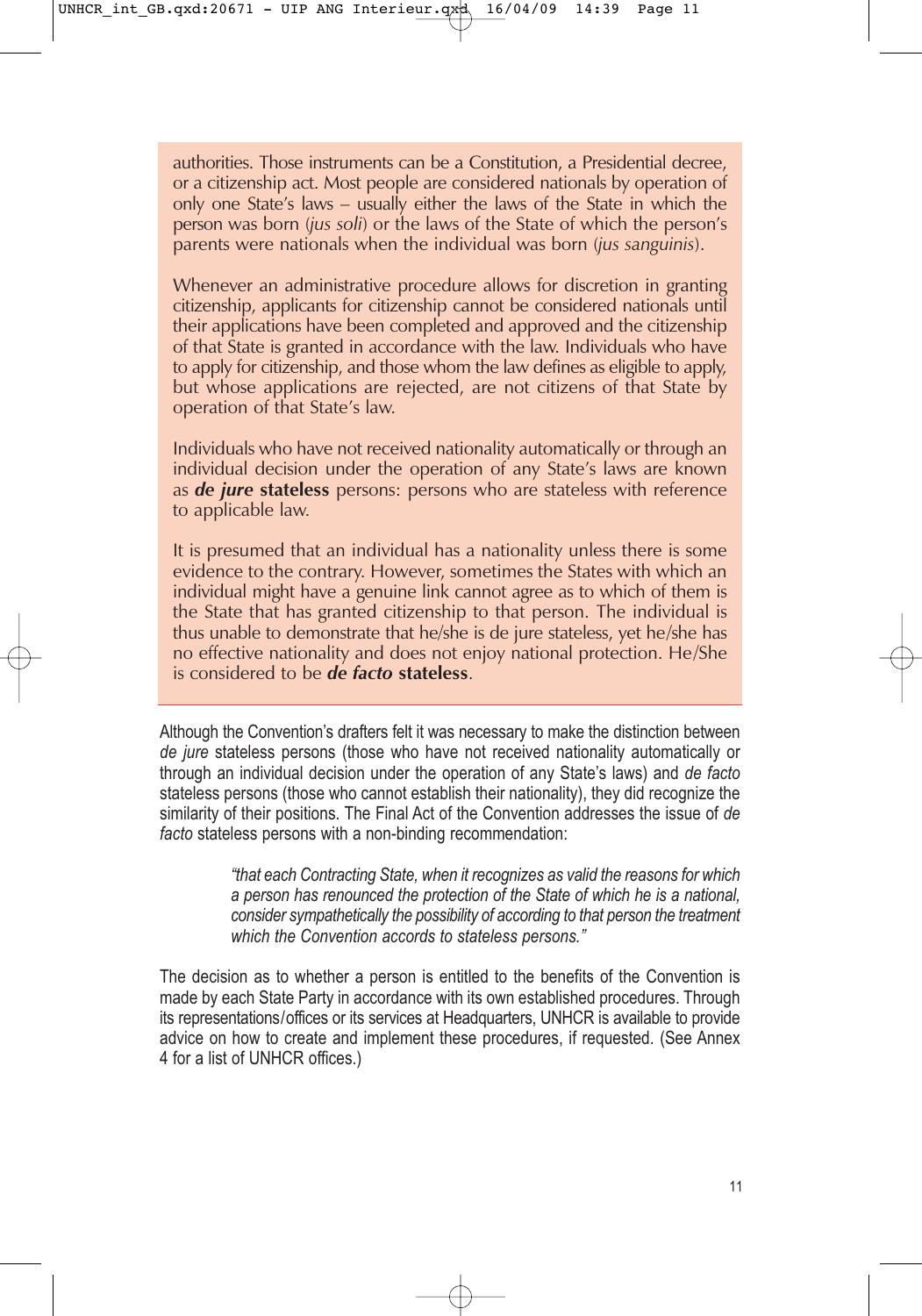### **Can a stateless person also be a refugee?**

Individuals who are *de facto* stateless are not included in the 1954 Convention's definition of a stateless person. The drafters of the 1954 Convention presumed that all persons without an effective nationality – that is, all de facto stateless persons – were refugees. (The drafters of the Convention assumed that an individual became *de facto* stateless after fleeing his/her country of nationality because of persecution by the State, and that that persecution was related to a lack of effective citizenship.) Given this assumption, many persons originally considered to be *de facto* stateless receive international protection under the provisions of the 1951 Convention relating to the Status of Refugees.

However, being *de jure* or *de facto* stateless does not necessarily signify persecution (a "well-founded fear of persecution" is the crux of the definition of a refugee as set out in the 1951 Convention relating to the Status of Refugees). It has become clear over the years that there are *de facto* stateless persons who do not acquire citizenship in their country of habitual residence yet who do not qualify as either refugees or as *de jure* stateless persons. Indeed, most stateless persons who require assistance from UNHCR, whether they are *de jure* or *de facto* stateless, are not refugees and have no claim to asylum.

# *What does the 1961 Convention on the Reduction of Statelessness provide for?*

In August 1950, an ECOSOC Resolution requested that the ILC prepare a draft international Convention or Conventions for the elimination of statelessness. The ILC drafted two Conventions for consideration, both addressing the problem of statelessness resulting from conflicts of laws. One Convention, on the *elimination* of future statelessness, contained provisions that went much further than those contained in the second draft Convention, which focused on *reducing* the incidence of statelessness in the future. Participants in a conference convened to consider the issue determined that the former Convention was too radical and elected to work with the draft Convention on the Reduction of Future Statelessness. The instrument that finally emerged from this process is the **1961 Convention on the Reduction of Statelessness**. (See Annex 2 for a list of States Parties to the 1961 Convention.)

**The articles of the 1961 Convention aim to avoid statelessness at birth**, but they neither prohibit the possibility of revocation of nationality under certain circumstances, nor retroactively grant citizenship to all currently stateless persons. The Convention also provides for the creation of a body to which a person who may benefit from the provisions of the Convention may apply to have his/her claim examined and to seek assistance in presenting the claim to the appropriate authority. The General Assembly subsequently asked UNHCR to fulfill this role.

The ILC and State delegates determined that international assistance was necessary because when an individual is denied citizenship of a State, he/she would have neither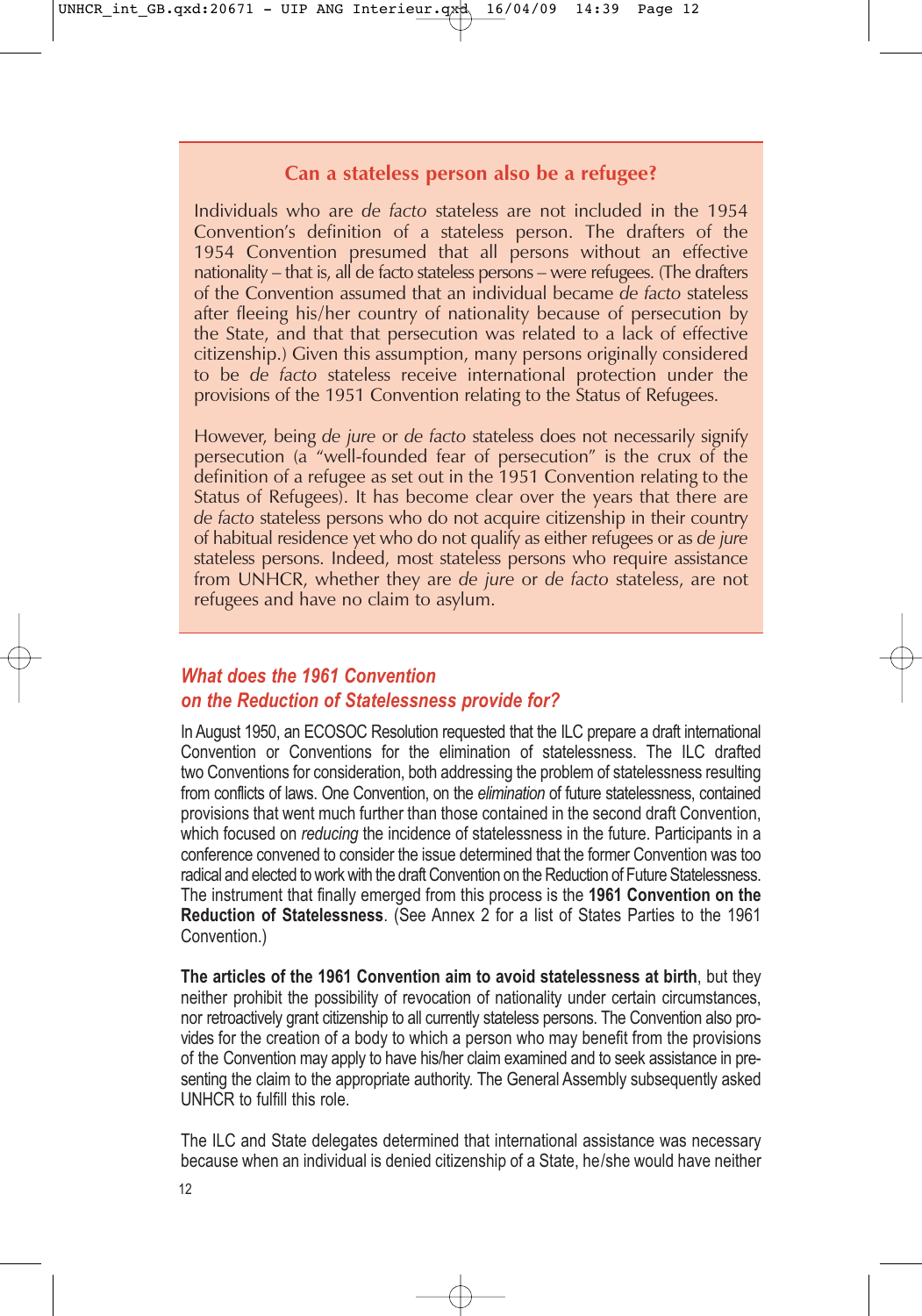the financial resources nor the expertise required to present a claim to nationality to the authorities of that State. Since no other State could plausibly argue for the individual, it was deemed crucial to establish an independent, international entity that was responsible for doing so. Representation by an international agency would also sidestep the question of whether or not an individual was a subject of international law. In addition, an agency devoted to this work would eventually develop expertise on the issue that would be useful not only for advising concerned individuals, but also for proposing ways of acquiring an effective nationality and of reducing statelessness, in general.

In seeking to reduce the incidence of statelessness, the 1961 Convention requires that signatory States adopt nationality legislation that reflects prescribed standards relating to the acquisition or loss of nationality. Should disputes concerning the interpretation or application of the Convention arise between Contracting States and they are not resolved by other means, they can be submitted to the International Court of Justice at the request of any one of the parties to the dispute.

The Final Act of the Convention includes a recommendation much like the one contained in the Final Act of the 1954 Convention that encourages States Parties to extend the provisions of the Convention to *de facto* stateless persons whenever possible.

*"One day, I was standing between the borders, and could not get into either country. It was the most unforgettable experience in my life! I could not enter the State where I had been; also I couldn't get into the State where I was born, raised and lived! Where do I belong? I still cannot forget the strong feeling of loss I experienced at the airport."*

Chen, who was formerly stateless

#### *How does human rights law ensure the right to a nationality?*

Various other international legal instruments address the right to a nationality. The 1957 **Convention on the Nationality of Married Women** echoes the Universal Declaration of Human Rights by stipulating the right to a nationality and the right not to be deprived of a nationality. It also seeks to promote "universal respect for, and observance of, human rights and fundamental freedoms for all without discrimination as to sex." The first three Articles of the Convention contain specific provisions concerning a wife's nationality:

> **Article 1** asserts that *"neither the celebration nor the dissolution of a marriage between one of its nationals and an alien, nor the change of nationality by the husband during marriage, shall automatically affect the nationality of the wife."*

> **Article 2** states that *"neither the voluntary acquisition of the nationality of another State nor the renunciation of its nationality by one of its nationals shall prevent the retention of its nationality by the wife of such national."*

> **Article 3**, which is divided into two parts, states that *"the alien wife of one of [the Contracting State's] nationals may, at her request, acquire the nationality of her husband through specially privileged naturalization procedures"* and that *"the grant of such nationality may be subject to such limitations as may be imposed in the interests of national security or public policy."* It also stipulates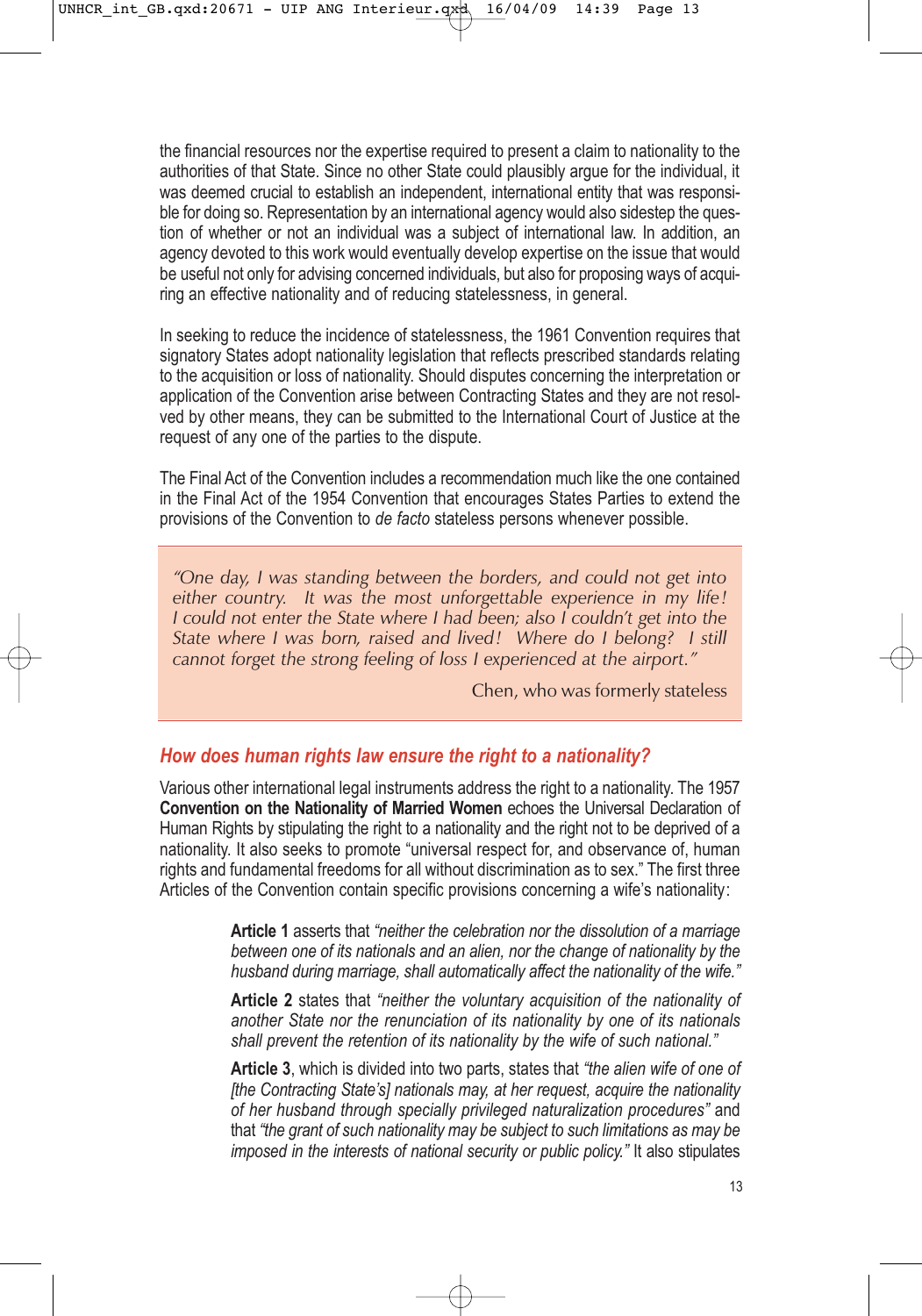that the Contracting State shall not construe the Convention *"as affecting any legislation or judicial practice by which the alien wife of one of its nationals may, at her request, acquire her husband's nationality as a matter of right."*

The 1965 **Convention on the Elimination of All Forms of Racial Discrimination** obliges States to *"guarantee the right of everyone, without distinction as to race, colour, or national or ethnic origin, to equality before the law,"* particularly in the enjoyment of several fundamental human rights, including the right to nationality (Article 5).

Article 24 of the 1966 **International Covenant on Civil and Political Rights** states that:

*"Every child shall have, without any discrimination as to race, colour, sex, language, religion, national or social origin, property or birth the right to such measures of protection as are required by his status as a minor, on the part of his family, society and State."*

*"Every child shall be registered immediately after birth and shall have a name."*

*"Every child has the right to acquire a nationality."*

Article 26 of that Covenant also asserts that *"All persons are equal before the law and are entitled without any discrimination to the equal protection of the law. In this respect, the law shall prohibit any discrimination and guarantee to all persons equal and effective protection against discrimination on any ground such as race, colour, sex, language, religion, political or other opinion, national or social origin, property, birth or other status."*

#### Article 9 of the 1979 **Convention on the Elimination of All Forms of Discrimination against Women** states that:

*"States Parties shall grant women equal rights with men to acquire, change or retain their nationality. They shall ensure in particular that neither marriage to an alien nor change of nationality by the husband during marriage shall automatically change the nationality of the wife, render her stateless or force upon her the nationality of the husband."*

*"States Parties shall grant women equal rights with men with respect to the nationality of their children."*

The 1989 **Convention on the Rights of the Child**, which has been ratified by almost every State, contains two important articles relevant to nationality:

> **Article 2** stipulates that *"States Parties shall respect and ensure the rights set forth in the… Convention to each child within their jurisdiction without discrimination of any kind, irrespective of the child's or his or her parent's or legal guardian's race, colour, sex, language, religion, political or other opinion, national, ethnic or social origin, property, disability, birth or other status."*

> **Article 7** states that *"The child shall be registered immediately after birth and shall have the right from birth to a name, the right to acquire a nationality, and, as far as possible, the right to know and be cared for by his or her parents."* The Article also stipulates that *"States Parties shall ensure the implementation*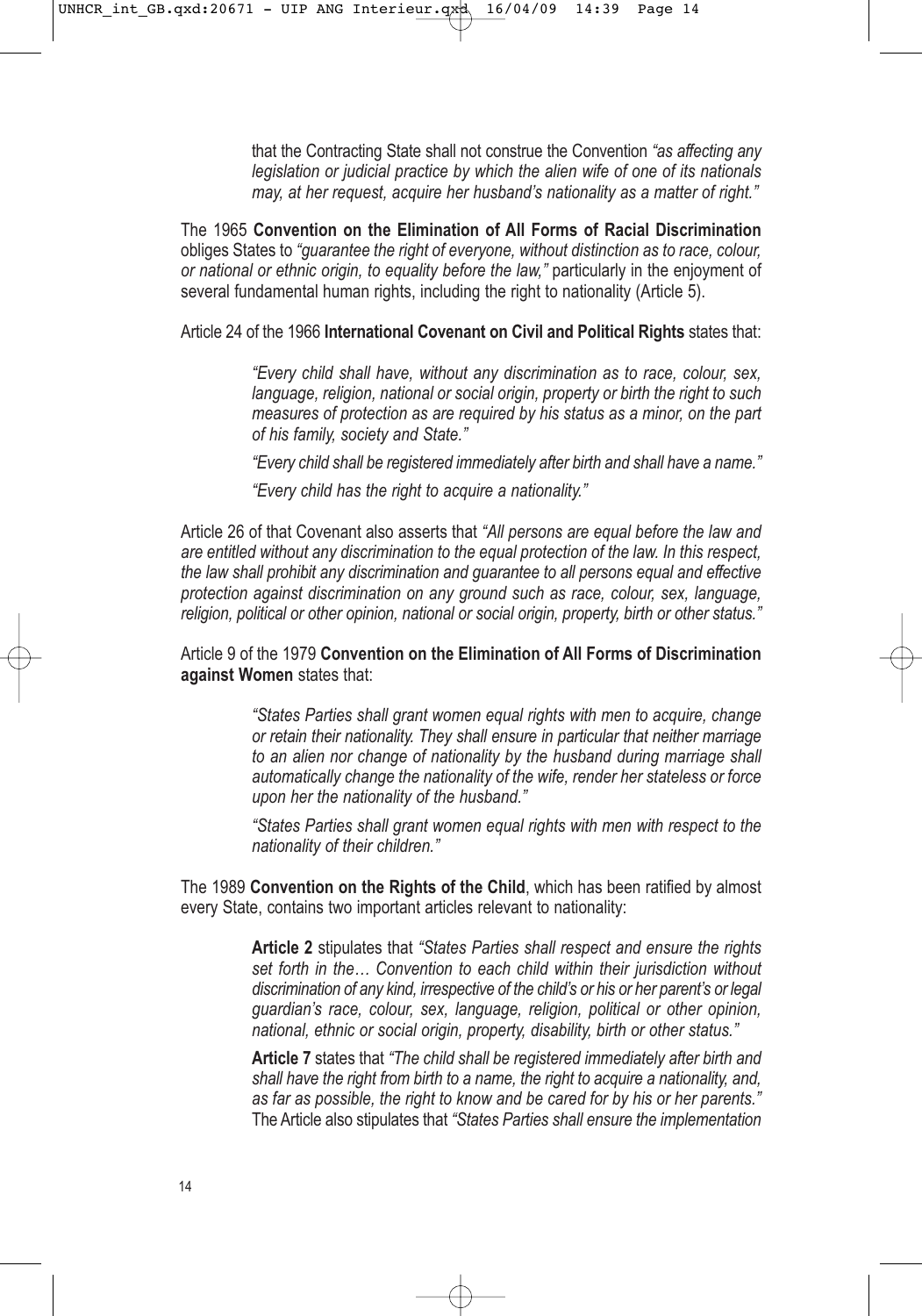*of these rights in accordance with their national law and their obligations under the relevant international instruments in this field, in particular where the child would otherwise be stateless."*

*"I have been living in the camp since 1971 and I hope to settle outside the camp with my children soon. I want the rights that citizens of Bangladesh have. We don't have a dignified life: my children are not growing properly in the camp, they don't have education, and they can only look forward to miserable work if they've had no education."*

Syedaha, a stateless person living in Bangladesh

### *Are there any regional treaties that address the right to a nationality?*

Regional instruments reinforce the legal basis of the right to a nationality. Article 20 of the **American Convention on Human Rights** (1969) states that:

> *"Every person has the right to a nationality. Every person has the right to the nationality of the State in whose territory he was born if he does not have the right to any other nationality. No one shall be arbitrarily deprived of his nationality or of the right to change it."*

These principles have subsequently been upheld by the jurisprudence of the Inter-American Court. While the Court has confirmed that the conditions under which nationality is granted remain within the domestic jurisdiction of the State, the Court also found that:

> *"Despite the fact that it is traditionally accepted that the conferral and recognition of nationality are matters for each State to decide, contemporary developments indicate that international law does impose certain limits on the broad powers enjoyed by the States in that area and that the manner in which States regulate matters bearing on nationality cannot today be deemed to be within their sole jurisdiction."* (Inter-American Court on Human Rights, Advisory Opinion, *"Amendments to the Naturalization Provision of the Constitution of Costa Rica,"* paragraphs 32-34; text in 5 HRLJ 1984.)

In other words, States must take into consideration the international repercussions of their domestic nationality legislation, particularly if the application of that legislation may result in statelessness.

In 1963, a Europe-wide **Convention on the reduction of cases of multiple nationality and on military obligations in cases of multiple nationality** was adopted. That Convention is based on the notion, accepted by many Western European States at the time, that having multiple nationalities is undesirable and should be avoided. As the 1963 Convention is limited in scope to just the issue of multiple nationalities, two Protocols were added in 1977 and 1993 to cover related issues and to reflect developments in thinking and practice about nationality. For example, the Second Protocol to the Convention allows for the acquisition of multiple nationalities in the cases of second-generation migrants and spouses of mixed marriages and their children.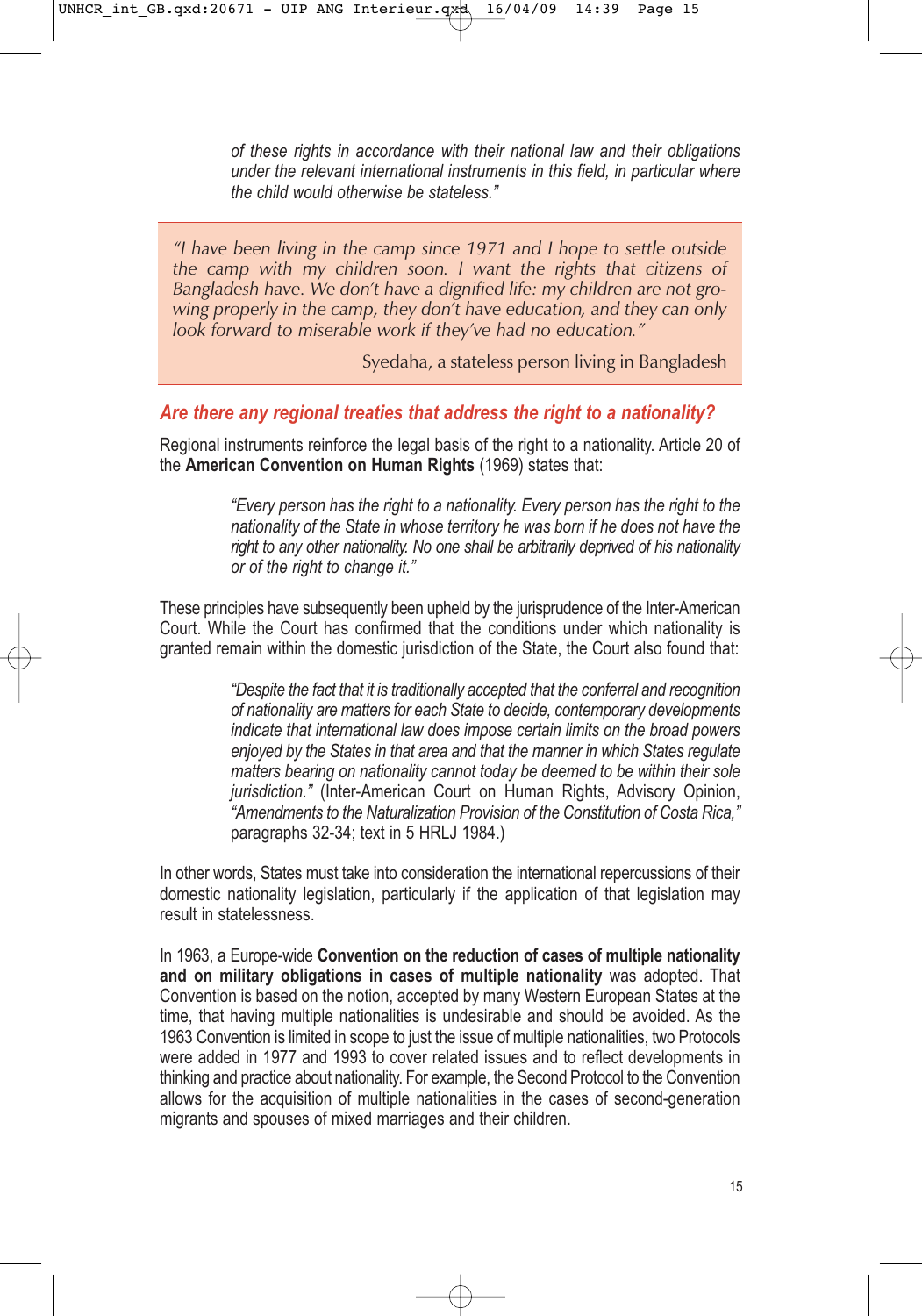The 1997 **European Convention on Nationality**, another regional instrument drafted by the Council of Europe, was born out of the perceived need to create a single text that consolidated all the developments in domestic and international law regarding nationality since the 1930 Hague Convention addressed the issue of conflicts of nationality laws. The Convention neither modifies the 1963 Convention nor is it incompatible with that earlier Convention. Indeed, the 1997 Convention on Nationality allows for the acquisition of multiple nationalities for married persons of different nationalities and their children. But the Convention also covers questions of the acquisition, retention, loss, and recovery of nationality, procedural rights, nationality in the context of State succession, military obligations, and cooperation among States Parties. It also contains many provisions that aim to prevent the creation of statelessness. The Convention refers to the 1954 Convention relating to the Status of Stateless Persons for its definition of a stateless person: that is, only *de jure* stateless persons are covered by the provisions of the European Convention on Nationality.

Europe's recent experience with state succession led to a recognition that large numbers of people risk becoming stateless because they may lose their nationality before acquiring another. In an effort to avoid statelessness through state succession – which may occur as a result of a transfer of territory from one State to another, unification of States, dissolution of a State, or separation of part or parts of a territory – the Council of Europe adopted the Convention on the avoidance of statelessness in relation to State succession that focuses specifically on this problem. **The Convention, which was adopted on 15 March 2006, contains specific rules on nationality in cases of State succession**. Its 22 articles provide practical guidance on such issues as the responsibilities of the successor and predecessor States, rules of proof, avoiding statelessness at birth, and facilitating the acquisition of nationality by stateless persons.

In 1999, the Organization of African Unity (now the African Union) adopted the **African Charter on the Rights and Welfare of the Child**. Modeled on the Convention on the Rights of the Child, the Charter shares some key principles with that earlier treaty, including non-discrimination and the primary consideration of the best interests of the child. Article 6 of the Charter, which focuses on name and nationality, asserts that:

- Every child shall have the right from his birth to a name;
- Every child shall be registered immediately after birth;
- Every child has the right to acquire a nationality;
- States Parties to the Charter shall undertake to ensure that their Constitutional legislation recognizes the principles according to which a child shall acquire the nationality of the State in the territory in which he was born if, at the time of the child's birth, he is not granted nationality by any other State in accordance with its laws.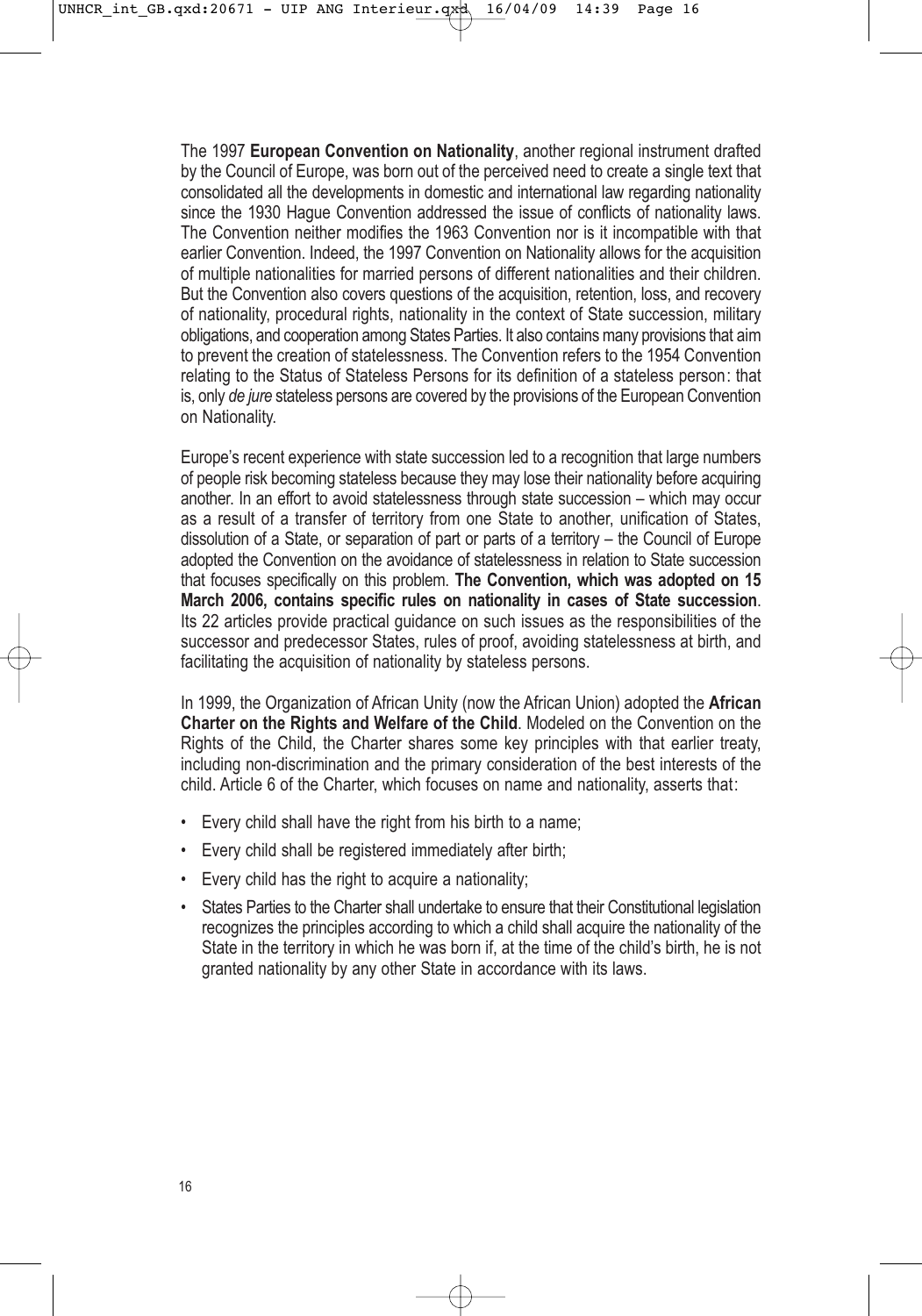# **Identifying and Protecting Stateless Persons**

Despite attempts to reduce the incidence of statelessness through national citizenship laws and through the implementation of the 1961 Convention on the Reduction of Statelessness and other international instruments, UNHCR estimates that there are millions of people around the world who have no nationality. The 1954 United Nations **Convention relating to the Status of Stateless Persons** identifies who is a stateless person, promotes the acquisition of a legal identity for those persons, and ensures that stateless persons enjoy fundamental rights and freedoms without discrimination.

*"We can't get regular jobs, we can't move, we are like boats without ports. Access to education and healthcare are also problems. I couldn't finish high school or go to college. I can only see a doctor in a private hospital, not in the government ones."*

Abdullah, a stateless Bidoon living in the United Arab Emirates

#### *Who is a stateless person?*

The 1954 Convention defines a stateless person as one "who is not considered as a national by any State under the operation of its law" (Article 1). This is a purely legal definition. It does not allude to the quality of nationality, the manner in which nationality is granted, or access to a nationality. The definition simply refers to an operation of law by which a State's nationality legislation defines *ex lege*, or automatically, who has citizenship.

#### Given this definition, **to be determined "stateless", a person has to prove a negative: that he/she has no legal bond with any relevant country**.

In trying to establish proof of statelessness, States should review the relevant nationality legislation of those States with which the individual has prior links (such as through birth, previous habitual residence, the State[s] of which a spouse or children are nationals, the State[s] of which the individual's parents or grand-parents are nationals), consult with those States, and request evidence, as necessary. States should request the full cooperation from the individual concerned in providing all relevant facts and information. UNHCR can facilitate consultations between States and can provide technical information on the relevant laws and their implementation in various States, as requested.

Documents from a responsible State authority certifying that the individual concerned is not a national is usually a reliable form of evidence of statelessness. However, such evidence may not always be available. The relevant authorities of the country of origin or country of former habitual residence may refuse to issue certified documents stating that the person is not a national, or they may simply not reply to inquiries. Some State authorities will feel they are not responsible for indicating which persons do not have a legal bond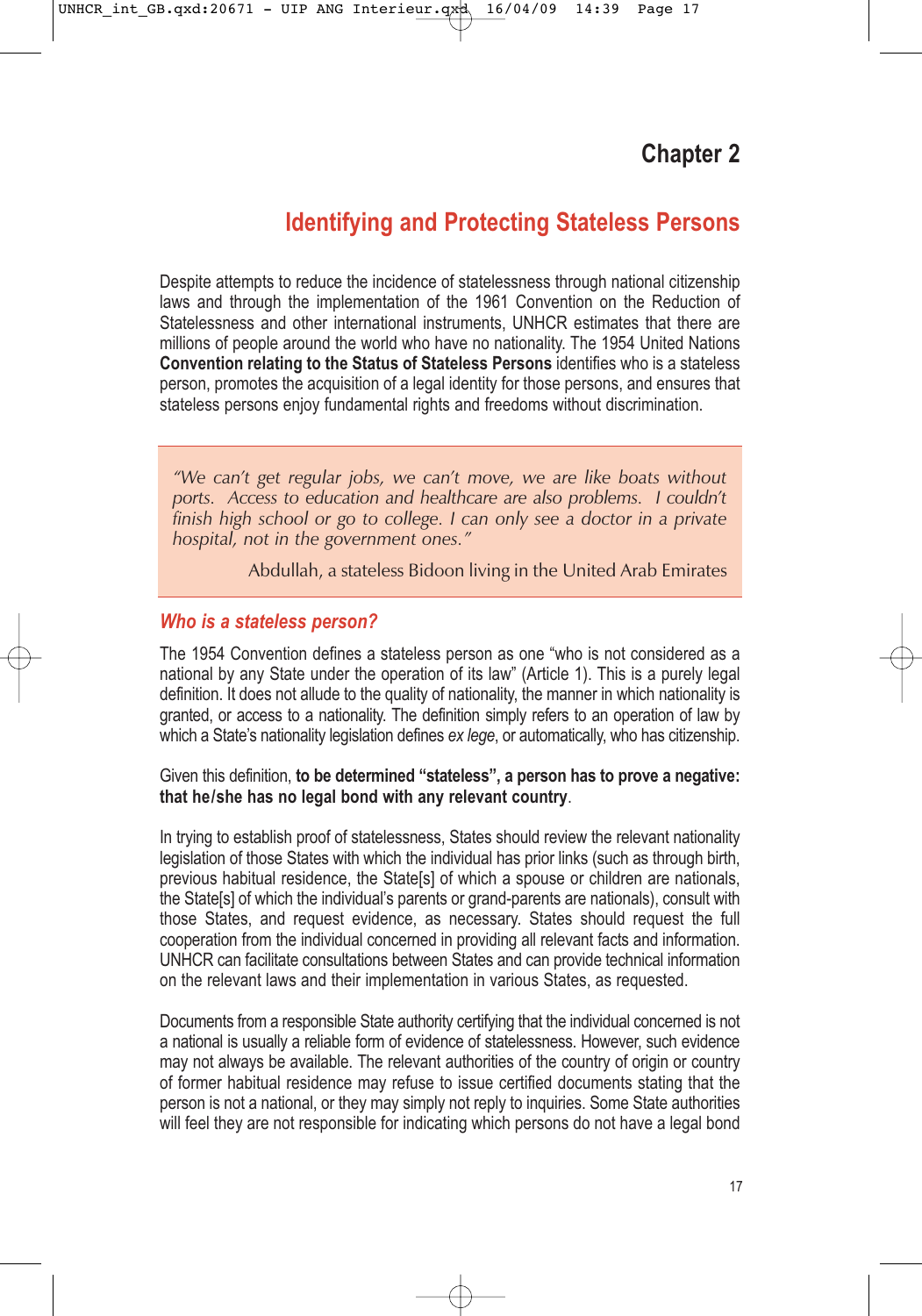with the country. It thus might be assumed that if a State refuses to confirm that a person is its national, the refusal, in itself, is a form of evidence, as States normally would extend diplomatic protection to their citizens.

# *Can an individual be excluded from the provisions of the 1954 Convention?*

The preamble of the 1954 Convention reaffirms that stateless refugees are covered by the 1951 Convention relating to the Status of Refugees, and therefore are not covered by the 1954 Convention.

In addition to defining a stateless person, Article 1 of the 1954 Convention also defines those individuals who, despite falling within the scope of the definition (that is, despite the fact that they are stateless), are nonetheless excluded from the application of the Convention for particular reasons, either because they do not need such protection as they already benefit from specific legal schemes or international assistance, or because they are unworthy of international protection on the basis of their individual criminal acts. These include persons:

• *"who are at present receiving from organs or agencies of the United Nations other than the United Nations High Commissioner for Refugees protection or assistance as long as they continue to receive such assistance."*

> The United Nations Relief and Works Agency for Palestinian Refugees in the Near East is the only UN agency currently relevant to this clause.

> • *"who are recognized by the competent authorities of the country in which they have taken residence as having the rights and obligations which are attached to the possession of the nationality of that country."*

> This means that if a stateless person has secured legal residence in a State and is accorded rights greater than those provided for under the 1954 Convention, particularly full economic and social rights equivalent to those that a national enjoys and is protected against deportation and expulsion, then there is no need to apply the provisions of the Convention to that individual, despite the fact that the person is stateless.

• *"who have committed a crime against peace, a war crime, or a crime against humanity, as defined in international instruments;* 

*who have committed a serious non-political crime outside the country of their residence prior to their admission to that country; or*

*who are guilty of acts contrary to the purposes and principles of the United Nations."*

#### *When is a person no longer considered to be stateless?*

The condition of being stateless ends when the individual concerned acquires an effective nationality.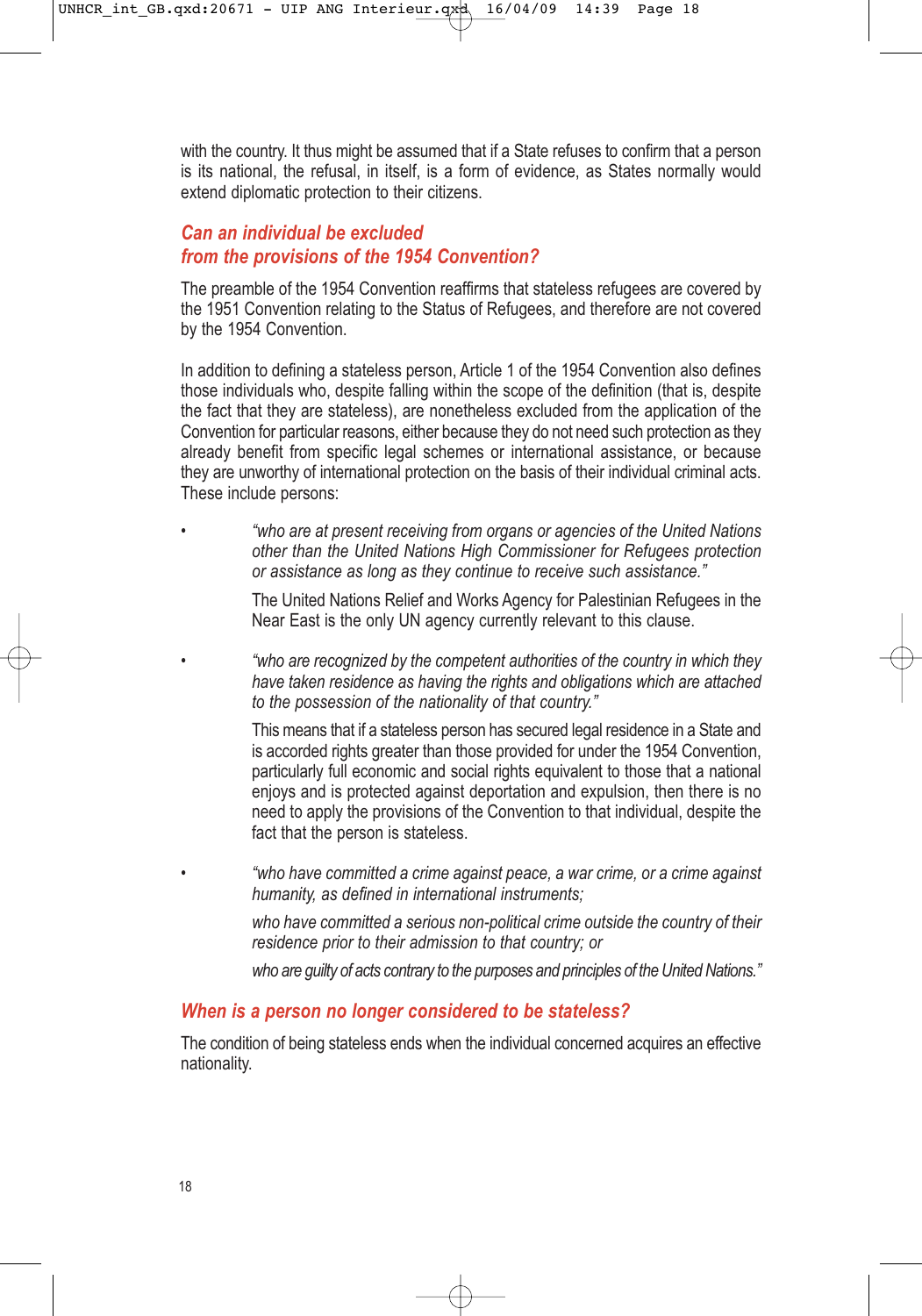Citizenship legislation adopted in Ethiopia in December 2003 and in the Democratic Republic of Congo in November 2004 may go a long way toward finally ending two protracted situations in which large numbers of people were left without an effective nationality. The legislation in Ethiopia allows numerous individuals residing in Ethiopia to re-acquire Ethiopian nationality, while the new laws in the DRC help to identify that country's body of citizens.

# *What are the procedures used for determining whether a person is stateless?*

While the 1954 Convention defines a stateless person, it does not elaborate a procedure for identifying who is stateless. It is thus in the interests of States, and of the individuals to whom the Convention might apply, that States adopt legislation that guides the manner in which a stateless person is identified. Such legislation should also designate a decision-maker and establish the consequences of identifying a person as stateless.

Some States have adopted implementing legislation that designates specific agencies within the government – offices that deal specifically with asylum, refugees, and stateless persons, or the Ministry of the Interior, for example – that will examine and adjudicate claims of statelessness. Other States that have no specific legislation establishing a procedure to recognize statelessness have instituted an administrative or judicial authority that is tasked with determining whether an individual is stateless. Many more States, however, have no specific procedure in place. In many of these cases, the question of statelessness often arises during refugee status determination procedures. Stateless persons may then be "processed" within that framework, which includes humanitarian or subsidiary protection. Stateless persons may, in fact, be obliged to channel their application through the asylum regime simply because there is no other procedure available to them.

Some countries do not have specific recognition procedures for stateless persons, but the issue may arise when an individual applies for a residency permit or a travel document, or if an application for asylum is rejected and a claim is made to remain in an asylum country on other grounds.

In France, the procedure for recognizing statelessness status is conducted within the French Office for the Protection of Refugees and Stateless Persons (OFPRA), which is mandated to provide judicial and administrative protection to stateless persons. Applicants must apply directly to OPFRA.

In Spain, the Aliens Law provides that the Ministry of Interior will recognize the status of statelessness in a procedure regulated by Royal Decree. Applicants may approach police stations or the Office for Asylum and Refugees (OAR). Upon completion of the investigative phase, the OAR conducts the procedure, then forwards its reasoned assessment to the Ministry of Interior.

In Italy, the 1993 implementing decree of the amendments to the Nationality Law adopted the previous year gives the Ministry of Interior the authority to recognize statelessness status.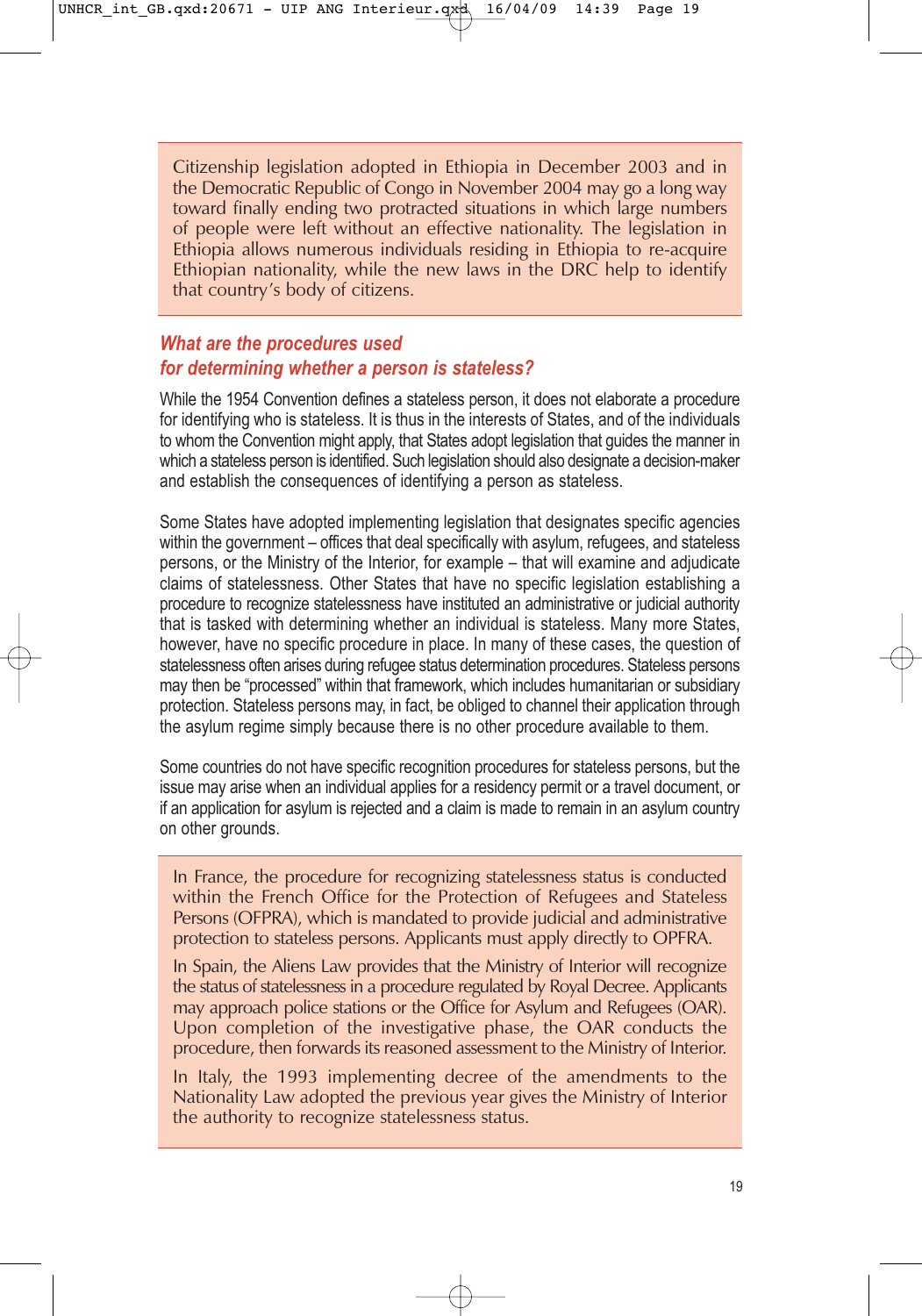Without specific procedures to identify stateless persons, it is impossible to determine how many cases of statelessness remain unidentified, and it is thus impossible to determine the exact magnitude of the problem.

# *What kind of evidence is required?*

It is generally up to the applicant to provide documentation from the embassy or consular offices of his/her "country of origin" – the country of birth or a country that issued a prior travel document – confirming that the individual is not a national. As described earlier, this may not always be possible. If complete documentation is unavailable, some States may accept other elements of proof, such as reviews of relevant nationality laws and declarations made by witnesses and other third parties. The search for information may require a collaborative approach among various departments and ministries within a government and among other States.

At the time of writing, there is no harmonized approach to identifying stateless persons among States. Since the criteria for establishing proof of statelessness may vary from State to State, an individual who might be recognized as stateless in one country might not be so recognized in other countries.

In 2005, UNHCR issued a *Report on the Implementation of the 1954 Convention within the European Union Member States*. The study found that most EU States had not yet established specific mechanisms to identify and recognize stateless persons; instead, asylum procedures were generally used for this task. As a result, it is impossible to determine the magnitude of the problem of statelessness within the European Union. However, in producing the report, UNHCR highlighted best practices at the national level which could be used to harmonize identification and recognition procedures among the States of the European Union and to guide States that have already ratified the 1954 Convention.

# *Who should decide if an individual is stateless?*

Qualified personnel who are specialized in the field of statelessness and who can impartially and objectively examine the application and evidence supporting it should be designated to make determinations of statelessness. A central authority responsible for such determinations would reduce the risk of inconsistent decisions, would be more effective in obtaining and disseminating information on countries-of-origin, and would, by its focused work, be better able to develop its expertise in matters related to statelessness. The determination of statelessness status requires the collection and analysis of laws, regulations, and the practices of other States. Even without a central authority, decision–makers benefit from collaborating with colleagues knowledgeable about nationality legislation and the issue of statelessness both within the government and in other States.

# *How do individuals gain access to the procedure?*

The 1954 Convention does not oblige States to grant a legal stay to an individual while his/her request for recognition as a stateless person is being assessed. However, once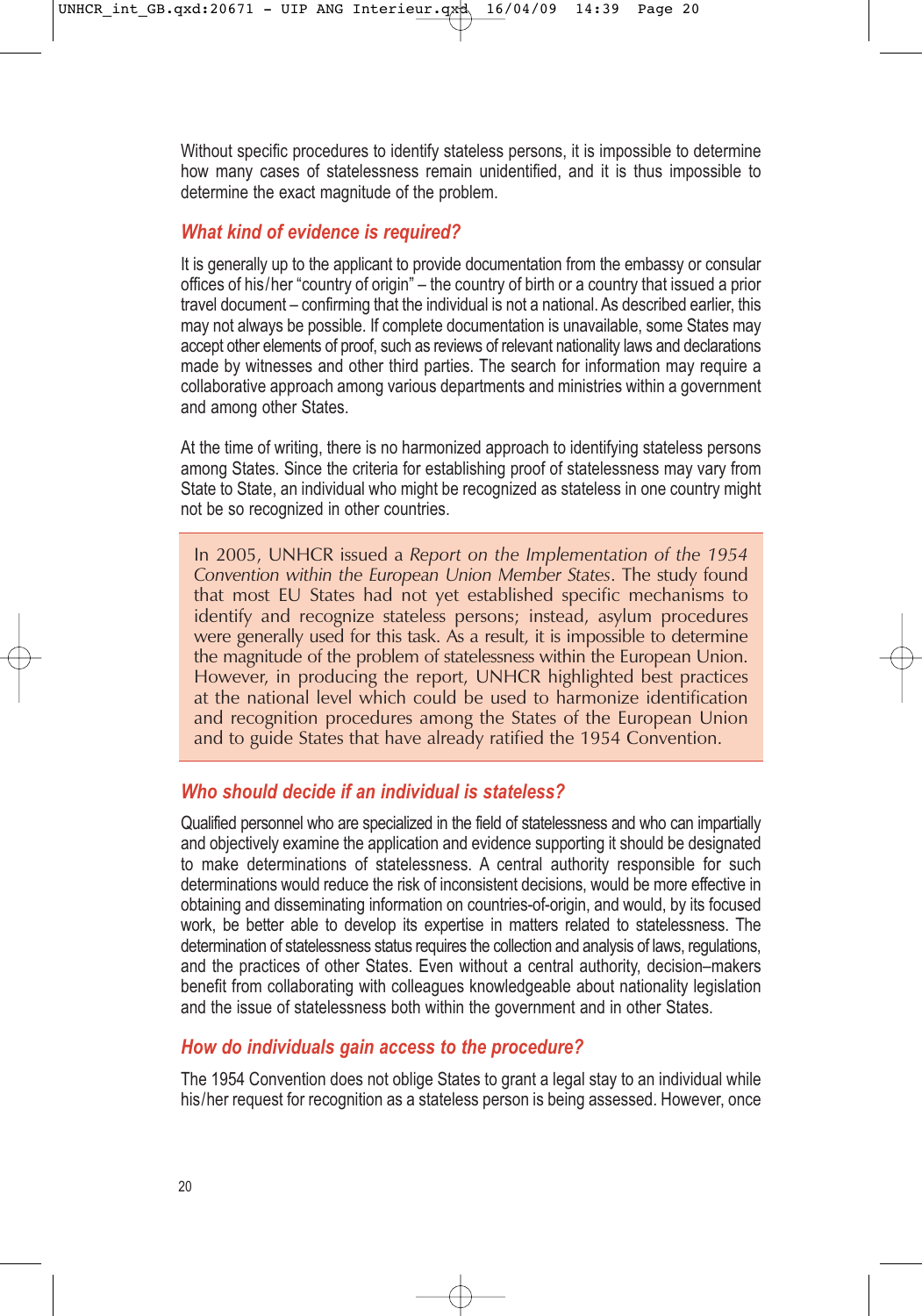an individual is on a State's territory, a determination of his/her nationality status may be the only way to identify a solution to his/her plight. If the individual is determined to be stateless, and if there is no possibility of return to the country of former habitual residence or if there is no such country, then admittance to the State and some type of legal stay may be the only solution.

If an individual has made an application to be recognized as statelessness, or if the authorities are trying to determine whether or not an individual is stateless, then it may be necessary to provide for temporary stay while the process is underway. The Convention is silent on whether a legal stay shall be granted while the request for recognition of statelessness status is being assessed. Practices among the States with dedicated procedures vary.

The principle of **due process** requires that applicants be given certain guarantees including:

- the right to an individual examination of the claim in which the applicant may participate;
- the right to objective treatment of the claim;
- a time limit on the length of the procedure;
- access to information about the procedure in language the claimant can understand;
- access to legal advice and an interpreter;
- the right to confidentiality and data protection;
- delivery of both a decision and the reasons that underlie the decision; and
- the possibility to challenge the legality of that decision.

Some categories of applicants for statelessness status, particularly **unaccompanied children**, have special needs that require distinct procedural provisions. These provisions may include the appointment of a guardian to represent or assist the unaccompanied child during the administrative procedure.

#### *Can a State detain a stateless person who does not have a legal stay?*

**Stateless persons should not normally be detained.** Individuals who are stateless often lack identity documents, such as national identity cards or passports, which can establish their identity. Even if the country of former residence has been identified, often that country will not immediately accept the readmission of the individual. In these situations, detention should be avoided and only be resorted to if clearly based on national legislation that conforms to international human rights law. Alternatives to detention should be explored first, unless there is evidence to suggest that the alternatives will not be effective for the individual concerned.

Stateless persons without a legal stay should be detained only after considering all possible alternatives. In making the exceptional decision to detain, authorities should determine whether detention is reasonable and proportional to the objectives to be achieved. If judged necessary, detention should only be imposed in a non-discriminatory manner for a minimal period of time. UNHCR can advise on these cases, if requested.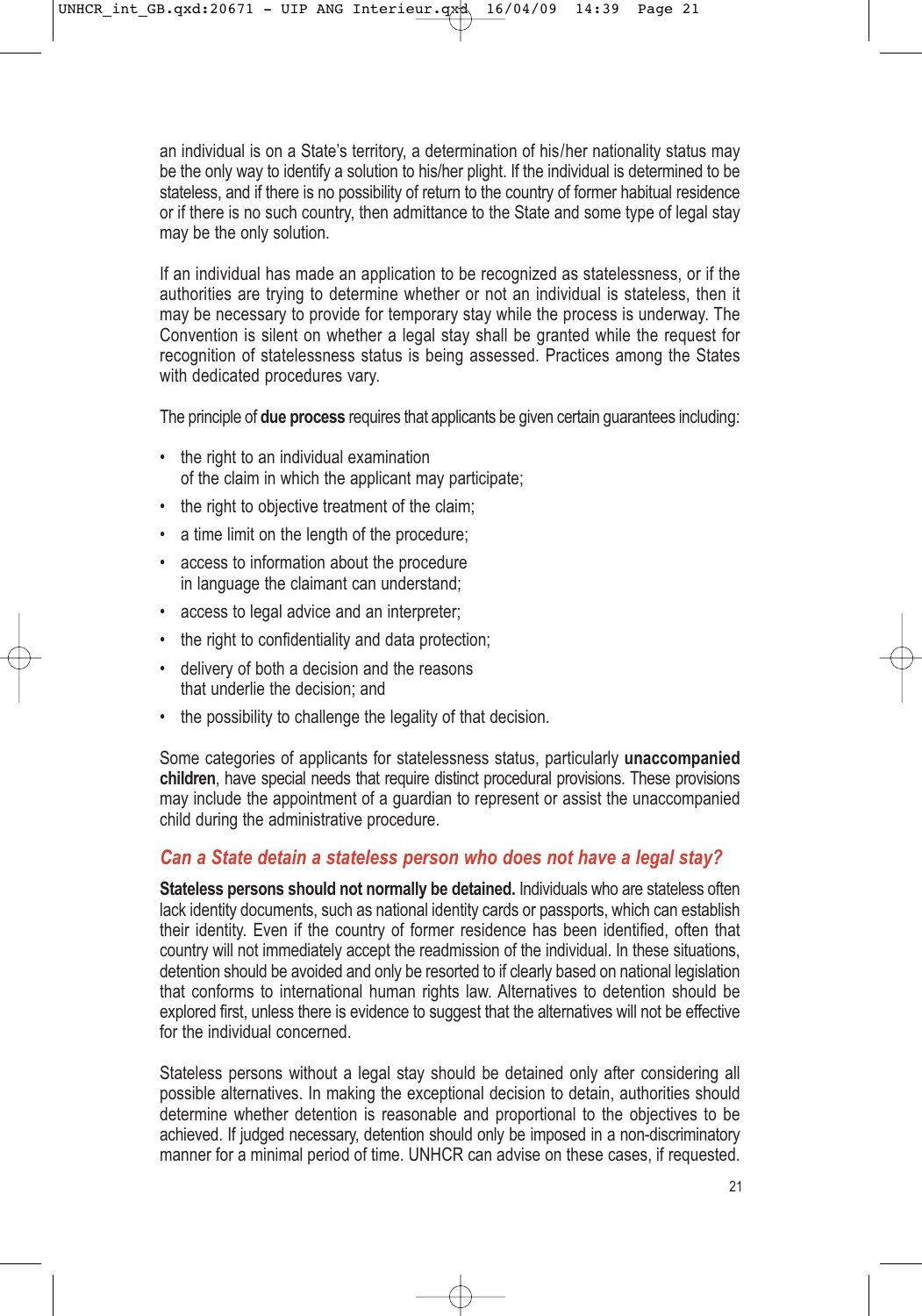# **Working Group on Arbitrary Detention**

The United Nations Commission on Human Rights has addressed the disturbing expansion of arbitrary detention since 1985. It requested the Sub-Commission on Prevention of Discrimination and Protection of Minorities to undertake a thorough study of the matter and to submit recommendations to it for the reduction of such practices. At the same time, concern about the guarantees which should be enjoyed by all persons deprived their liberty was manifested in the adoption by the United Nations General Assembly in December 1988 of the Body of Principles for the Protection of All Persons under Any Form of Detention or Imprisonment. In 1990, in pursuance of the recommendations made in the abovementioned report of the Sub-Commission, the Commission on Human Rights set up the Working Group on Arbitrary Detention. The Working Group later adopted the following principles governing custody and detention:

# **Principle 1**

An asylum-seeker or immigrant, when held for questioning at the border, or inside national territory in the case of illegal entry, must be informed at least orally, and in a language which he or she understands, of the nature of and grounds for the decision refusing entry at the border, or permission for temporary residence in the territory, that is being contemplated with respect to the person concerned.

# **Principle 2**

Any asylum-seeker or immigrant must have the possibility, while in custody, of communicating with the outside world, including by telephone, fax or electronic mail, and of contacting a lawyer, a consular representative and relatives.

# **Principle 3**

Any asylum-seeker or immigrant placed in custody must be brought promptly before a judicial or other authority.

# **Principle 4**

Any asylum-seeker or immigrant, when placed in custody, must enter his or her signature in a register which is numbered and bound, or affords equivalent guarantees, indicating the person's identity, the grounds for the custody and the competent authority which decided on the measure, as well as the time and date of admission into and release from custody.

# **Principle 5**

Any asylum-seeker or immigrant, upon admission to a centre for custody, must be informed of the internal regulations and, where appropriate, of the applicable disciplinary rules and any possibility of his or her being held incommunicado, as well as of the guarantees accompanying such a measure.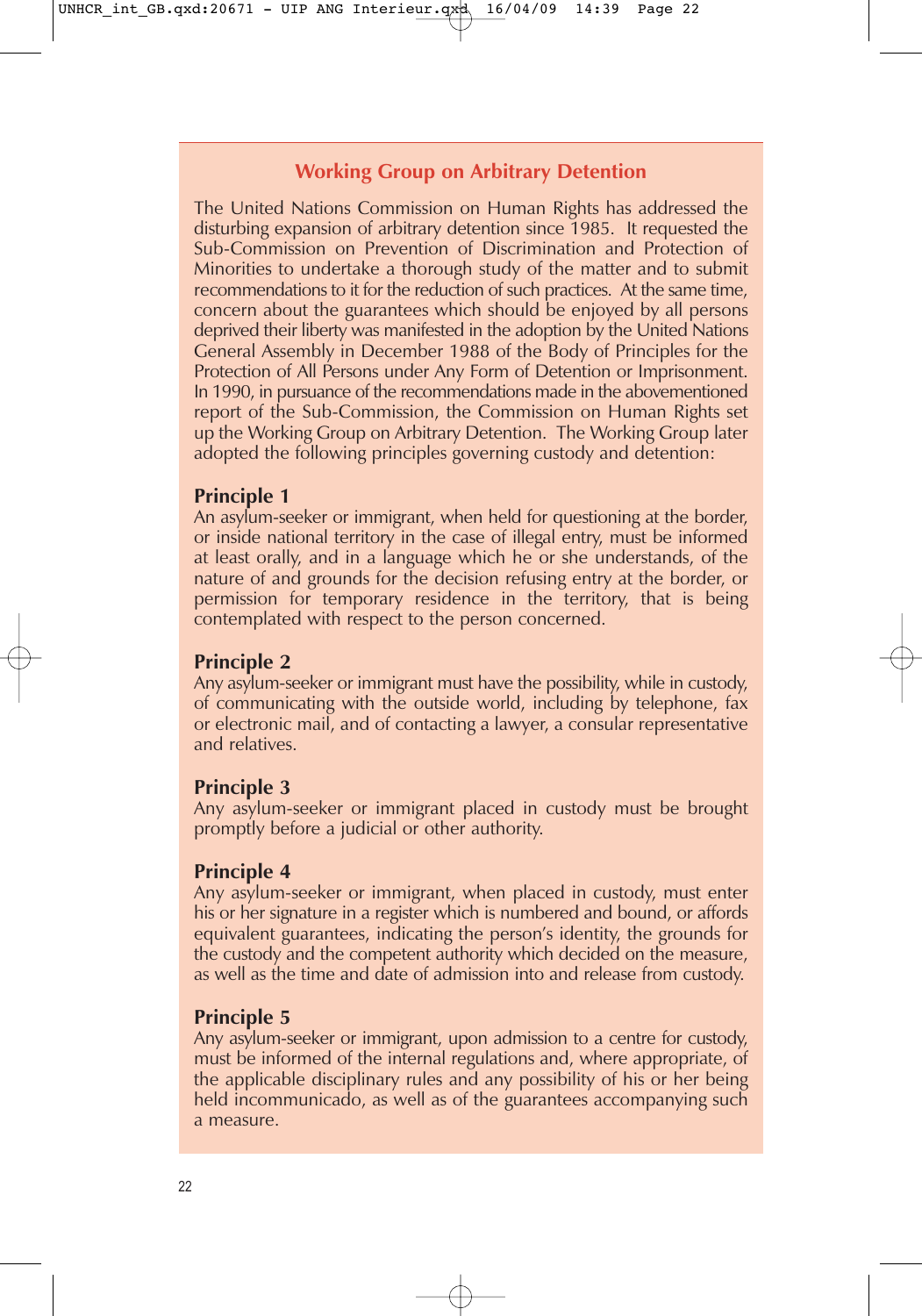# **Principle 6**

The decision must be taken by a duly empowered authority with a sufficient level of responsibility and must be founded on criteria of legality established by the law.

# **Principle 7**

A maximum period should be set by law and the custody may in no case be unlimited or of excessive length.

# **Principle 8**

Notification of the custodial measure must be given in writing, in a language understood by the asylum-seeker or immigrant, stating the grounds for the measure; it shall set out the conditions under which the asylum-seeker or immigrant must be able to apply for a remedy to a judicial authority, which shall decide promptly on the lawfulness of the measure and, where appropriate, order the release of the person concerned.

# **Principle 9**

Custody must be effected in a public establishment specifically intended for this purpose; when, for practical reasons, this is not the case, the asylum-seeker or immigrant must be placed in premises separate from those for persons imprisoned under criminal law.

# **Principle 10**

The Office of the High Commissioner for Refugees (UNHCR), the International Committee of the Red Cross (ICRC) and, where appropriate, duly authorized non-governmental organizations must be allowed access to the places of custody.

# *What are the rights and obligations of persons recognized as stateless?*

There are some fundamental human rights that apply to all persons regardless of their status or the type of stay in a particular jurisdiction. These include, for example, the prohibition against torture and the principle of non-discrimination. Indeed, the 1954 Convention affirms that its provisions shall be applied to stateless persons "without discrimination as to race, religion or country of origin" (Article 3).

Every stateless person has the duty to conform to laws and regulations of the country in which he finds himself (Article 2). Assuming that this obligation is met, Article 7 (1) of the Convention sets out the basic level of protection to which a stateless person is entitled. It stipulates that, except in instances where the Convention explicitly contains more favorable treatment, "a Contracting State shall accord to stateless persons the same treatment as is accorded to aliens generally."

With respect to most of the rights enumerated in the 1954 Convention, stateless persons should have *at least* the same access to the rights and benefits as that guaranteed to aliens, particularly concerning gainful employment (Articles 17, 18, and 19), public education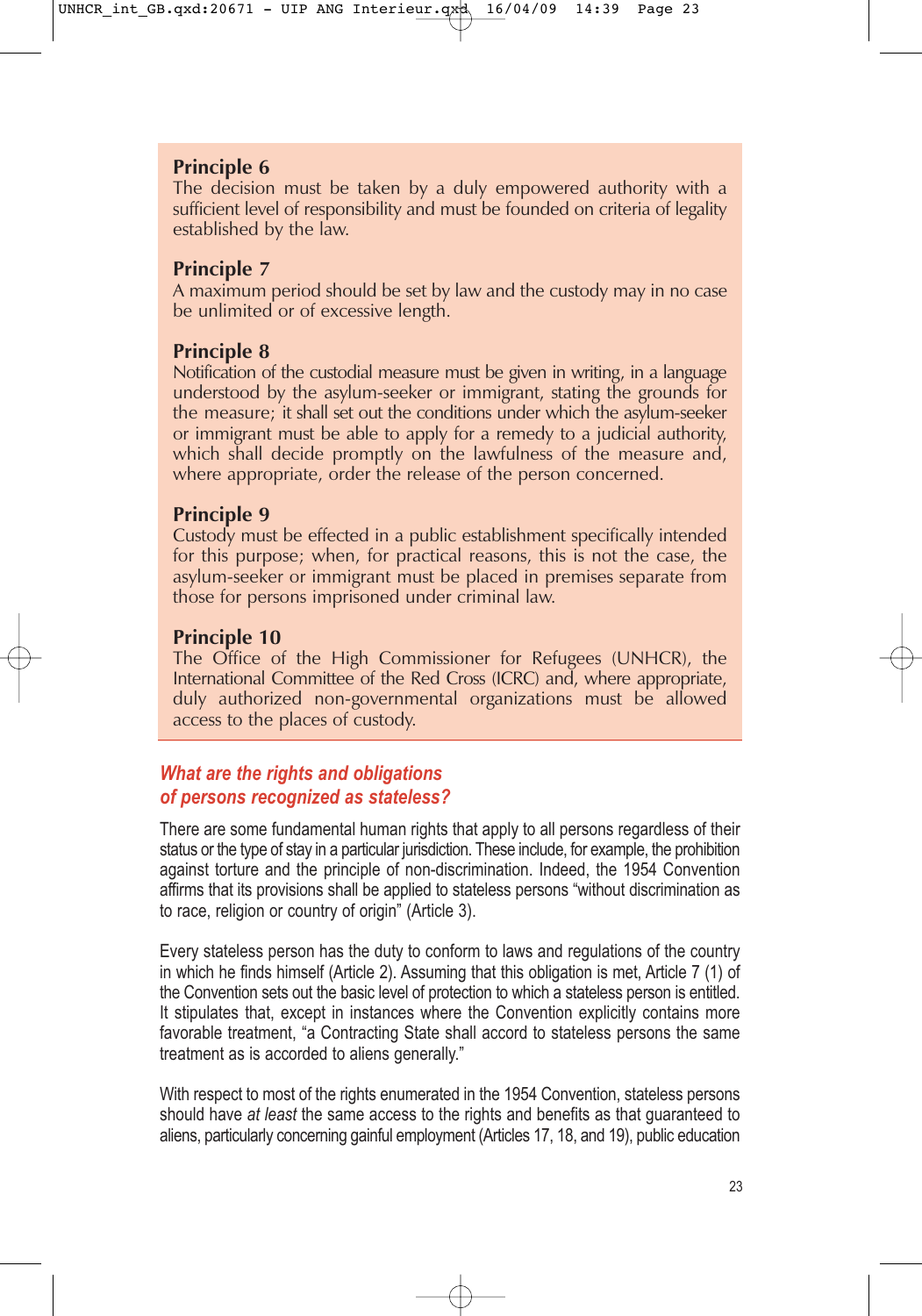(Article 22), housing (Article 21), and freedom of movement (Article 26). For other specific rights, Contracting States are encouraged to accord stateless persons lawfully residing on their territory a standard of treatment comparable to that accorded to nationals of the State, particularly for freedom to practice a religion (Article 4), artistic rights and industrial property (Article 14), access to the courts (Article 16), public relief (Article 23), and labour legislation and social security (Article 24).

# *Are recognized stateless persons entitled to identity and travel documents?*

The Convention stipulates that Contracting States shall issue identity papers to any stateless person in their territory who does not possess a valid travel document. Article 28 stipulates that Contracting States shall issue travel documents to stateless persons who lawfully reside on their territory, unless compelling reasons of national security and public order argue otherwise.

The issuance of a document does not imply a grant of nationality, does not alter the status of the individual, and does not grant the right to benefit from diplomatic protection.

The second part of Article 28 invites States to issue travel documents to any stateless person in the territory, even those who are not lawful residents. States are asked to consider issuing Convention Travel Documents to stateless persons who are on their territory and who are unable to obtain a travel document from their country of lawful residence. This provision is particularly important, given that many stateless persons may not have a country of lawful residence. A travel document both helps to identify the stateless person and also allows the individual to seek entry into an appropriate State.

Travel documents are particularly important to stateless persons in facilitating travel to other countries for study, employment, healthcare or resettlement. In accordance with the Schedule to the Convention, each Contracting State agrees to recognize the validity of travel documents issued by other States Parties. UNHCR can offer technical advice on issuing these kinds of documents.

#### *Can a State expel a person recognized as stateless?*

Under the terms of the Convention, stateless persons lawfully staying in the country are not to be expelled except on grounds of national security or public order. Expulsions are subject to due-process-of-law safeguards, unless there are compelling reasons of national security. Procedural guarantees should therefore be in place to allow the stateless person to answer and to submit evidence concerning any accusation, to be represented by a legal counsel, and to be granted the right of appeal.

The Final Act of the Convention indicates that non-refoulement is a generally accepted principle. Non-refoulement, the principle of not returning a person to a territory where he/she would be at risk of persecution, is explicitly upheld or interpreted in the provisions of several international treaties, including Article 33 of the 1951 UN Convention relating to the Status of Refugees, Article 3 of the UN Convention against Torture and other Cruel, Inhuman or Degrading Treatment or Punishment, and Article 7 of the International Covenant on Civil and Political Rights, and several regional human rights instruments.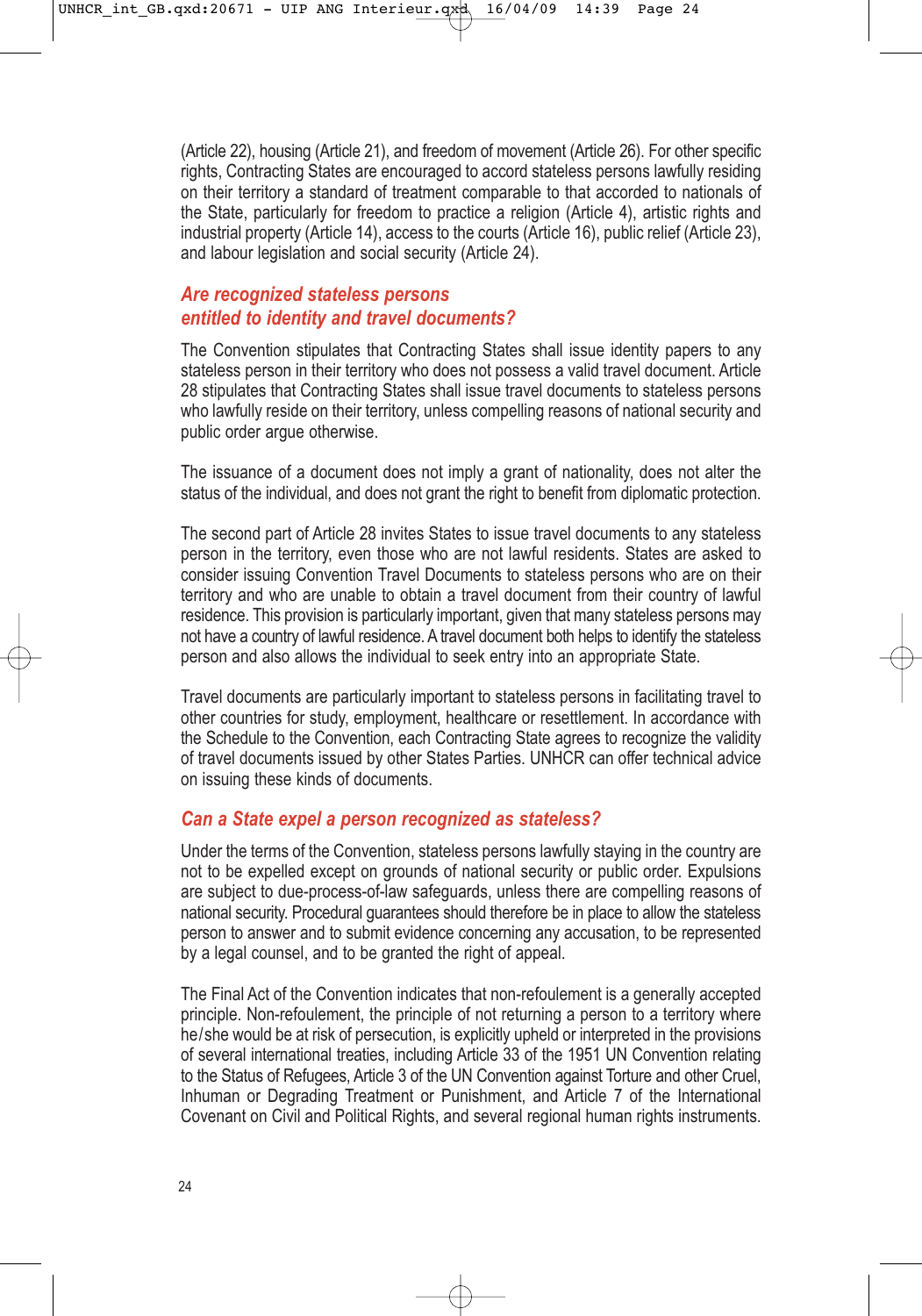Since the prohibition against refoulement is accepted as a principle of international law, the drafters of the Convention felt it was not necessary to enshrine it in the articles of a Convention that is regulating the status of *de jure* stateless persons.

Once a final decision of expulsion has been taken, the Convention asks that States grant the individual concerned sufficient time to obtain admission to another country.

# *What kind of naturalization procedure should be available to persons recognized as stateless?*

States Parties to the Convention are requested to facilitate the assimilation and naturalization of stateless persons to the greatest extent possible. (The word "assimilation" here does not mean loss of the specific identity of the persons involved, but rather integration into the economic, social, and cultural life of the country.) In particular, they are required to make every effort to expedite naturalization proceedings, including by reducing fees and costs as far as possible.

After Timor-Leste declared independence from Indonesia, all East Timorese living in Indonesia were given the option of retaining Indonesian citizenship or acquiring Timor-Leste citizenship with which they could remain in Indonesia as aliens with a valid residence permit.

Some countries have included in their nationality legislation reduced terms of legal residence for refugees and stateless persons who want to apply for naturalization.

The 1997 European Convention on Nationality (ECN) further develops this recommendation by requesting that domestic law contain rules that make it possible for foreigners lawfully and habitually resident in the territory to be naturalized. The ECN additionally limits any residency requirements to a maximum of 10 years before an individual would be entitled to lodge an application for naturalization. The Convention also encourages States to consider using expedited naturalization procedures for stateless persons and recognized refugees.

# *What is significant about the Final Act of the Convention?*

The Final Act recommends that each Contracting State, when it recognizes as valid the reasons for which a person has renounced the protection of the State of which he/she is a national, consider sympathetically the possibility of according to that person the treatment which the convention accords to stateless persons. This recommendation was included on behalf of *de facto* stateless persons who, technically, still hold a nationality but do not receive any of the benefits generally associated with nationality, notably national protection.

# *What are the best ways of protecting stateless persons?*

The most effective way to protect stateless persons is by crafting legislation that makes it impossible to create a situation of statelessness in the first place (see Chapter 3 for a full discussion of the 1961 Convention on the Reduction of Statelessness and of related measures that States can adopt to reduce or eliminate statelessness).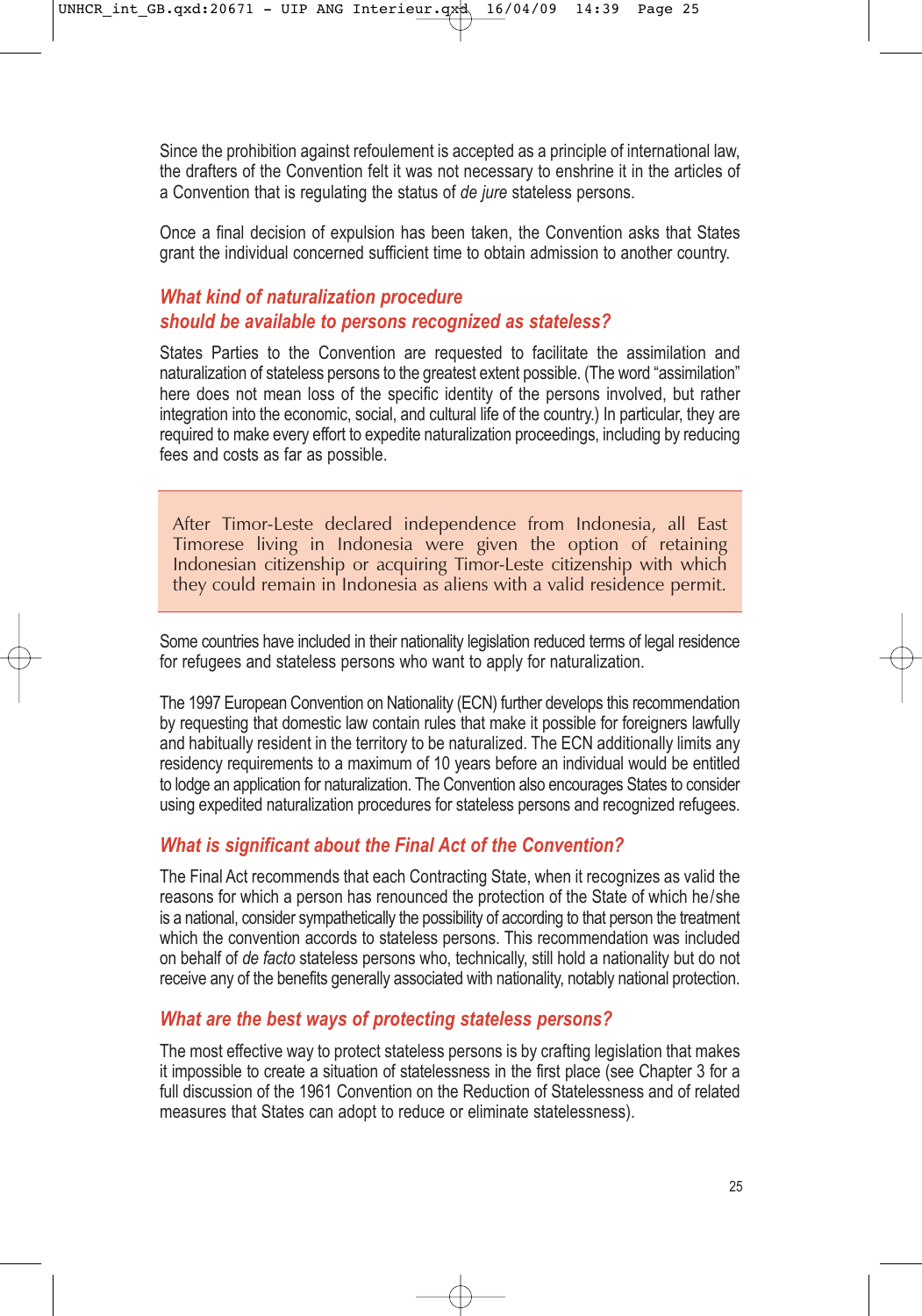Until the problem of statelessness is eliminated, however, persons recognized as stateless must be protected. Acceding to and implementing the 1954 Convention relating to the Status of Stateless Persons and adopting implementing legislation will ensure that the rights and obligations of stateless persons are respected.

As discussed above, the 1954 Convention does not alter an individual's nationality, nor does it oblige States to admit non-refugee stateless persons to their territory. **Applying the provisions of the 1954 Convention is not a substitute for granting nationality.** Wherever possible, States should facilitate the assimilation and naturalization of stateless persons who are living on their territory through nationality legislation and practice. This solution is known as **local integration**.

In 2005, the governments of Kyrgyzstan and Turkmenistan granted expedited access to citizenship to numerous stateless refugees originating from Tajikistan so that they could begin to rebuild their lives in their State of asylum.

In some exceptional cases, it may not be possible for stateless persons to have their legal status normalized in the country in which they are living. **Resettlement** in another country may thus be the appropriate solution for these individuals. While States' resettlement criteria usually do not cover situations of statelessness (resettlement is more often used for refugees), UNHCR's Executive Committee recently called upon States to expand their criteria to include stateless persons. In its Conclusion No. 95 (2003), ExCom

> *"Encourage[d] (ExCom) States to cooperate with UNHCR on methods to resolve cases of statelessness and to consider the possibility of providing resettlement places where a stateless person's situation cannot be resolved in the present host country or other country of former habitual residence, and remains precarious…"*

UNHCR can offer advice and assistance to States on both the integration and the resettlement of stateless persons.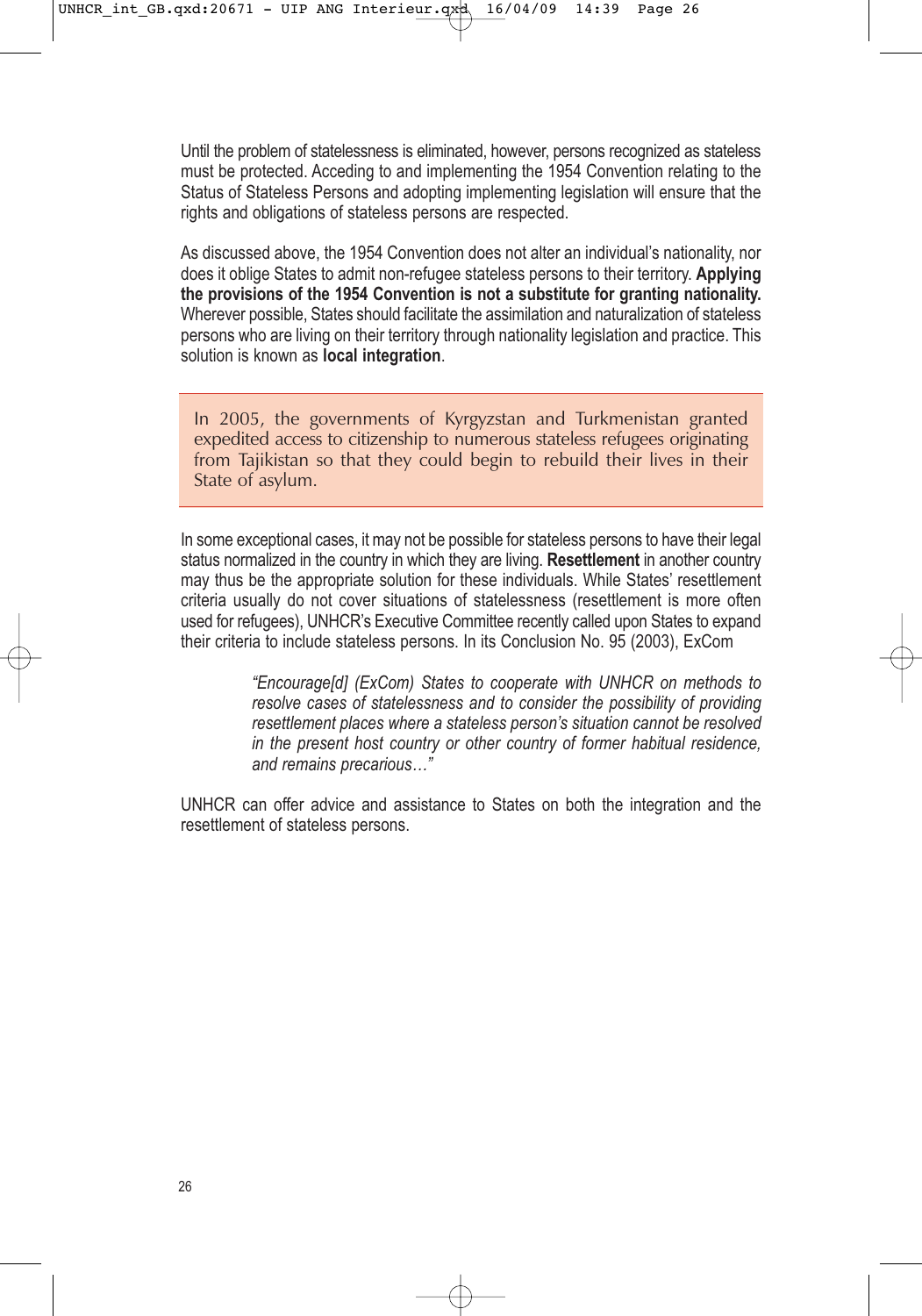# **Eliminating the Causes of Statelessness**

Statelessness can result from a variety of circumstances. A few of the main causes of statelessness, and the practical steps States can take to avoid these circumstances, particularly when reviewing citizenship laws, are discussed below.

# **Technical causes**

#### **Conflict of laws**

Problems may arise when nationality legislation in one State conflicts with that of another State, leaving an individual without the nationality of either State. Both sets of laws may be properly drafted, but problems arise when they are implemented together. For example, State A, in which the individual was born, grants nationality by descent only (*jus sanguinis*), but the individual's parents are nationals of State B. State B, on the other hand, grants nationality on the basis of place of birth only (*jus soli*), but the individual was born in State A. The individual is thus rendered stateless.

#### **To avoid these problems:**

As set out in the 1930 Haque Convention, each State determines, under its own law, who its nationals are. This law, recognized by other States, must be consistent with international conventions, international custom, and the recognized principles of law applicable to questions of nationality. States should thus possess an updated collection of nationality laws and should understand their implementation in practice in order to resolve conflicts of law involving nationality.

• The 1961 Convention on the Reduction of Statelessness asserts that regarding persons who would otherwise be stateless nationality shall be granted:

- at birth, by operation of law to a person born in the State's territory;
- by operation of law at a fixed age, to a person born in the State's territory, subject to conditions of national law:
- upon application, to a person born in the State's territory (the application may be made subject to one or more of the following: a fixed period in which the application may be lodged, specified residency requirements, no criminal convictions of a prescribed nature, and/or that the person has always been stateless);
- at birth, to a legitimate child whose mother has the nationality of the State in which the child is born;
- by descent, should the individual be unable to acquire nationality of the Contracting State in whose territory he/she was born due to age or residency requirements (this may be subject to one or more of the following: a fixed period in which the application may be lodged, specified residency requirements, and/or that the person has always been stateless);
- to foundlings found in the territory of a Contracting State;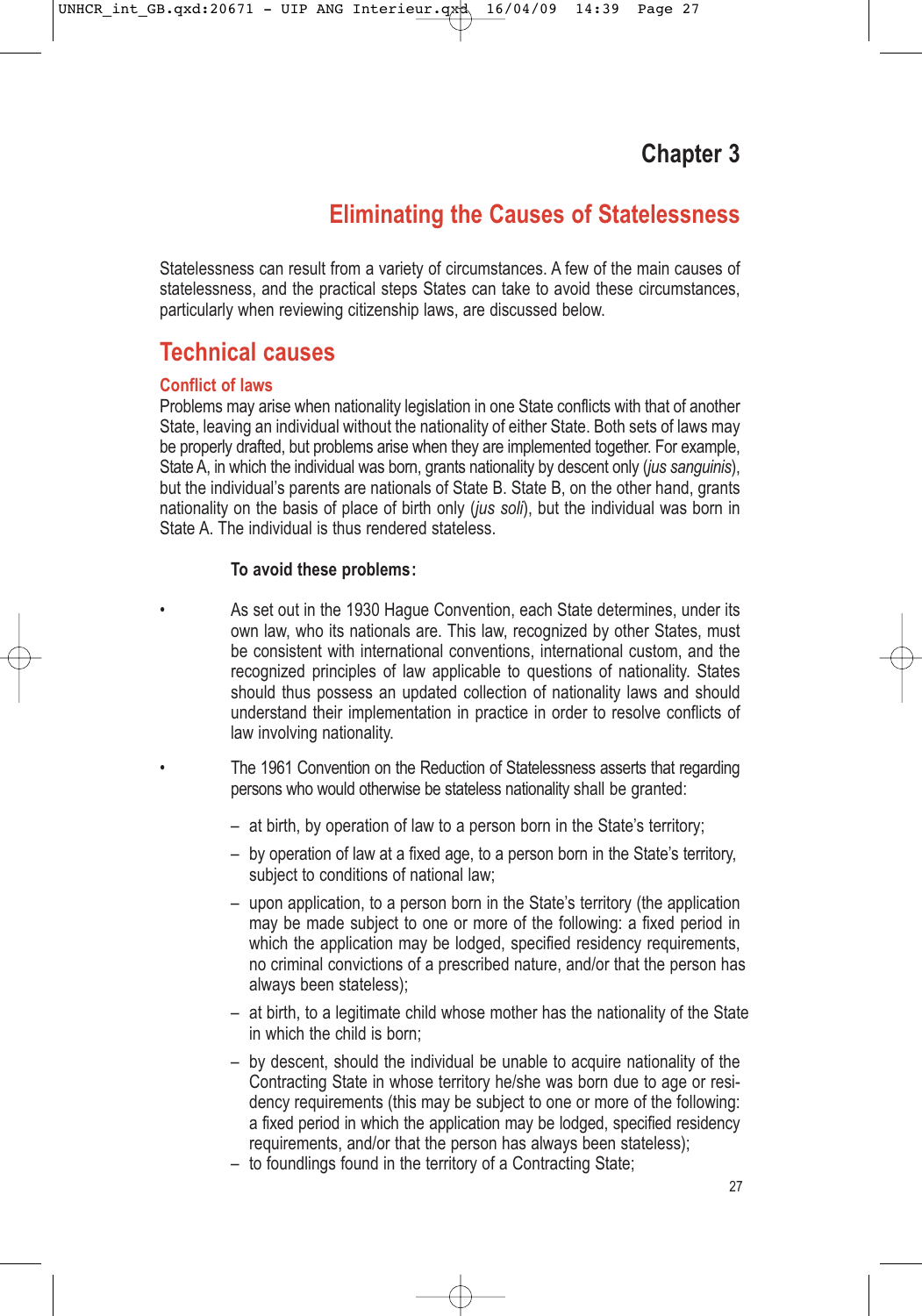- at birth, by operation of law, to a person born elsewhere if the nationality of one of the parents at the time of birth was that of the Contracting State;
- upon application, as prescribed by national law, to a person born elsewhere if the nationality of one of the parents at the time of the birth was that of the Contracting State (the application may be subject to one or more of the following: a fixed period in which the application may be lodged, specific residency requirements, no conviction of an offence against national security, and/or that the person has always been stateless).
- Most States combine principles of *jus soli* and *jus sanguinis* in their citizenship legislation for determining the State's initial body of citizens and how citizenship is granted at birth. Those States that do not accept dual citizenship should ensure that, by a certain age, an individual or the individual's parents have the option to choose one nationality.

#### **Conflict of laws linked to renunciation**

Some States have nationality laws that allow individuals to renounce their nationality without having first acquired, or been guaranteed the acquisition of, another nationality. This often results in statelessness. Conflicts of law on this issue may arise when one State will not allow renunciation of nationality until the individual has first acquired another nationality, while the other State involved will not grant its nationality until the individual has first renounced his/her original nationality. Sometimes an individual may be required to renounce an assumed citizenship elsewhere before he/she can apply for citizenship where he/she resides, thus rendering the individual stateless until the new citizenship is granted.

#### **To avoid this problem:**

- According to the 1961 Conventions, loss or renunciation of nationality should be conditional upon the prior possession or assurance of acquiring another nationality. An exception may be made in the case of naturalized persons who, despite notification of formalities and time-limits, reside abroad for a fixed number of years and fail to express an intention to retain nationality. A naturalized person, in this instance, is a person who has acquired nationality upon applying to the Contracting State concerned, and that Contracting State could have refused the application. Loss of nationality may only take place in accordance with law and accompanied by full procedural guarantees, such as the right to a fair hearing by a court or other independent body.
- Citizenship legislation should provide that no citizen can renounce his/her citizenship without acquiring another citizenship or receiving formal and written assurances by the relevant authorities that he/she will acquire another citizenship.
- Some States have introduced provisions that allow for the re-acquisition of nationality if individuals lose or do not acquire another citizenship.
- For States that do not accept dual or multiple nationalities, citizenship legislation must ensure that the requirement to renounce or lose another nationality as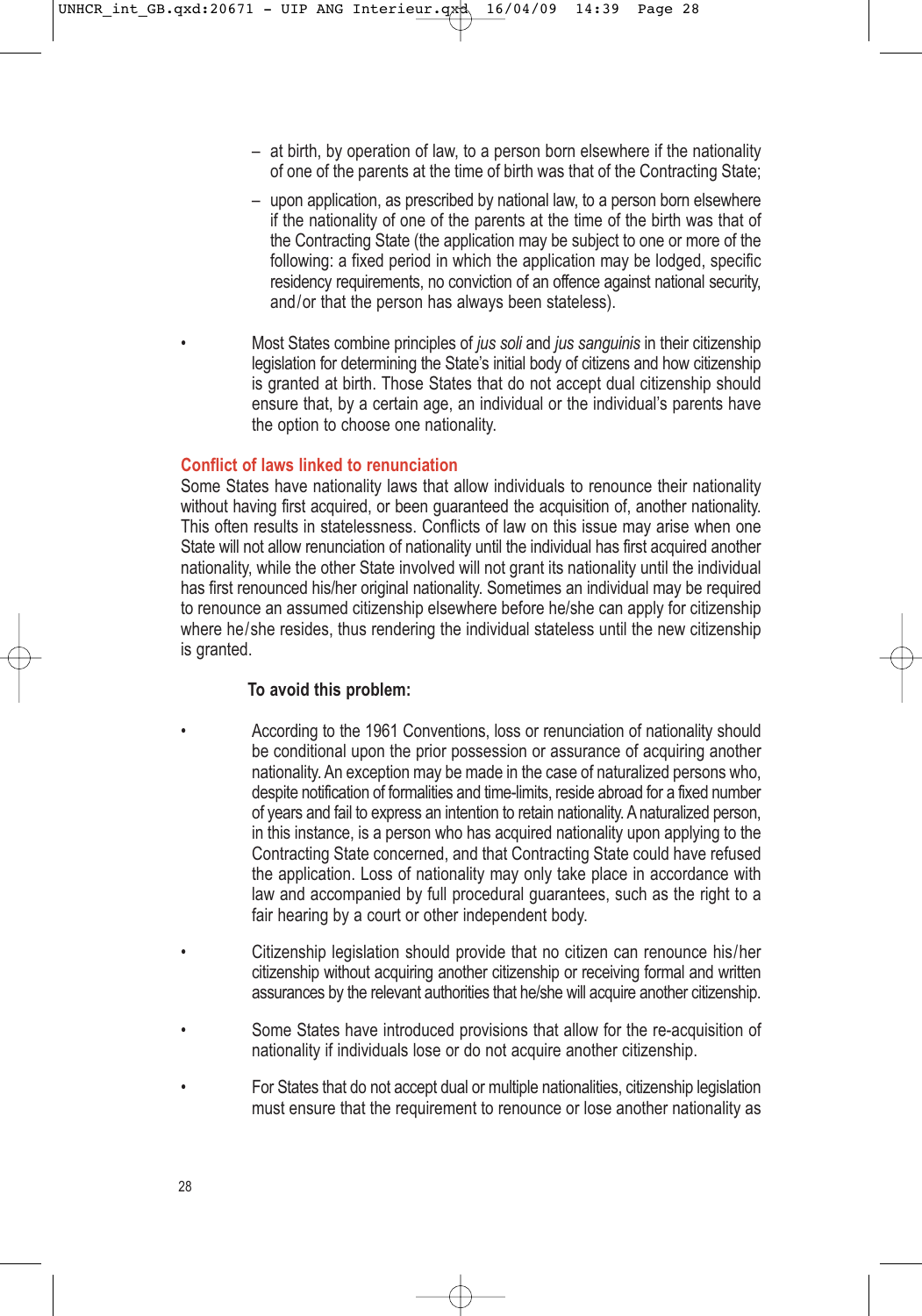a precondition for acquiring or retaining nationality is lifted when such renunciation or loss is not possible. For example, refugees should not be expected to return to or to contact the authorities of their country of origin to renounce their citizenship.

# **Good practices: Ukraine**

In 1944, more than 200,000 Crimean Tatars were deported from Crimea to various regions of the Union of Soviet Socialist Republics (USSR), accused of having cooperated with the occupying Nazi forces. Most were deported to the Uzbek Soviet Socialist Republic. Two decades later, the President of the Supreme Soviet of the USSR declared that the accusations against the Crimean Tatars were groundless and that the Tatars could reside anywhere on the territory of the USSR, including on the Crimean peninsula.

Those Tatars who decided to return to Crimea, however, faced problems in obtaining registration, employment, and access to land and housing. In 1987, the Council of Ministers of the USSR adopted a resolution restricting repatriation of the Crimea Tatars to only eight inland districts of the peninsula, preventing their return to their previous homelands on the more fertile and developed south coast. Two years later, after the Supreme Soviet declared "illegal and criminal" the actions used to deny rights to "the peoples subjected to forced deportation," a massive flow of returnees to Crimea ensued.

In the wake of the dissolution of the USSR in December 1991, complex political and legal problems concerning state succession, including issues of territorial boundaries and nationality, suddenly arose.

Ukraine, which now included the territory of Crimea, became the successor State to the former Ukrainian SSR. Accordging to the country's first Citizenship Law (1991), persons who were citizens of the former USSR and who were permanently resident on Ukrainian territory, including Crimea, when independence was declared on 24 August 1991, automatically (ex lege) became citizens of Ukraine, regardless of their origin, social status, race, nationality, gender, education, native language, political opinion, or religion. The only conditions under which these persons could not automatically acquire Ukrainian citizenship were if they were citizens of another State and if they had objections to becoming Ukrainian citizens. Even those individuals who had registered their legal residence in Ukraine between independence and the entry into force of the Citizenship Law three months later were also automatically granted Ukrainian citizenship. Some 150,000 Crimean Tatars acquired Ukrainian citizenship through these provisions.

An estimated 108,000 Crimean Tatars who returned to Ukraine after the Citizenship Law came into force in November 1991 faced new problems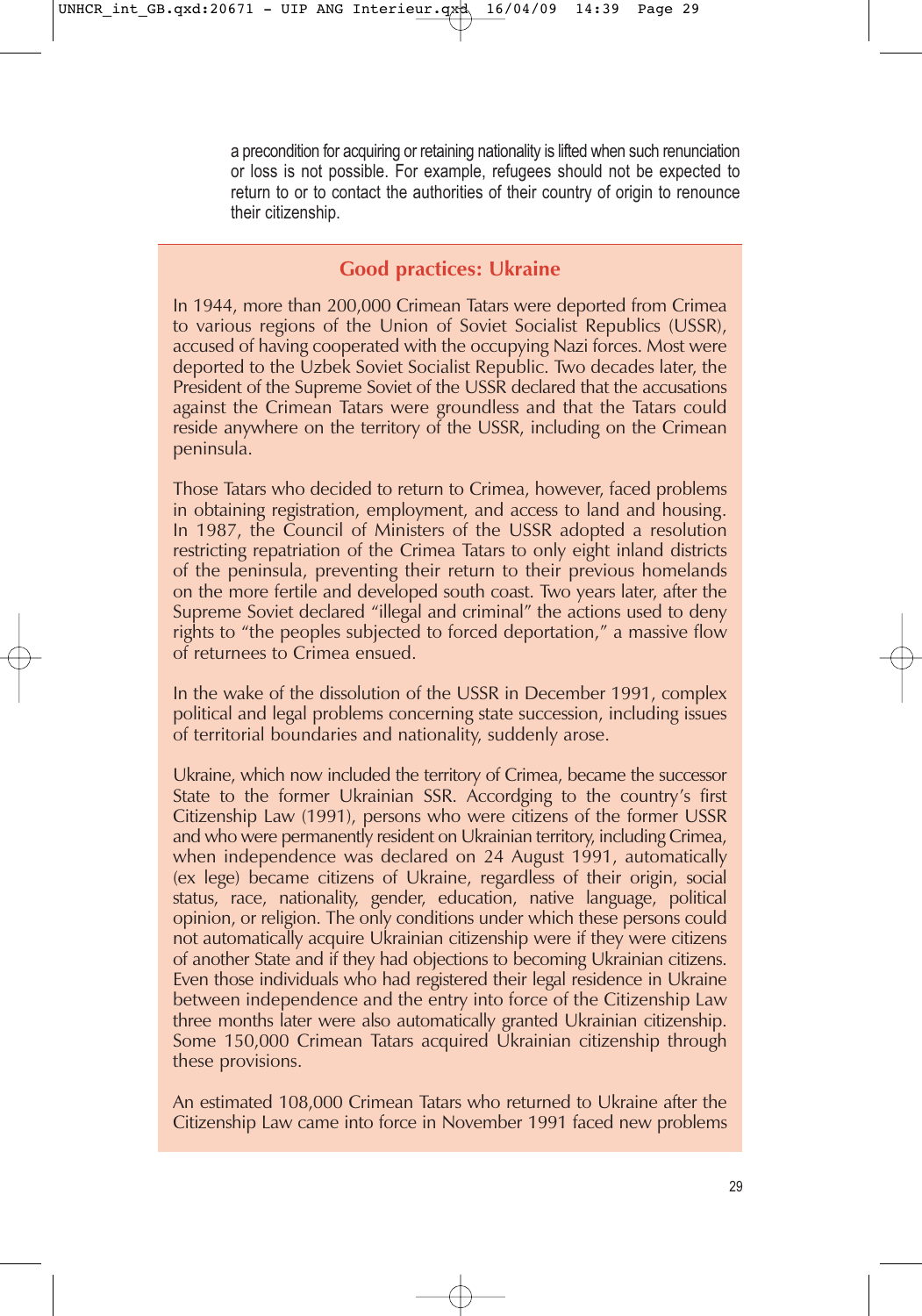in obtaining Ukrainian citizenship. Some 28,000 who had cancelled their permanent residency status in other countries before the citizenship legislation of those countries entered into force became *de jure* stateless. Another 80,000 who had remained registered in their previous country of residence when its citizenship legislation entered into force had become *de jure* citizens of those states. As a result, they were not automatically granted Ukrainian citizenship. Although they were offered access to Ukrainian citizenship through individual naturalization procedures, most of the returnees who had hoped to acquire Ukrainian citizenship could not meet the stringent requirements of those procedures, which included five years residence in Ukraine, sufficient income, and knowledge of the Ukrainian language.

UNHCR, the Organization for Security and Cooperation in Europe (OSCE), and the Council of Europe encouraged the Ukrainian government to amend its citizenship law to address these problems. UNHCR offered training and technical assistance to the Ukrainian Passport and Naturalization Service and organized a media campaign on citizenship. Local NGOs, supervised by UNHCR, provided legal counselling to applicants for Ukrainian citizenship and represented individuals during legal proceedings with the Ukrainian authorities.

In an effort to reduce, and ultimately prevent, statelessness, the Ukrainian parliament, in consultation with UNHCR, amended the country's Citizenship Law seven times during the legislation's first ten years of existence. In May 1997, language and income requirements for applicants were removed, and descendents of formerly deported persons were allowed to acquire Ukrainian citizenship on the grounds of their forebear's origin in the territory of Crimea. These positive amendments made it possible for some 28,000 *de jure* stateless returnees to finally acquire Ukrainian citizenship.

While these amendments went a long way toward resolving the problems of individuals who were stateless, other obstacles to acquiring Ukrainian citizenship including the country's constitutional ban on dual citizenship, remained. Returnees who had already become de jure citizens of Uzbekistan before they returned to Crimea, for example, had to be formally released from Uzbek citizenship before they were able to obtain Ukrainian citizenship. The renunciation of Uzbek citizenship, however, required payment of US\$100, a visit to the Uzbek embassy in Kiev, and an administrative procedure that often lasted more than a year.

UNHCR and the OSCE mediated negotiations between the two countries that led to a bilateral agreement, adopted in 1998, that simplified the procedures for changing citizenship. Uzbekistan agreed to waive renunciation fees and allowed local passport offices of the Ukrainian Ministry of Interior to collect renunciation applications and forward them to the Uzbek authorities. In response to concerns raised by UNHCR, an administrative policy was adopted requiring that the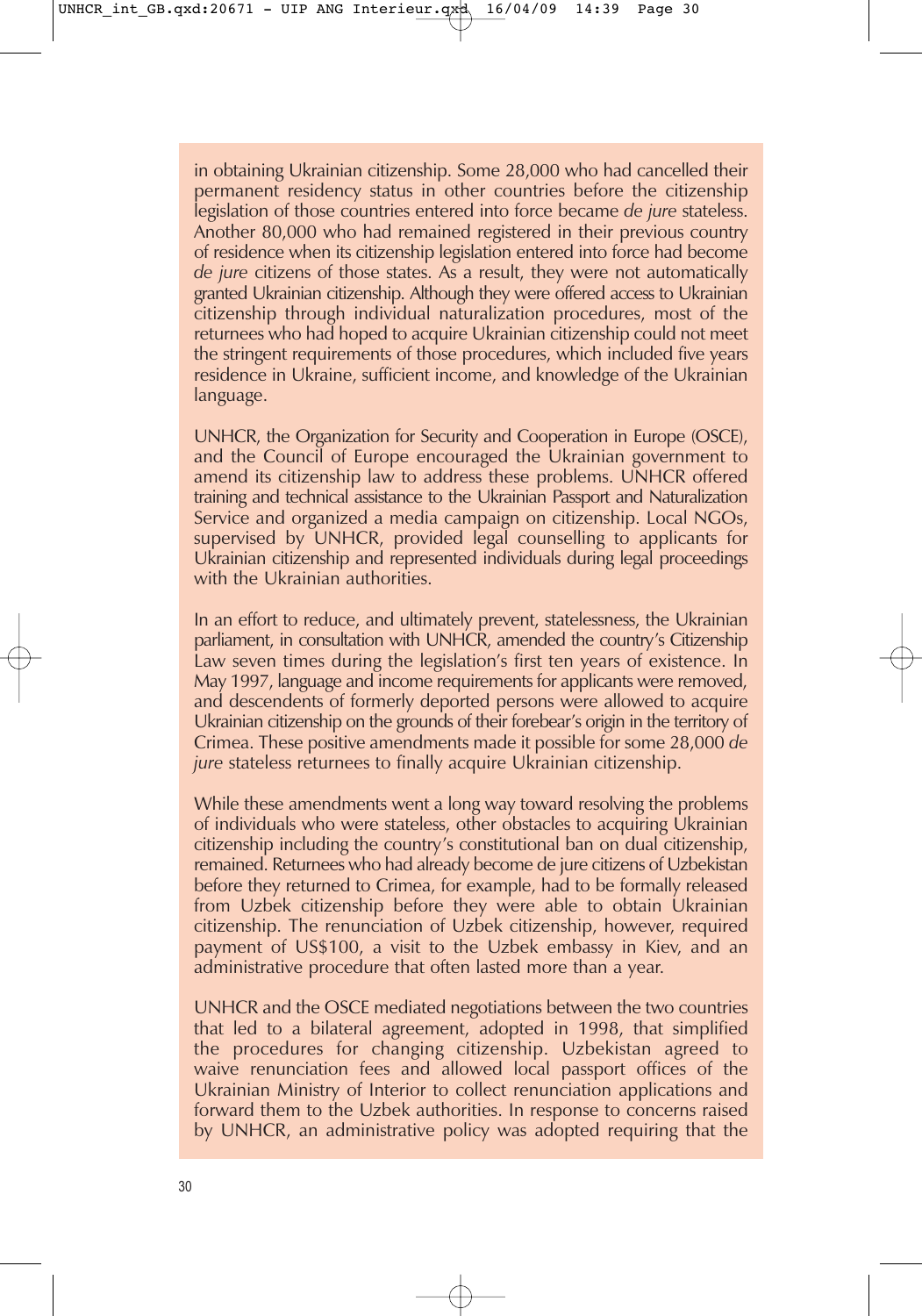grant of Ukrainian citizenship coincides with the renunciation of Uzbek citizenship, thus avoiding the possibility of an individual becoming stateless during the process. During the three years that this bilateral agreement was in force, some 80,000 returnees from Uzbekistan were granted Ukrainian citizenship. Ukraine later concluded similar bilateral agreements with Belarus (1999), Kazakhstan (2000), Tajikistan (2001), and the Kyrgyz Republic (2003).

In January 2001, the Ukrainian parliament adopted a new Citizenship Law that goes even further toward preventing statelessness. Among other provisions, the Law, which was revised in 2005, allows applicants to renounce their foreign citizenship within one year of acquiring Ukrainian nationality and waives formal renunciation requirements if the fees demanded for renunciation would exceed the minimum monthly wage in Ukraine.

#### **Laws and practices that particularly affect children**

As stipulated by both the International Covenant on Civil and Political Rights (ICCPR) and the Convention on the Rights of the Child (CRC), all children, regardless of where they were born, should be registered immediately at birth. All children have a right to acquire a nationality. The nationality of a child will be determined according to the laws of the States involved; and all States require clarification of where the child was born and to whom. Without proof of birth, that is, without a recognized birth registration, it is almost impossible for a child to establish his/her identity and thus to acquire a nationality.

#### **To avoid this problem:**

- States should provide the necessary resources to the relevant local administration to ensure that birth registration is systematically conducted in accordance with Article 7 of the CRC and Article 24 of the ICCPR. Support from the international community, particularly through UNICEF, should be requested if necessary.
	- When registering births, States should identify cases of disputed nationality and should grant citizenship if the child would otherwise be stateless. Relevant provisions of the 1961 Convention on the Reduction of Statelessness should be incorporated into national legislation following accession to the Convention. These provisions should be incorporated into domestic legislation even if the State has not acceded to the 1961 Convention.
		- There should be provisions in citizenship legislation for the acquisition of nationality of the country in which the child was born. This would prevent statelessness in cases where an error was made in determining the nationality of the child at birth.
		- Children born out of wedlock should, to the extent possible, be given the same access to nationality at birth as children born to married parents in accordance with national law.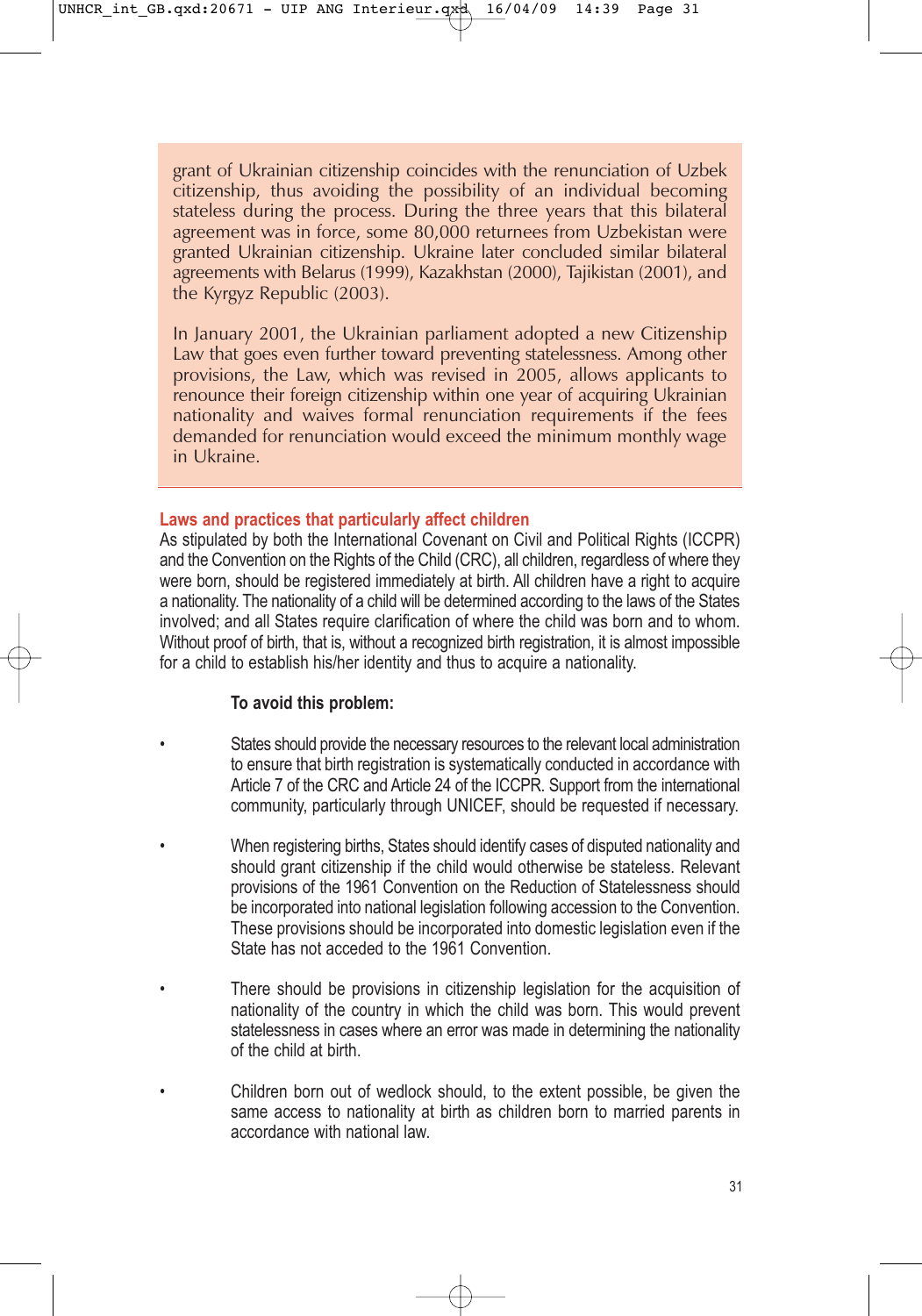**In many countries, women are not permitted to pass their nationality on to their children,** even when a child is born in the mother's State of nationality and its father has no nationality. In these instances, the child is stateless.

#### **To avoid this problem:**

- According to the 1957 Convention on the Nationality of Married Women and the 1979 Convention on the Elimination of All Forms of Discrimination against Women, women should have equal rights with men concerning the nationality of their children. Applying these principles will avoid both discrimination against women and the possibility that a child will inherit the status of statelessness from his/her father if he is stateless.
- States should include provisions on non-discrimination on the grounds of sex in their national citizenship laws.

**Orphaned and abandoned children** often do not have a confirmed nationality. Illegitimate children may also be prevented from acquiring nationality.

#### **To avoid this problem:**

- Foundlings discovered on a state's territory should be granted the nationality of that state. This principle is contained in the citizenship legislation of many states and in international instruments relating to nationality.
- The best interest of the child should always be a primary consideration when determining the child's nationality.

The **adoption** practices of some States may lead to statelessness if, for example, children are unable to acquire the nationality of their adoptive parents.

#### **To avoid these problems:**

States should introduce provisions in their legislation ensuring that adoptions completed abroad in conformity with international law are recognized in national law. The 1967 European Convention on the Adoption of Children encourages States to facilitate the grant of nationality to the adopted children of their nationals.

#### **Administrative practices**

There are numerous administrative and procedural issues related to the acquisition, restoration, and loss of nationality. Even if an individual is eligible for citizenship – indeed, even if an individual has successfully applied for citizenship – excessive administrative fees, deadlines that cannot be met, and/or an inability to produce required documents because they are in the possession of the former State of nationality can all prevent the individual from acquiring nationality.

#### **To avoid this problem:**

• Applications relating to the acquisition, retention, loss, recovery or certification of nationality should be processed within a reasonable period of time.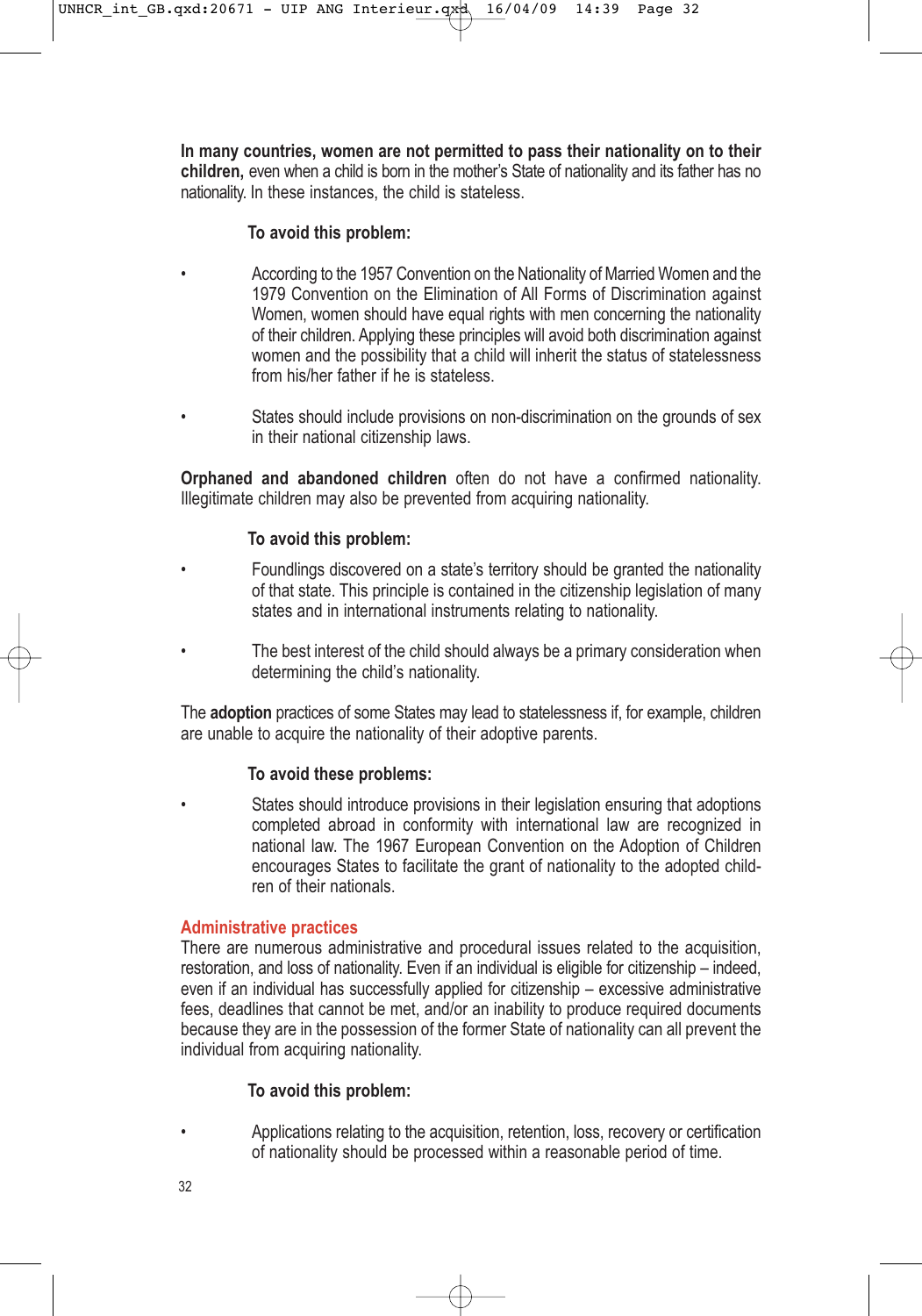- The registration of automatic (ex lege) acquisition or loss of nationality, including in situations of State succession for habitual and lawful residents, should not require written affidavits, even though States are generally advised to keep written records of all decisions on nationality.
- The fees for acquiring, retaining, losing, recovering or certifying nationality and for related administrative and judicial reviews should be reasonable.

#### **Laws and practices that particularly affect women**

Some States *automatically* alter a woman's nationality status when she marries a non-national. A woman may then become stateless if she does not automatically receive the nationality of her husband or if her husband has no nationality.

A woman can also become stateless if, after she receives her husband's nationality, the marriage is dissolved and she loses the nationality acquired through marriage, but her original nationality is not automatically restored.

#### **To avoid these problems:**

• The 1957 Convention on the Nationality of Married Women and the 1979 Convention on the Elimination of All Forms of Discrimination against Women seek to grant women equal rights with men to acquire, change or retain nationality. In accordance with the principles contained in these conventions, the husband's nationality status should not automatically change the nationality of the wife, render her stateless, nor make mandatory her acquisition of his nationality.

In States where women do not have equal rights with men and may automatically lose their citizenship when they marry or where women have to renounce their former citizenship when they marry, those States should introduce provisions into their citizenship legislation enabling women whose marriages have been dissolved to automatically re-acquire their former citizenship through a simple declaration.

#### **Automatic loss of nationality**

Some States automatically revoke the nationality of an individual who has left his/her country or who resides abroad. Revocation of nationality, which can occur just a few months after the individual's departure, is often associated with faulty administrative practices in which the individual concerned is not made aware that he/she risks losing his/her nationality if he/she does not register regularly with the country's authorities. If the individual is a naturalized citizen, rather than one who had been born in the State or who acquired nationality through descent, even regular registration may be insufficient to guarantee that nationality will not be revoked. Statelessness is often a direct result of these practices.

#### **To avoid this problem:**

• Article 7 (3) of the 1961 Convention on the Reduction of Statelessness stipulates that an individual shall not lose his/her nationality, and so become stateless, on the grounds of departure, residence abroad, failure to register or any similar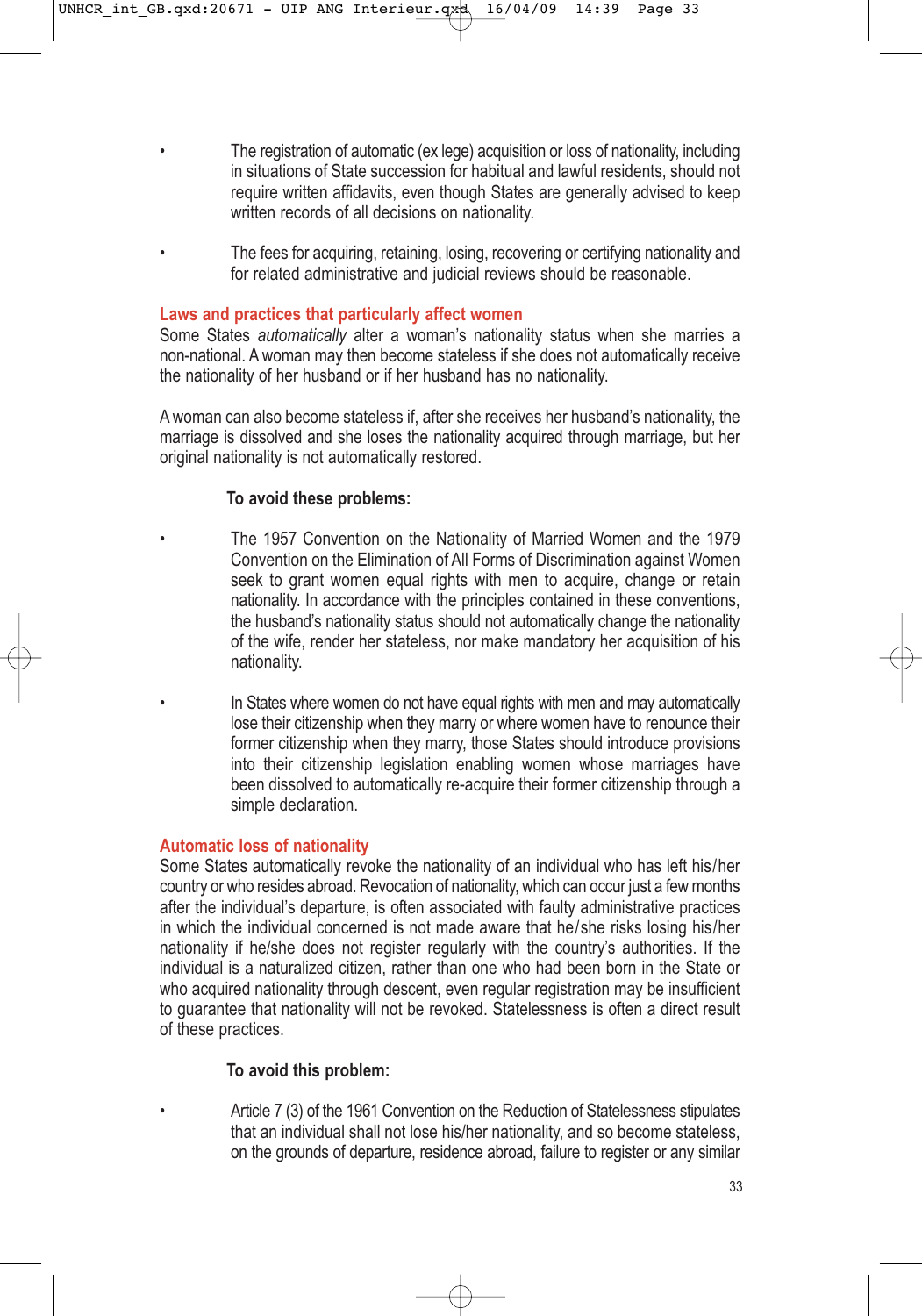ground. The Convention includes an exception to this principle concerning naturalized citizens who reside abroad for more than seven consecutive years. These individuals must express to the appropriate authority their wish to retain their nationality. States should thus adequately inform naturalized citizens of this policy both within their borders and, abroad, through their consular services.

• More recent instruments, such as the European Convention on Nationality, do not allow States to deprive a person of his/her nationality on the grounds that the individual habitually resides abroad if the individual concerned would thereby become stateless.

# **Causes linked to state succession**

#### **Transfer of territory or sovereignty**

Although it is only partially addressed in specific international instruments and principles, the transfer of territory or of sovereignty has long been a cause of statelessness. National laws and practices will inevitably be altered when a State undergoes profound territorial changes or changes in sovereignty, such as when a State wins independence from a colonial power, after a State is dissolved, if a new State or States succeed(s) a dissolved State, or if a State is restored after a period of dissolution. Any of these events can trigger the adoption of new citizenship laws or decrees and/or new administrative procedures. Individuals may become stateless in these situations if they fail to acquire nationality under the new legislation/decrees or under new administrative procedures, or if they are denied nationality because of a reinterpretation of previously applicable laws and practices.

#### **To avoid these problems:**

- Article 10 of the 1961 Convention on the Reduction of Statelessness stipulates that States Parties should ensure that statelessness does not occur as a result of transfer of territory. States should sign bilateral or multilateral treaties that include provisions to ensure that statelessness does not occur as a result of such a transfer. Where no treaty is signed, the State(s) concerned should grant nationality to those who would otherwise be stateless.
- In practice, populations are generally linked with territories; however some international treaties, constitutional provisions, and nationality legislation also offer the choice of nationality from among the successor States.
- Succession treaties may also incorporate provisions that focus on how the dissolution or separation of States may affect nationality.
- Responding to the need to codify and develop international law concerning nationality in relation to State succession, the International Law Commission (ILC) of the United Nations prepared draft articles on the subject that are contained in the Annex to UN General Assembly Resolution 55/153 of 2001. The draft articles stipulate that: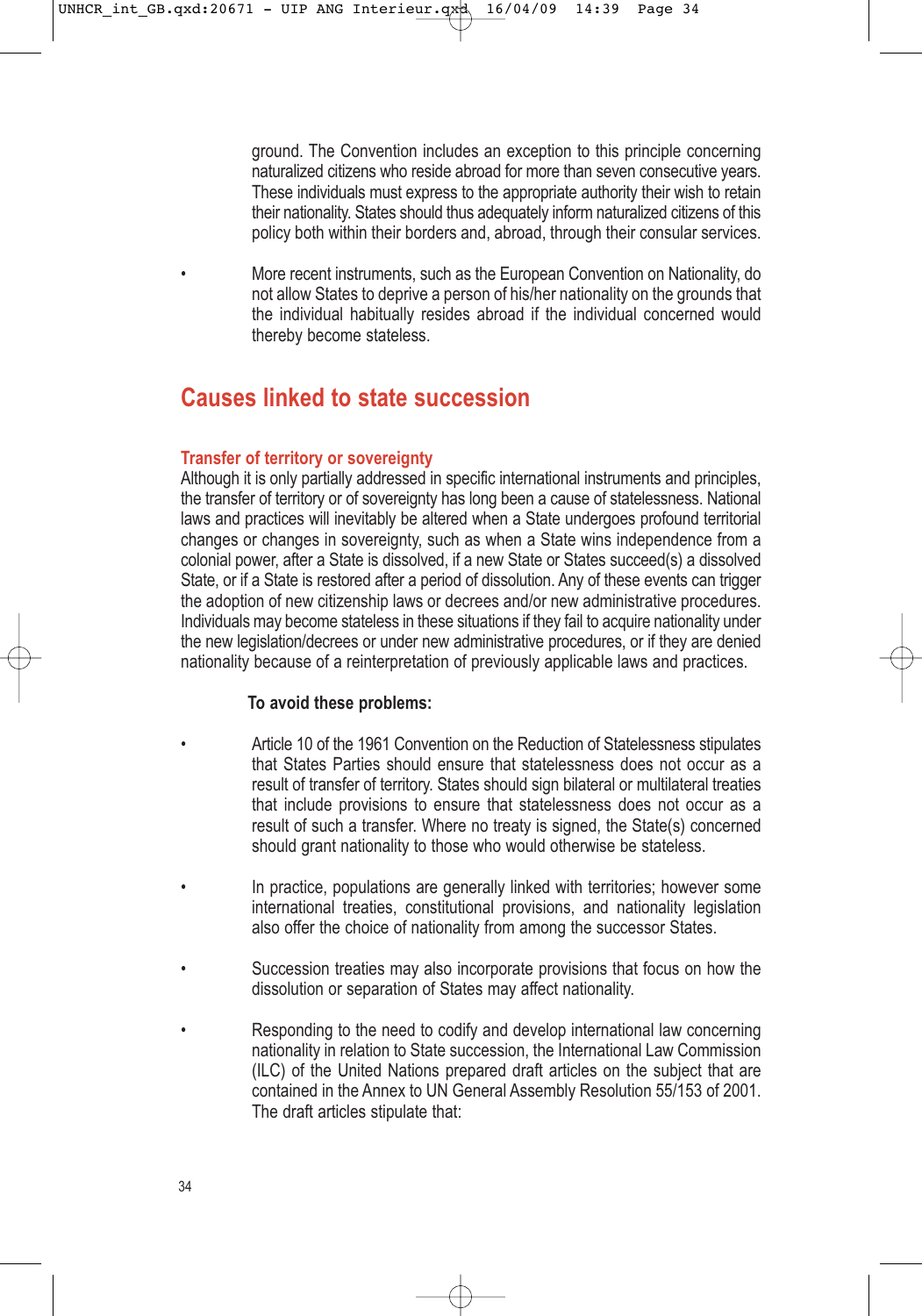- all States concerned should take appropriate measures so that persons who, on the date of the succession of States, had the nationality of the predecessor state do not become stateless as a result of the succession;
- a person whose habitual residence was located in the territory affected by the succession is presumed to acquire the nationality of the successor State on the date of the succession;
- a successor State should not attribute its nationality to persons whose habitual residence was in another State against the will of the persons concerned unless they would otherwise become stateless;
- States concerned should consider the will of persons concerned whenever those persons are qualified to acquire the nationality of two or more States. Each concerned State shall grant the right to opt for nationality of that State to persons who have appropriate connections with that State if those persons would otherwise become stateless;
- States concerned shall not deny concerned persons the right to retain or acquire a nationality or the right of option to a nationality through discrimination on any ground.

• The European Convention on Nationality and the **Convention on the avoidance of statelessness in relation to State succession** incorporate the provisions found in the 1961 Convention and many of the principles contained in the ILC draft articles. The European Convention devotes a whole chapter to State Succession and Nationality, highlighting four main principles:

- the genuine and effective link between the person concerned and the State;
- the habitual residence of the person concerned at the time of succession;
- the will of the person concerned; and
- the territorial origin of the person concerned.

In addition, the European Convention on Nationality stipulates that non-nationals of a predecessor State who are habitually resident in the territory over which sovereignty is transferred to a successor State, and who have not acquired the nationality of the successor State, should have the right to remain in that State and enjoy the same social and economic rights as nationals.

• The Convention on the avoidance of statelessness in relation to State succession developed specific rules of proof (Article 8) concerning nationality in cases of State succession:

"*A successor State shall not insist on its standard requirements of proof necessary for the granting of its nationality in the case of persons who have or would become stateless as a result of State succession and where it is not reasonable for such persons to meet the standard requirements.* 

*A successor State shall not require proof of non-acquisition of another nationality before granting its nationality to persons who were habitually resident on its*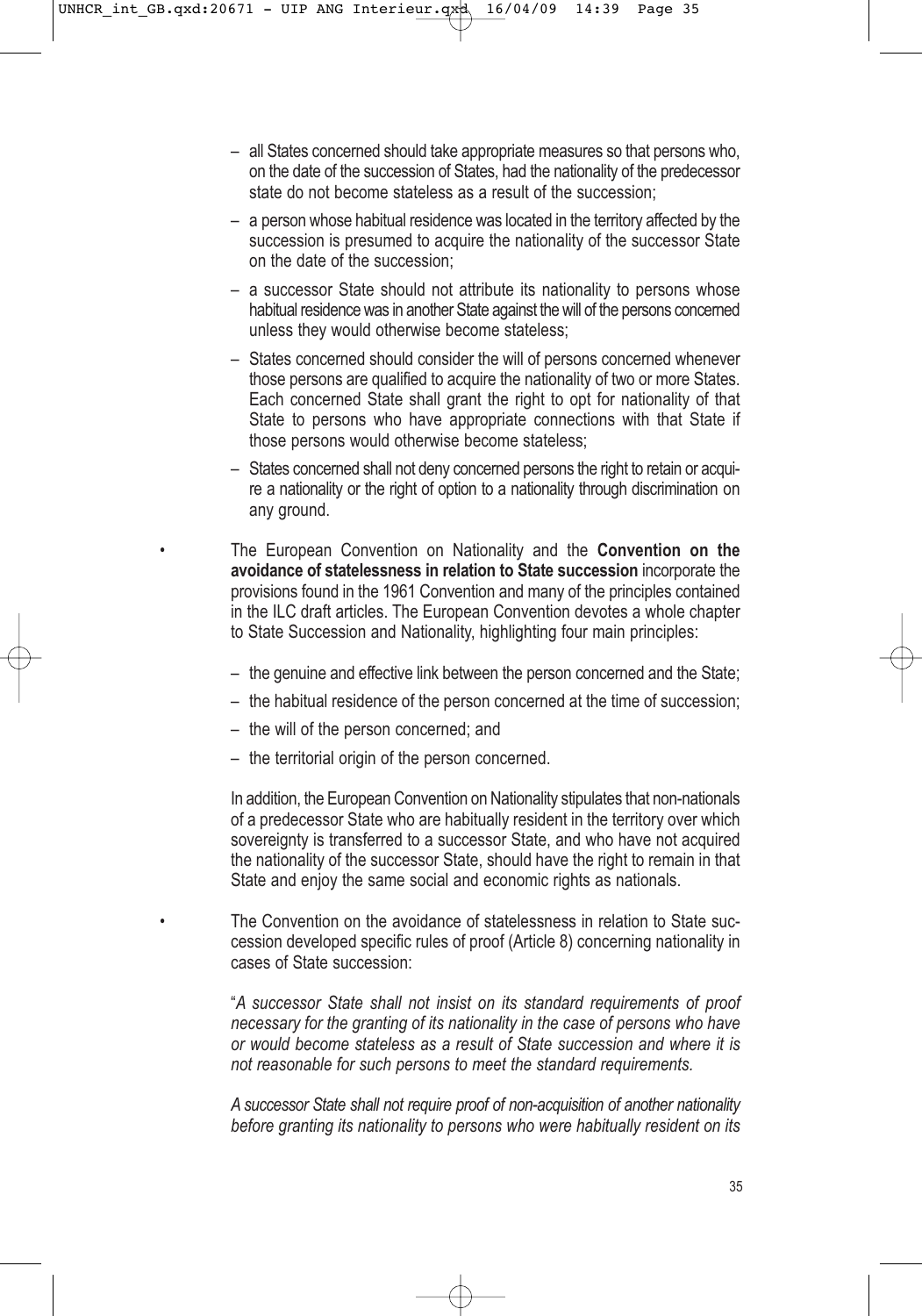*territory at the time of the State succession and who have or would become stateless as a result of State succession."* 

**Paragraph one** of Article 8 considers the situation in which it is impossible or very difficult for a person to fulfill the standard requirements of proof to meet the conditions for the acquisition of nationality. In some cases, it might be impossible for a person to provide full documentary proof of his/her descent if, for example, the archives of the civil registry have been destroyed. It might be impossible to provide documentary proof of the place of residence in cases where the place of residence was not registered. This provision also covers situations where it might be feasible for a person to provide proof but it would be unreasonable to demand such proof, for example, if providing proof would put the applicant's life or health in danger. Circumstances that make it difficult to provide proof are not always directly linked to the event of State succession. They may be the consequences of an event that occurred before or after the succession, for example, when, under the regime of the predecessor state, the civil registry was destroyed or essential documents were not issued to a certain segment of the population. In all these instances, a high probability of proof and/or independent testimony shall be sufficient for fulfilling the conditions to acquire the nationality of a successor State.

**Paragraph two** of Article 8 is only relevant when the predecessor State has disappeared and all persons possessing the nationality of that State have lost that nationality as an automatic consequence of the State's dissolution. If the new successor State prevents or reduces the number of multiple nationalities, the State might require proof from the person concerned that he/she has not acquired another nationality or that he/she is stateless. The requirement to prove that a person does not possess another nationality or is stateless is often impossible to fulfil, since it depends upon the cooperation of other States. If there is a risk that the person concerned might become stateless as a result of State succession, the successor State should not require proof that the person concerned does not have another nationality or that the person is stateless before granting that person citizenship. This rule is based on the predominant view that preventing statelessness is the primary concern of the international community, while the acceptance or rejection of multiple nationalities is a matter to be decided by each individual State.

These provisions do not prevent a State that wants to reduce the number of multiple nationalities in its territory from cooperating with other States and exchanging information on the acquisition and loss of nationality. Multiple nationalities may be countered through the provision on non-recognition of another nationality found in the 1930 Hague Convention on Certain Questions Relating to the Conflict of Nationality Laws and through Article 7.1.a of the European Convention, which sets out the possibility of automatic loss of nationality when a person voluntarily acquires another nationality. A State may also ask the individual concerned to make a written statement declaring that he/she does not and will not possess another nationality. That will enable the State to annul its own citizenship if/when it is later discovered that the person concerned has made a false declaration.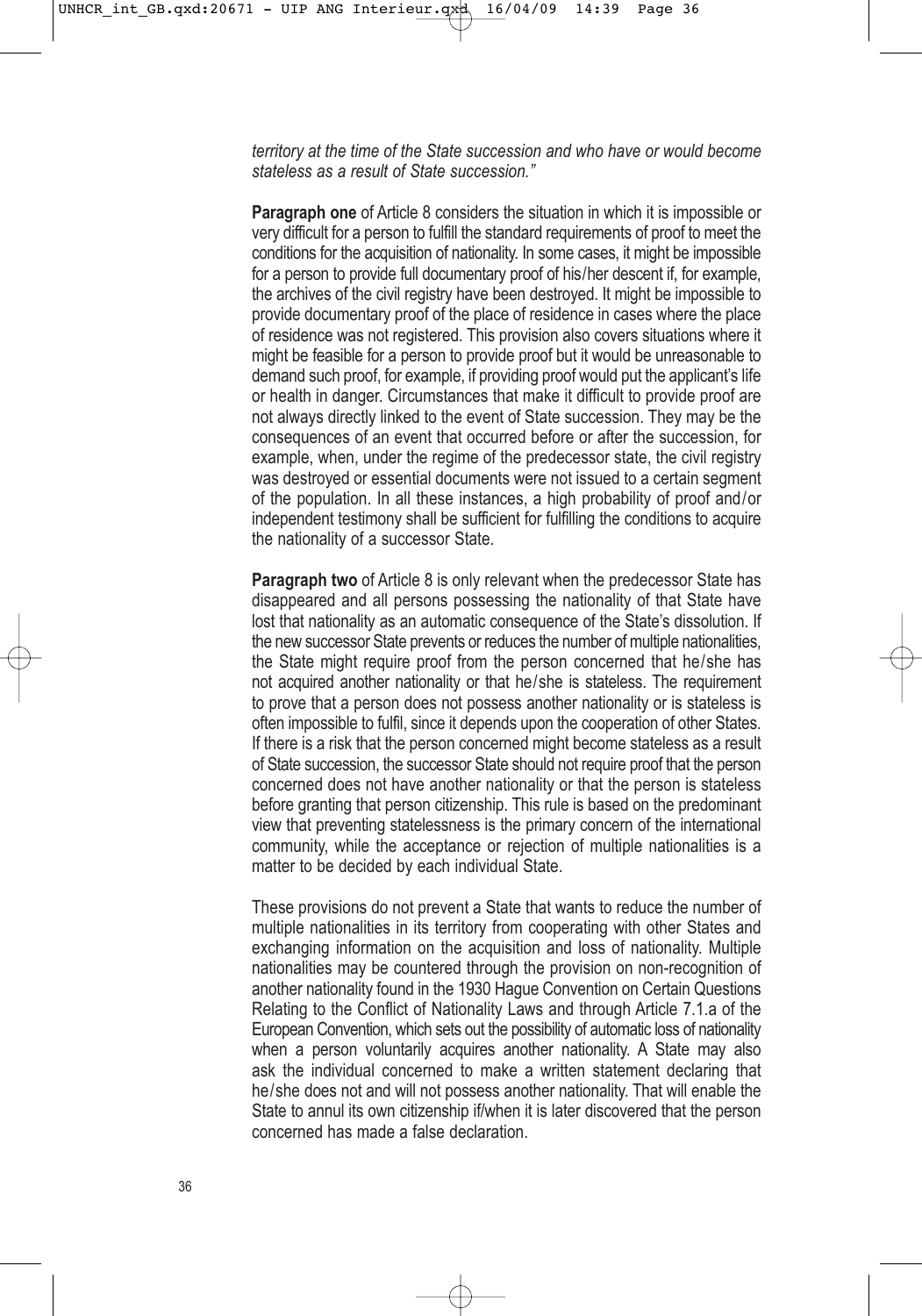# **Good practices: the Czech Republic**

When the former State of Czechoslovakia was formally dissolved on 1 January 1993, both of the two successor States – the Czech Republic and the Slovak Republic – adopted new citizenship laws that defined the initial body of citizens of each country and the process through which persons could acquire the nationality of each country. Both sets of legislation, however, were based on Czechoslovakia's citizenship laws, which were drafted in 1969, and so neither was applicable to the new reality.

According to the internal citizenship laws of the two nascent States, persons born before 1954 – i.e., those individuals 15 years or older when the Czechoslovak Socialist Republic became a federation consisting of two republics – were citizens of those States if they were born in the territories of those States (*jus soli*). Those individuals born after 1954 were considered citizens of the States either on the basis of *jus soli* (persons born to parents of mixed Czech/Slovak citizenship usually acquired their citizenship based on where they were born), or through the citizenship of their parents (*jus sanguinis)*, when both parents held the same nationality. As a result, many people who lived all their lives in the Czech Republic were given Slovak citizenship and vice versa. Most of the Roma ethnic minority living in the Czech Republic were caught in this legal limbo, since most of them were born on Slovak territory or were descendants of Slovak-born ancestors.

While the new Slovak citizenship laws gave an unrestricted right to nationality to all former citizens of Czechoslovakia, the new Czech Citizenship Act introduced strict conditions under which Czech citizenship could be obtained. To acquire Czech citizenship, an individual

- had to have maintained and registered continual permanent residency in the territory of the Czech Republic for at least two years prior to the dissolution of the federation;
- had to have been exempted from Slovak citizenship; and
- could not have been sentenced for an intentional crime in the preceding five years.

In the mid-1990s, the Czech and Slovak governments asked UNHCR to assist them in resolving the thousands of cases of statelessness that emerged as a result of the conflicting laws. UNHCR fielded two fact-finding missions to the region and held consultations with the governments on their citizenship laws.

In 1996, UNHCR helped to found the Citizenship Advisory Centre, based in Prague. The Centre offers legal and social counselling to former citizens of Czechoslovakia who are stateless, even though they may have long-term and genuine links to the Czech Republic. In one year, the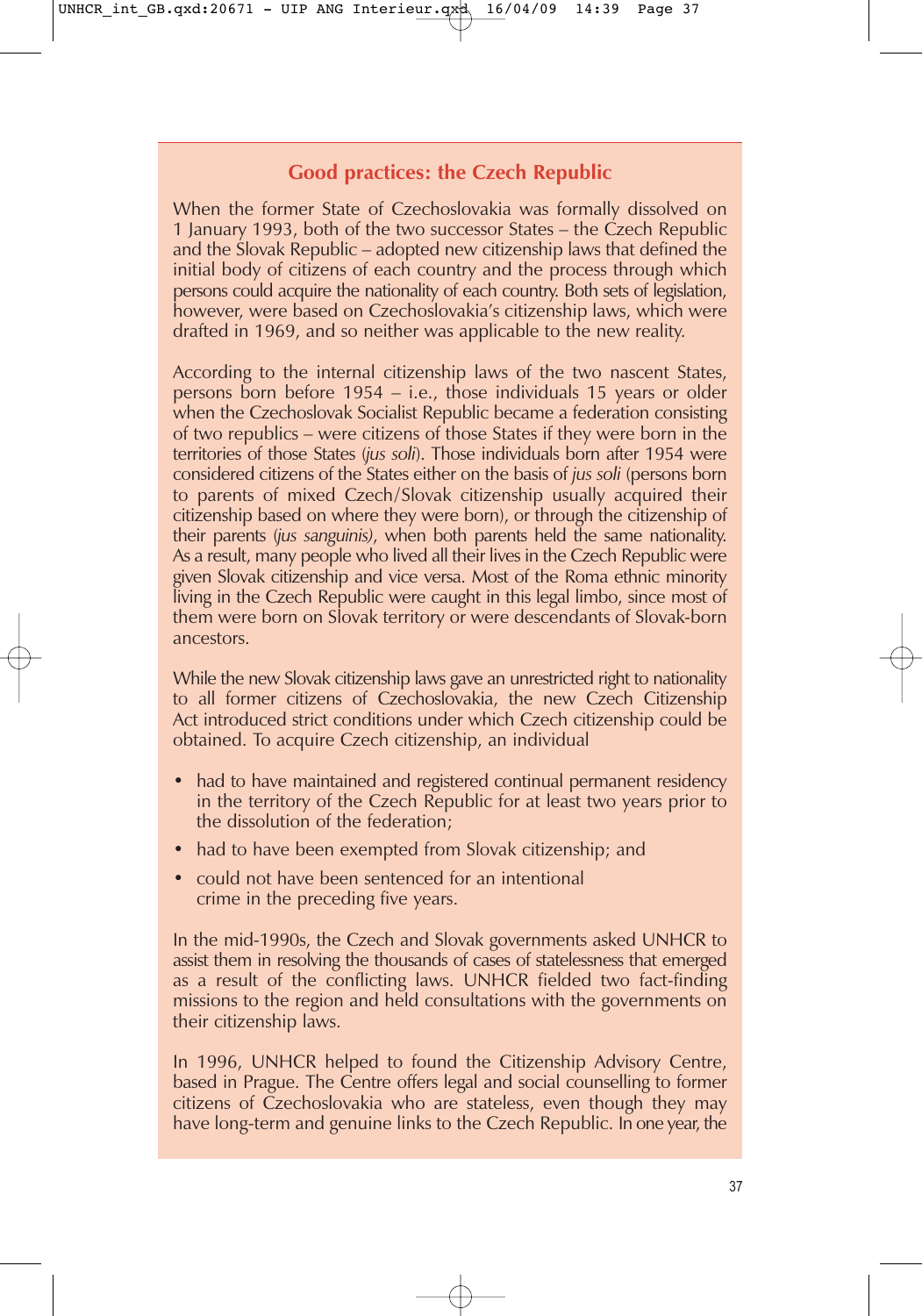Centre assisted some 6,000 persons, including nearly 900 children who were in foster care, more than 3,500 persons incarcerated in Czech prisons, and more than 2,000 others who could not determine or exercise their nationality.

Following advice provided by UNHCR and the Council of Europe, the Czech government began to loosen its restrictions on the acquisition of citizenship. In April 1996, the Czech legislature adopted an amendment to the Citizenship Act that gave the Ministry of the Interior the discretion to waive the requirement for a clean criminal record for applicants who were or had been Slovak citizens who had continuously resided in the Czech Republic and possessed official proof of such residency.

Then, in 1999, the Czech legislature passed another amendment that allowed citizens of the former Czechoslovakia who had permanently resided in the territory that became the Czech Republic, but who did not possess an official residency permit, to become citizens of the Czech Republic. Under the amendment, these persons were allowed to prove their residency through work and/or housing contracts and/or witnesses. They, too, were not required to have a clean criminal record. Gradually, through the concerted efforts of UNHCR, NGOs and the Czech authorities, those former Czechoslovaks who have resided permanently in the Czech Republic since the dissolution of the federation have been granted unlimited access to citizenship of the Czech Republic.

# **Causes linked to discrimination or arbitrary deprivation of nationality**

#### **Discrimination**

One of the principal constraints on State discretion to grant or deny nationality is the proscription against racial discrimination. This principle is reflected in the Convention on the Elimination of all Forms of Racial Discrimination and in many other instruments. In its General Recommendation on Discrimination against Non-citizens of 1 October 2004, the United Nations Committee on the Elimination of Racial Discrimination stated that "deprivation of citizenship on the basis of race, colour, descent, or national or ethnic origin is a breach of States' obligations to ensure non-discriminatory enjoyment of the right to nationality."

However, sometimes individuals are unable to acquire the nationality of a particular State despite having strong ties to that State – ties that, for other persons, would be sufficient to trigger the granting of citizenship. Discrimination based on race, colour, ethnicity, religion, gender, political opinion, or other factors can be either overt or created inadvertently in the laws or as they are implemented. Laws may be said to be discriminatory if they contain prejudicial language or if the result of their application is discrimination.

#### **To avoid this problem:**

• Ensure that the principle of non-discrimination relating to nationality is enshrined in the constitution and in laws relating to nationality and ensure, through administrative and judicial decisions, that the principle is implemented.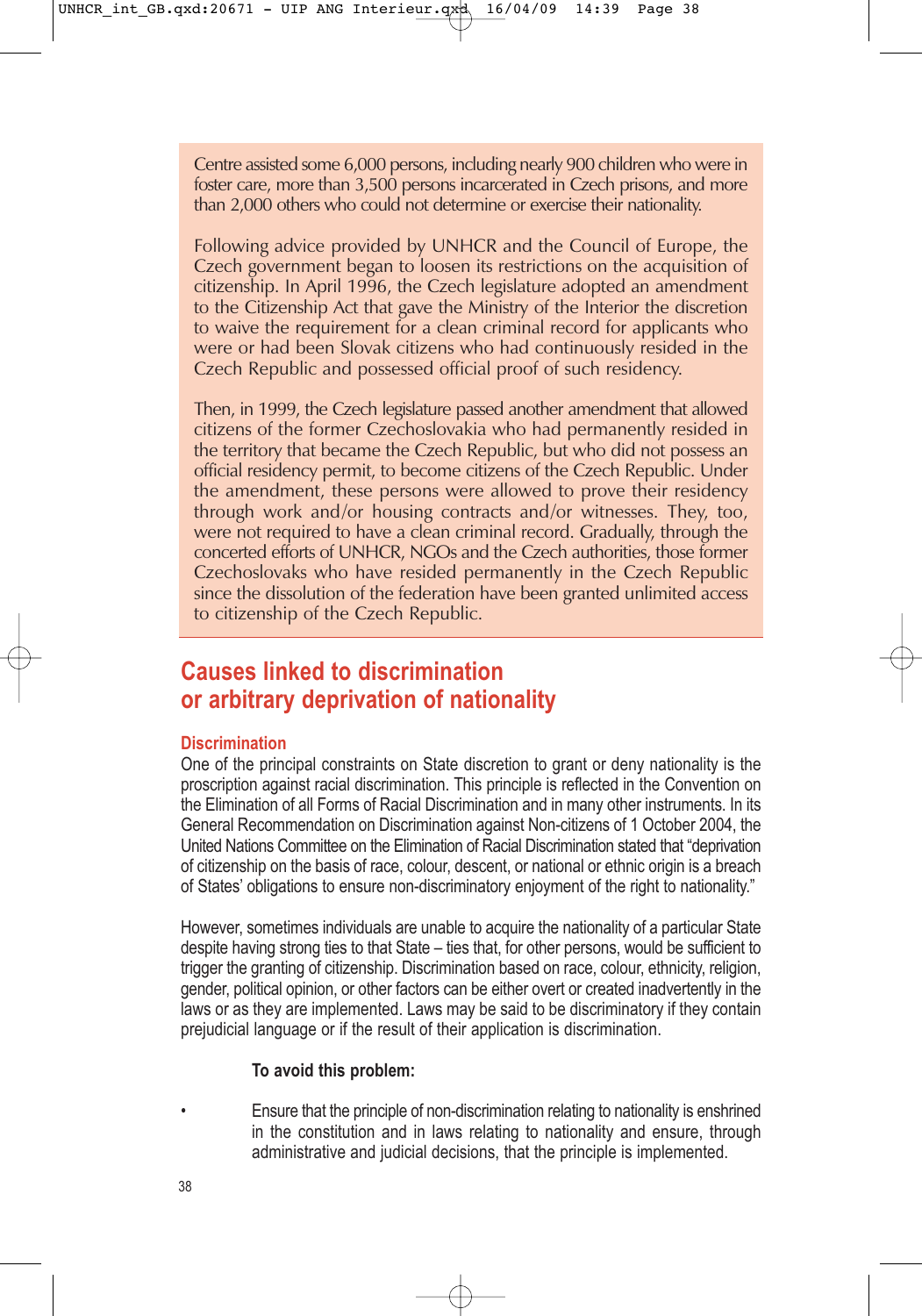States are required to adopt every appropriate measure, both internally and in cooperation with other States, to ensure that every child has a nationality when he/she is born. Therefore, children born to married parents, children born out of wedlock, and children born to stateless parents all have an equal right to nationality under international law.

• The 1957 Convention on the Nationality of Married Women and the 1979 Convention on the Elimination of All Forms of Discrimination against Women seek to grant women equal rights with men to acquire, change or retain nationality. In accordance with the principles contained in these Conventions, the husband's nationality status should not automatically change the nationality of the wife, render her stateless, nor make mandatory her acquisition of his nationality.

#### **Deprivation and denial of citizenship**

The Universal Declaration of Human Rights stipulates that no one shall be arbitrarily deprived of nationality. The 1961 Convention and the 1997 European Convention on Nationality strictly limit the possibilities for States to initiate the loss of citizenship. Any such loss of nationality must be accompanied by full procedural guarantees and should not result in statelessness.

Denationalization occurs when a State deprives an individual of citizenship, usually because the State is engaging in discriminatory practices. Expulsion of the individual usually follows.

#### **To avoid these problems:**

- The basic principle of international law is that no one should be deprived of nationality if such deprivation results in statelessness.
- The 1961 Convention on the Reduction of Statelessness makes the following exceptions to this principle:
	- Nationality obtained by misrepresentation or fraud;
	- Loss of nationality following residence abroad (see above);
	- Acts inconsistent with a duty of loyalty, either in violation of an express prohibition to render service to another State, or by personal conduct seriously prejudicial to the vital interests of the State (only if these are specified in law at the time the Convention was signed); or
	- Oath or formal declaration of allegiance to another State or repudiation of allegiance to the State (only if specified in law at the time the Convention was signed).

A State Party to the 1961 Convention can only deprive an individual of its nationality on the previous grounds if stated specifically at the time of signature, ratification or accession and if in accordance with law and accompanied by full procedural guarantees, such as the right to a fair hearing. A Contracting State may not deprive any person or group of persons of their nationality on racial, ethnic, religious or political grounds.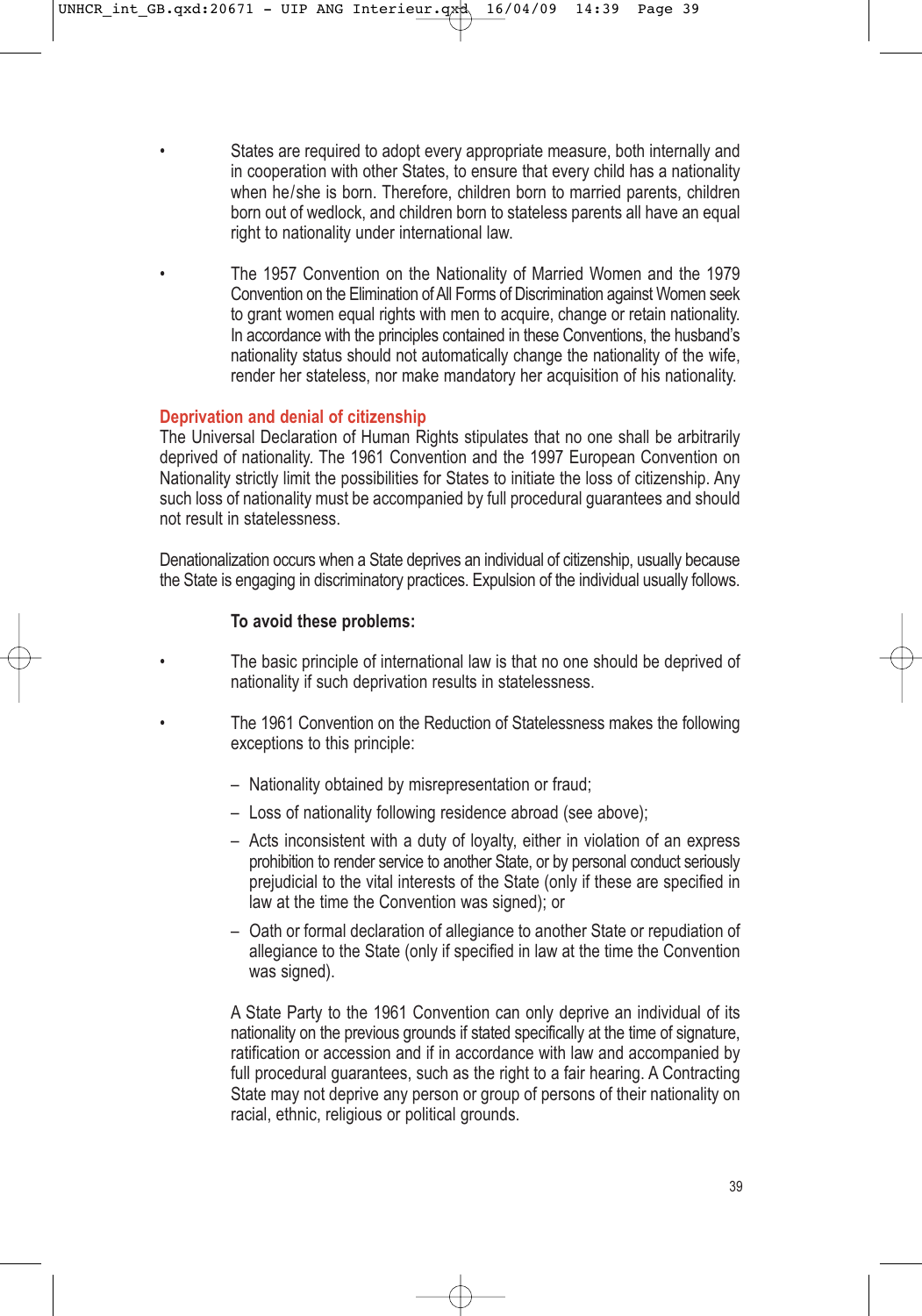• The 1997 European Convention on Nationality limits even further the capacity of States to deprive persons of their citizenship if it results in statelessness. According to that Convention, deprivation of citizenship is only justified in cases of acquisition of nationality by fraud or misrepresentation. However, if deprivation of citizenship does not result in statelessness, the State can deprive a national of its citizenship because of:

- Voluntary acquisition of another nationality;
- Voluntary service in a foreign military force;
- Conduct seriously prejudicial to the vital interests of the State;
- lack of a genuine link between the State and a national who habitually resides abroad;
- Preconditions leading to the automatic acquisition of the nationality of the State, as set out in domestic law, were not fulfilled (this is applicable only to minors); or
- An adopted child acquires or possesses the foreign nationality of one or both of the adoptive parents.

# **Main provisions of the 1961 United Nations Convention on the Reduction of Statelessness**

# *On granting nationality* **(Articles 1, 2, 3, and 4)**

Nationality shall be granted to those who would otherwise be stateless who have an effective link with the State through either birth or descent. Nationality shall be granted:

- at birth, by operation of law to a person born in the State's territory;
- by operation of law at a fixed age, to a person born in the State's territory, subject to conditions of national law;
- upon application, to a person born in the State's territory (the application may be made subject to one or more of the following: a fixed period in which the application may be lodged, specified residency requirements, no criminal convictions of a prescribed nature, and/or that the person has always been stateless);
- at birth, to a legitimate child whose mother has the nationality of the State in which the child is born;
- by descent, should the individual be unable to acquire nationality of the Contracting State in whose territory he/she was born due to age or residency requirements (this may be subject to one or more of the following: a fixed period in which the application may be lodged, specified residency requirements, and/or that the person has always been stateless);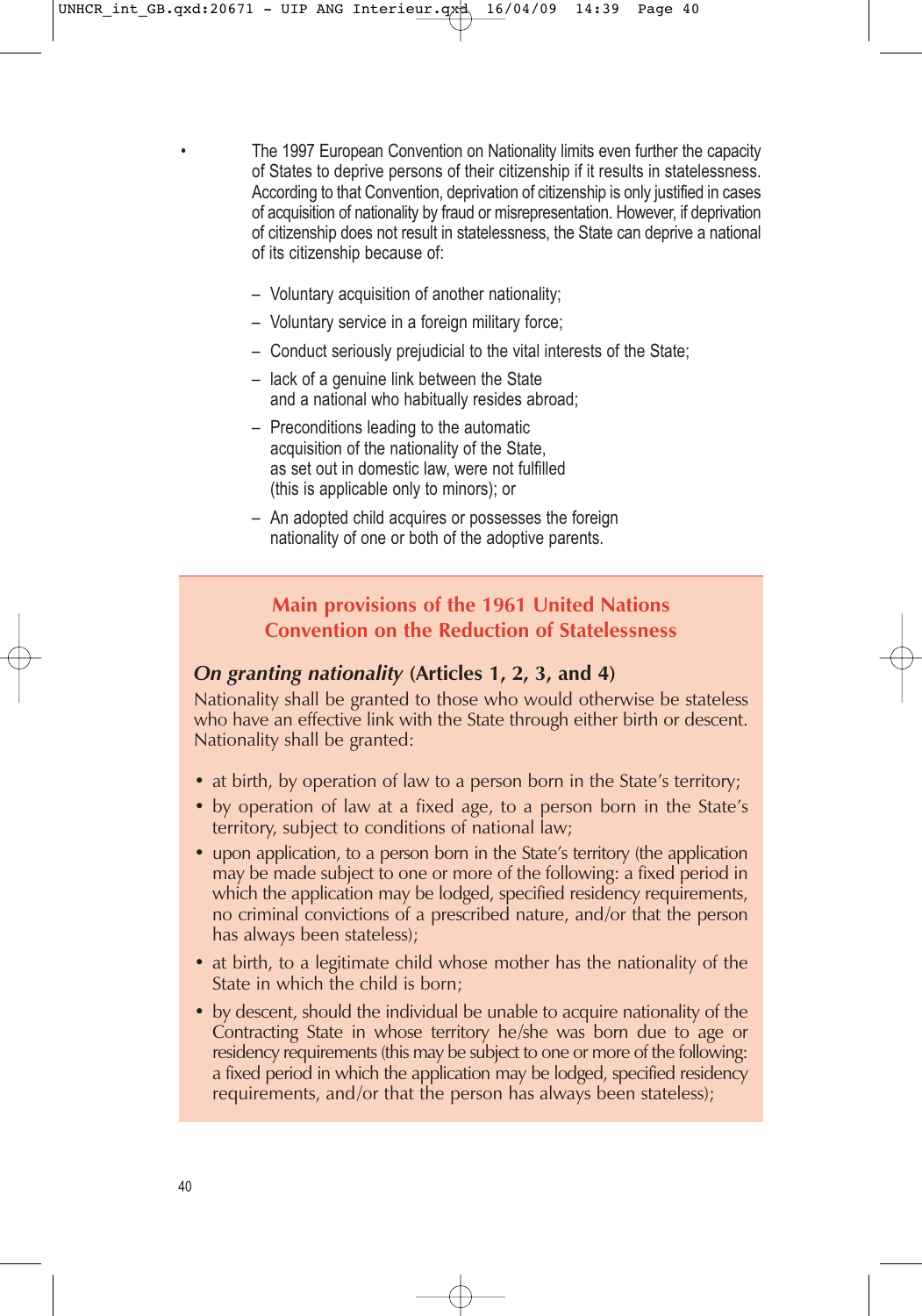- to foundlings found in the territory of a Contracting State;
- at birth, by operation of law, to a person born elsewhere if the nationality of one of the parents at the time of birth was that of the Contracting State;
- upon application, as prescribed by national law, to a person born elsewhere if the nationality of one of the parents at the time of the birth was that of the Contracting State (the application may be subject to one or more of the following: a fixed period in which the application may be lodged, specific residency requirements, no conviction of an offence against national security, and/or that the person has always been stateless).

# *On the loss or renunciation of nationality* **(Articles 5, 6, and 7)**

Loss or renunciation of nationality should be conditional upon the prior possession or assurance of acquiring another nationality. An exception may be made in the case of naturalized persons who, despite notification of formalities and time-limits, reside abroad for a fixed number of years and fail to express an intention to retain nationality. A naturalized person, in this instance, is a person who has acquired nationality upon applying to the Contracting State concerned, and that Contracting State could have refused the application. Loss of nationality may only take place in accordance with law and accompanied by full procedural guarantees, such as the right to a fair hearing by a court or other independent body.

# *On the deprivation of nationality* **(Articles 8 and 9)**

No one should be deprived of a nationality if that deprivation will result in statelessness except when:

- nationality is obtained by misrepresentation or fraud;
- the individual has committed acts inconsistent with a duty of loyalty either in violation of an express prohibition or by personal conduct seriously prejudicial to the vital interests of the State;
- the individual has made an oath or formal declaration of allegiance to another State or repudiated allegiance to the Contracting State;
- a naturalized citizen who has lost the effective link to the Contracting State and, despite notification, fails to express an intention to retain that nationality.

A Contracting State can only deprive an individual of its nationality on the previous grounds if stated specifically at the time of signature, ratification or accession and if in accordance with law and accompanied by full procedural guarantees, such as the right to a fair hearing. A Contracting State may not deprive any person or group of persons of their nationality on racial, ethnic, religious or political grounds.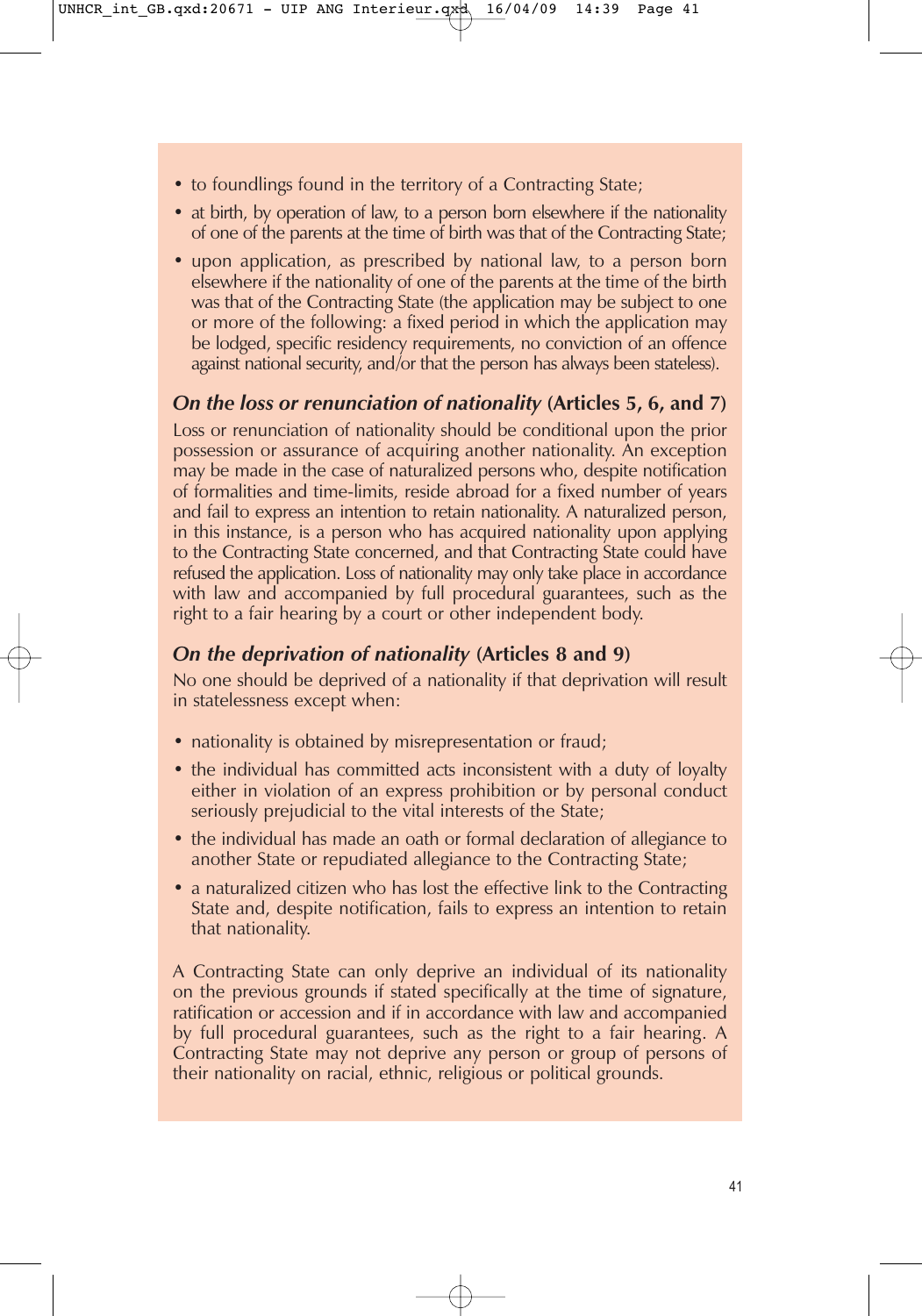# *On the transfer of territory* **(Article 10)**

Treaties shall ensure that statelessness does not occur due to a transfer of territory. When no treaty is signed, the State(s) involved shall confer its/their nationality on those who would otherwise become stateless as a result of the transfer or acquisition of territory.

# *On an international agency* **(Article 11)**

The Convention calls for the establishment, within the framework of the United Nations, of a body to which an individual claiming the benefit of the Convention may apply to have his/her claim examined and to be assisted in presenting that claim to the appropriate authority. The General Assembly has asked UNHCR to fulfill this responsibility.

# *On resolving disputes* **(Article 14)**

Disputes between Contracting States concerning the interpretation or application of the Convention that have not been resolved by other means shall be submitted to the International Court of Justice at the request of any one of the parties to the dispute.

# **Final Act**

The Final Act recommends that persons who are stateless *de facto* should, as far as possible, be treated as *de jure* stateless to enable them to acquire an effective nationality.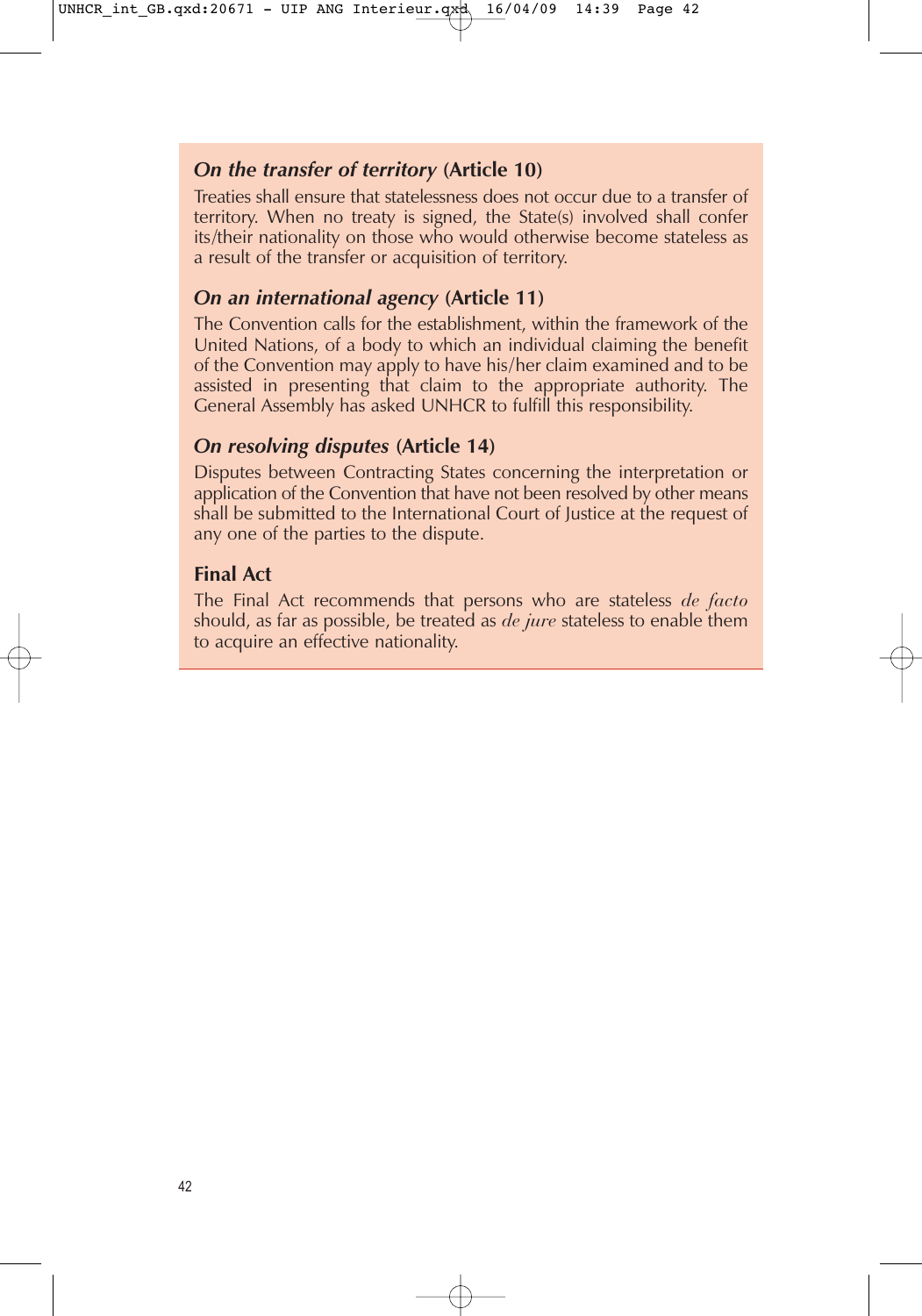# **Chapter 4**

# **UNHCR's Role**

UNHCR has been involved in statelessness issues and with stateless persons since it began operations in 1950. The organization is mandated by the United Nations to protect refugees and to help them find solutions to their plight. Many of the refugees the organization has assisted throughout the years have also been stateless. Indeed, over the past several decades, the link between the loss or denial of national protection and the loss or denial of nationality has been well established. It is also now generally understood that possession of an effective nationality and the ability to exercise the rights inherent in nationality help to prevent involuntary and coerced displacements of persons.

# *How did UNHCR become involved with the issue of statelessness?*

Over the years, UNHCR's role in helping to reduce the incidence of statelessness and in assisting stateless persons has expanded as the organization, itself, has grown. Its work in the field of statelessness is mandated by an international treaty, UN General Assembly resolutions, and through the recommendations of the organization's own advisory body. the Executive Committee of the High Commissioner's Programme (ExCom).

There is no provision for the creation of a supervisory body to ensure that the 1954 Convention relating to the Status of Stateless Persons is properly implemented. However, **Article 11 of the 1961 Convention on the Reduction of Statelessness** calls for the establishment "of a body to which a person claiming the benefit of this Convention may apply for the examination of his claim and for assistance in presenting it to the appropriate authority." When the Convention entered into force in 1975, the UN General Assembly asked UNHCR to fulfill this role. The organization's responsibilities were further elaborated in subsequent resolutions.

In 1995, the Executive Committee of the High Commissioner's Programme adopted a comprehensive set of guidelines on the issue of statelessness: the Conclusion on the Prevention and Reduction of Statelessness and the Protection of Stateless Persons (Conclusion no 78). (The ExCom is composed of representatives from countries – 76 countries as of 31 July 2008 – selected by ECOSOC on the basis of their demonstrated interest to find a solution to refugee problems.) ExCom's 1995 Conclusion on statelessness "encourages UNHCR to continue its activities on behalf of stateless persons" and "requests UNHCR actively to promote accession to the 1954 Convention relating to the Status of Stateless Persons and the 1961 Convention on the Reduction of Statelessness". The ExCom Conclusion also asks UNHCR "actively to promote the prevention and reduction of statelessness through the dissemination of information, and the training of staff and government officials; and to enhance cooperation with other interested organizations".

In 1996, the **UN General Assembly** adopted a resolution (A/RES/50/152) that similarly encourages the High Commissioner to continue activities on behalf of stateless persons and to promote accession to and implementation of the 1954 and 1961 Conventions.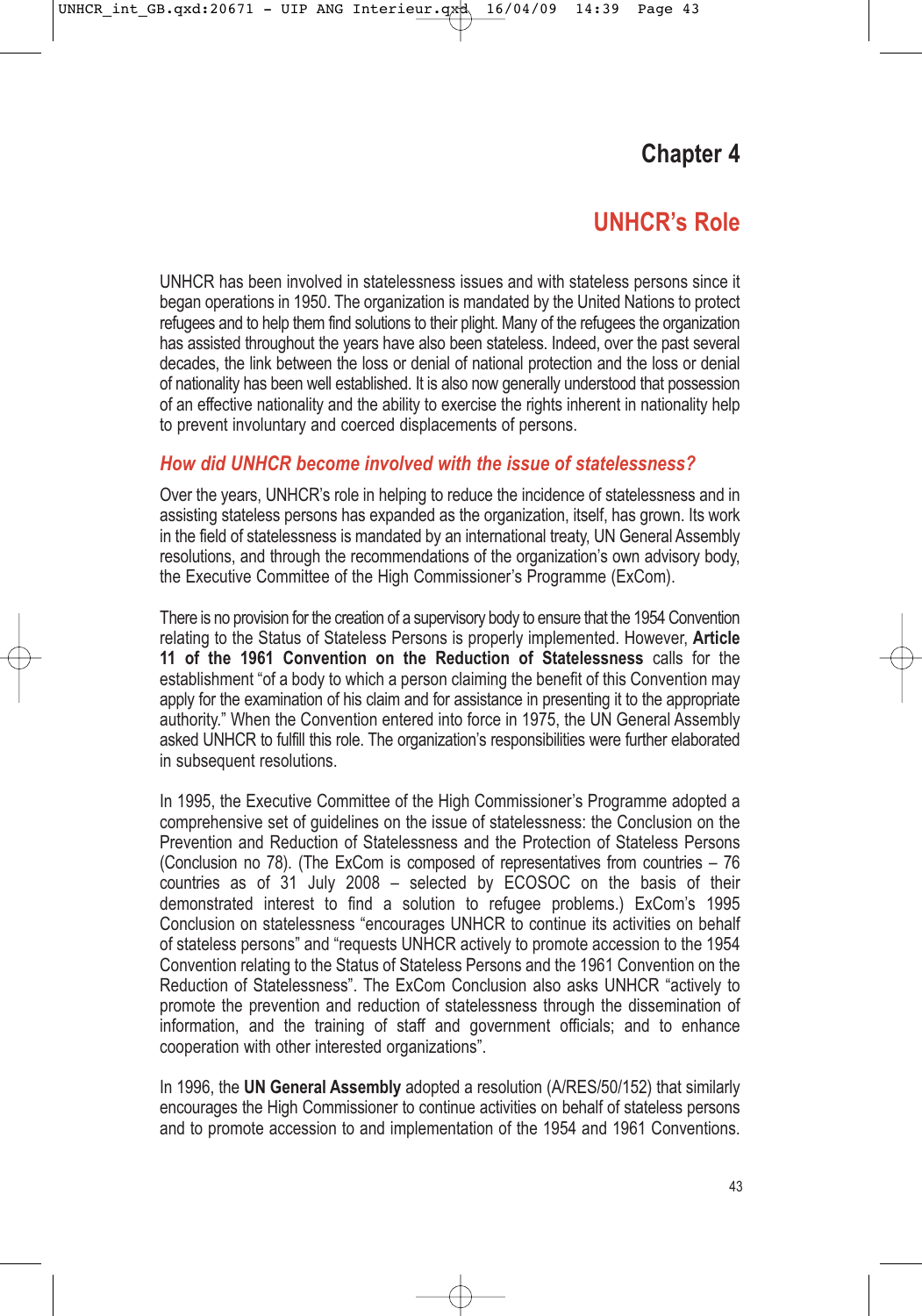The resolution also asks UNHCR "to provide relevant technical and advisory services pertaining to the preparation and implementation of nationality legislation to interested States."

In the same resolution, the General Assembly "calls upon States to adopt nationality legislation with a view to reducing statelessness, consistent with fundamental principles of international law, in particular by preventing arbitrary deprivation of nationality, and by eliminating provisions which permit the renunciation of a nationality without the prior possession or acquisition of another nationality, while at the same time recognizing the right of the State to establish laws governing the acquisition, renunciation or loss of nationality."

Statelessness was acknowledged as one of the root causes of displacement and refugee flows in the Agenda for Protection, which was endorsed by UNHCR's Executive Committee (Conclusion No. 92 [LIII] a) and welcomed by the UN General Assembly in 2002. The Agenda for Protection, the culmination of UNHCR's Global Consultations on International Protection, consists of a statement of goals and objectives and an inventory of actions to reinforce the international protection of refugees. It reflects a wide cross-section of concerns and recommendations of States, intergovernmental organizations, NGOs, and refugees and serves as a guide for concrete action. Addressing issues of statelessness is recognized as a way of helping to avoid forced displacement and ensuring the realization of the right to a nationality.

Concerned about the unacceptably high number of stateless persons whose cases have been languishing unresolved for many years, in 2004, ExCom called upon UNHCR to play a more active role in working with the relevant States to find solutions to those situations. ExCom also confirmed the need for UNHCR to continue to provide technical and operational support to States.

More recently, in its 2005 Resolution on Human Rights and Arbitrary Deprivation of Nationality (E/CN.4/2005/L.58), the UN Commission on Human Rights encouraged UNHCR to continue collecting information on this issue and addressing the problem of deprivation of nationality both in its reports and its activities in the field.

# *What does UNHCR do to address the problem of statelessness?*

UNHCR assists governments in drafting and implementing nationality legislation and provides training for government officials. Between 2003 and 2005, UNHCR worked with more than 40 States to help enact new nationality laws and to revise older legislation. UNHCR offered comments on constitutional provisions on nationality legislation for States in which large segments of the population are either stateless or have an undetermined nationality.

UNHCR works with parliaments to ensure that nationality legislation does not lead to displacement and does not contain provisions that may create statelessness. (See Annex 4 for a list of UNHCR offices around the world.)

As planned in the Agenda for Protection, UNHCR launched the first global survey on steps taken by UN member States to reduce statelessness and to meet the protection needs of stateless persons. The survey found that no region in the world is free from statelessness and that serious legislative and policy gaps remain, at both the international and the national levels. UNHCR developed a comprehensive set of recommendations drawn from an analysis of the responses provided by 74 States.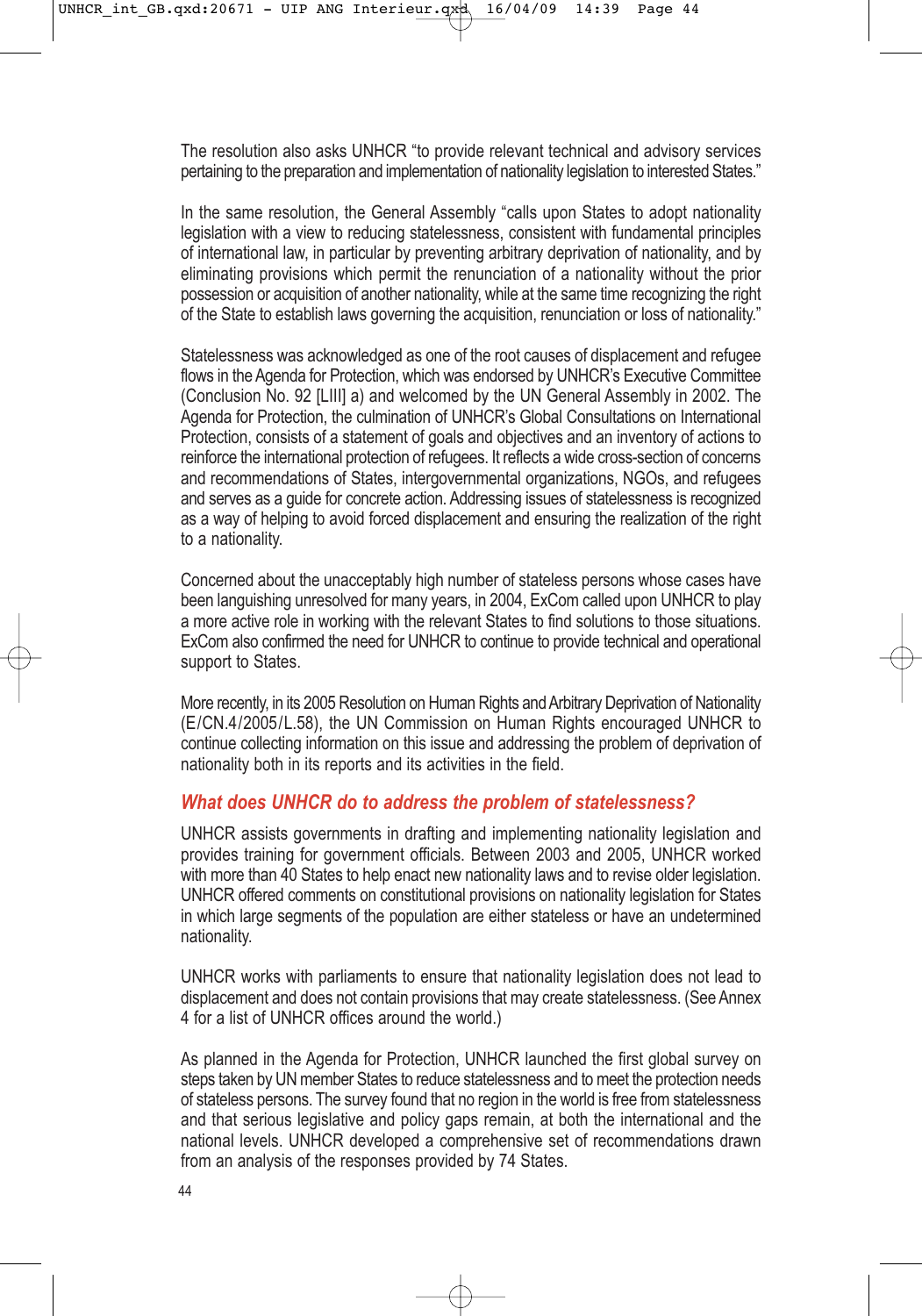UNHCR has supported citizenship campaigns in which States allowed stateless persons to acquire the citizenship of the country in which they were long-term habitual residents.

UNHCR also assists stateless persons directly by consulting with the relevant States in an effort to find solutions for stateless individuals or groups. The organization encourages States to clarify the concerned individual's legal status and promotes recognition of the legitimate ties between an individual or group of individuals and a State in cases where the person(s) concerned would otherwise be stateless.

While waiting for their nationality status to be resolved, stateless persons are entitled to enjoy minimum rights in their countries of residence. UNHCR advocates for the implementation of the 1954 Convention relating to the Status of Stateless Persons, which provides for a set of minimal rights and obligations for stateless persons, and assists States in implementing, as necessary and resources permitting, protection and assistance programmes for stateless persons.

# *What other organizations work alongside UNHCR in addressing the problems related to statelessness?*

The main **United Nations agencies** working with UNHCR to address statelessness are the Office of the High Commissioner for Human Rights, the United Nations Children's Fund (UNICEF) and the United Nations Development Fund for Women (UNIFEM). In solving protracted situations of statelessness, UNHCR also sometimes works with the International Labour Organisation (ILO), the United Nations Development Fund (UNDP) and the World Food Programme (WFP) by jointly implementing housing, education or income-generating programmes to help marginalized communities integrate or re-integrate into the national society.

In addition to the UN organizations mentioned above, UNHCR works in close collaboration with relevant UN treaty-body mechanisms that ensure the right to a nationality, such as the Human Rights Committee, the Committee on the Rights Child, the Committee on the Elimination of Racial Discrimination, and the Committee on the Elimination of Discrimination Against Women.

**UNHCR cooperates with regional bodies**, such as the Council of Europe, the Organization for Security and Cooperation in Europe, the Organization of American States, the African Union, the League of Arab States, and the Organization of the Islamic Conference. UNHCR participates in the Council of Europe's Committee on Nationality, which is developing standard-setting instruments such as the European Convention on Nationality and the Convention on the avoidance of statelessness in relation to State succession.

**Non-governmental organizations** also work closely with UNHCR – in the field, as advocates for UNHCR's programmes, and in helping to develop UNHCR's activities. In 2007, UNHCR signed 629 agreements with international NGOs and 467 with national NGOs.

UNHCR works closely with the **Inter-Parliamentary Union** (IPU) to raise awareness among parliamentarians about international legal norms relating to statelessness and to alert them to the wealth of recommendations and best practices that can prevent statelessness.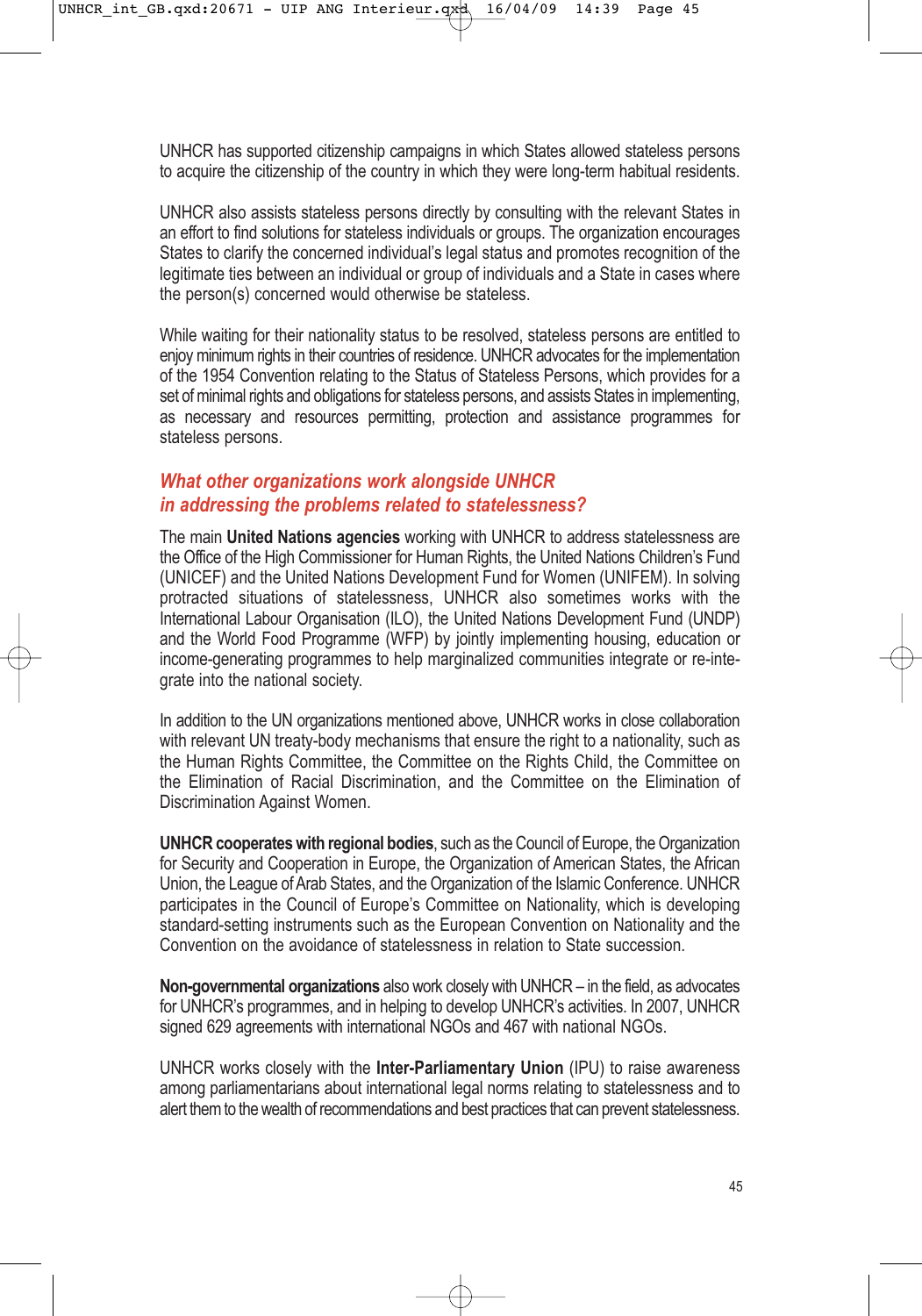The organization encourages parliamentarians to adopt nationality legislation that will help to eliminate statelessness while securing the right to a nationality for those deprived of it, and helps to ensure that treaties that address dual or multiple nationalities do not inadvertently create statelessness.

# **Good practices: Sri Lanka**

Most of the labour force that produces Sri Lanka's world-renowned tea are of Indian origin. Known officially as "Tamils of Recent Indian Origin," but more commonly referred to as "Up-Country Tamils," these labourers are descendants of persons brought from India to what was then Ceylon by the British administration that ruled the island nation between 1815 and 1948. From 1948, when Sri Lanka won its independence, until 1984, various Indo-Sri Lankan agreements determined the legal status of these labourers. Some Up-Country Tamils were granted citizenship by one or the other country through legislative or bilateral arrangements. However, many had no nationality, and thus no basic rights; some did not even have access to the process of acquiring Sri Lankan or Indian citizenship.

In 1982, the Government of India informed the Government of Sri Lanka that it considered previous agreements concerning the Up-Country Tamils no longer binding because the implementation period of those agreements had expired. In effect, from that date, any Up-Country Tamil who was stateless was unable to acquire a nationality.

The Ceylon Workers Congress, a trade union and political party, lobbied for years for the rights of Up-Country Tamils. In response, the Sri Lankan parliament drafted and, in October 2003, unanimously approved the "Grant of Citizenship to Persons of Indian Origin Act". The Act automatically grants citizenship to any person of Indian origin who:

- has been a permanent resident of Sri Lanka since 30 October 1964; or
- is a descendent, resident in Sri Lanka, of a person who has been a permanent resident of Sri Lanka since 30 October 1964.

After the Act was adopted, the Office of the Commissioner General, UNHCR, and the Ceylon Workers Congress began disseminating information on the new law. The Tamil, English, and Sinhalese media ran newspaper articles and broadcast radio and television spots with information on the law and how and where people could apply for citizenship.

The administrative procedures, designed by the Minister of the Interior and the Controller of the Immigration Department, are simple, brief, and fair. Two different procedures were established for stateless persons:

– *De facto* stateless persons, usually holders of Indian passports that had expired after India's 1982 declaration, are required to state their intention to voluntarily acquire Sri Lankan citizenship. This is usually done by the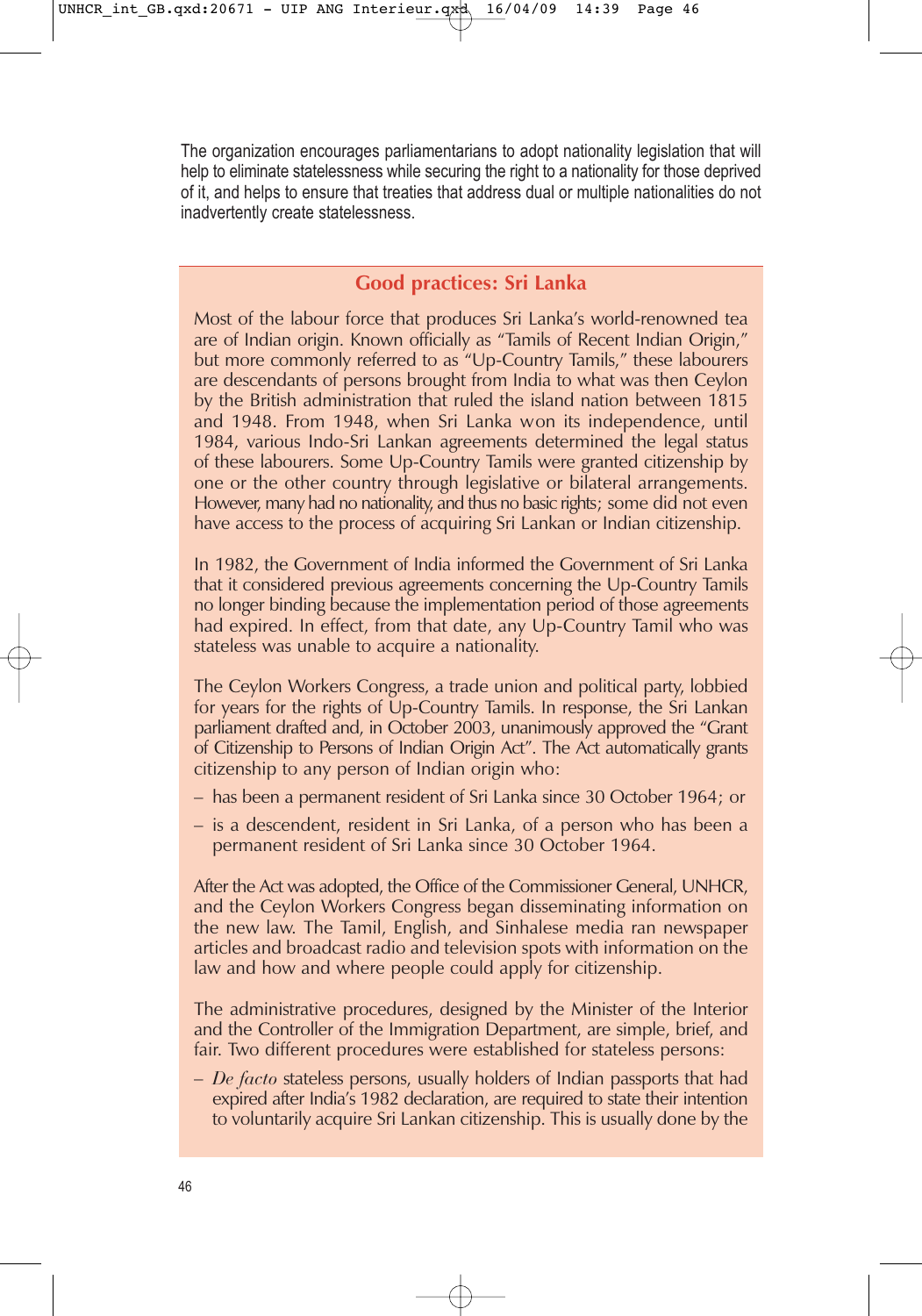head of household. A document stating that intention must then be countersigned by the Immigration authorities. Once approved, all members of the household are granted citizenship.

– *De jure* stateless persons do not have to submit a written declaration, although they are encouraged to sign a special declaration that, when countersigned by government officials, will make it easier for them to acquire identity documents.

Both procedures are free of charge and there is no deadline to apply.

In December 2003, UNHCR and the Ceylon Workers Congress organized a one-day workshop for over 500 volunteers who then worked at 50 mobile centres, scattered through the tea-plantation region, where stateless persons applied for citizenship. The volunteers received training on the basic facts about statelessness, the various relevant laws passed since 1948, and the new law and its eligibility criteria.

For 10 days in December 2003, staff at the mobile centres accepted applications for citizenship. UNHCR financed the campaign and monitored the process to ensure that applicants made informed and voluntary decisions. By the end of that month, some 190,000 heads of households had acquired Sri Lankan citizenship. Of those, some 80,000 had previously held Indian passports; the remainder had been *de jure* stateless persons.

In July and August 2004 a second, smaller campaign was organized in the northeast of the country. More than 2,000 stateless persons applied for, and were granted, citizenship. Since then, a small number of Up-Country Tamils have successfully applied for citizenship either through the government agent in their local district or through the citizenship division of the Ministry of Public Security, Law and Order in the capital, Colombo.

# *Who funds UNHCR's activities?*

UNHCR is one of the few UN agencies that depends almost entirely on voluntary contributions to finance its operations. Around two per cent of UNHCR's annual budget comes from assessed contributions to the UN regular budget; the rest is contributed on a voluntary basis by governments, individuals, and the private sector.

At the end of 2007, there were 31.7 million persons of concern to UNHCR. UNHCR's budget for that year was US\$ 1.5 billion.

In 2007, UNHCR received 74 per cent of its funding from ten government donors. At the same time, it received US\$ 34.1 million from the private sector, primarily in Europe, Australia, Japan, and the United States of America. NGOs contribute to UNHCR's annual budget by making public appeals on behalf of UNHCR for some operations. In recent years, contributions from the private sector and NGOs have increased as a result of a concerted effort to raise public awareness via radio, television, the press, and other media outlets.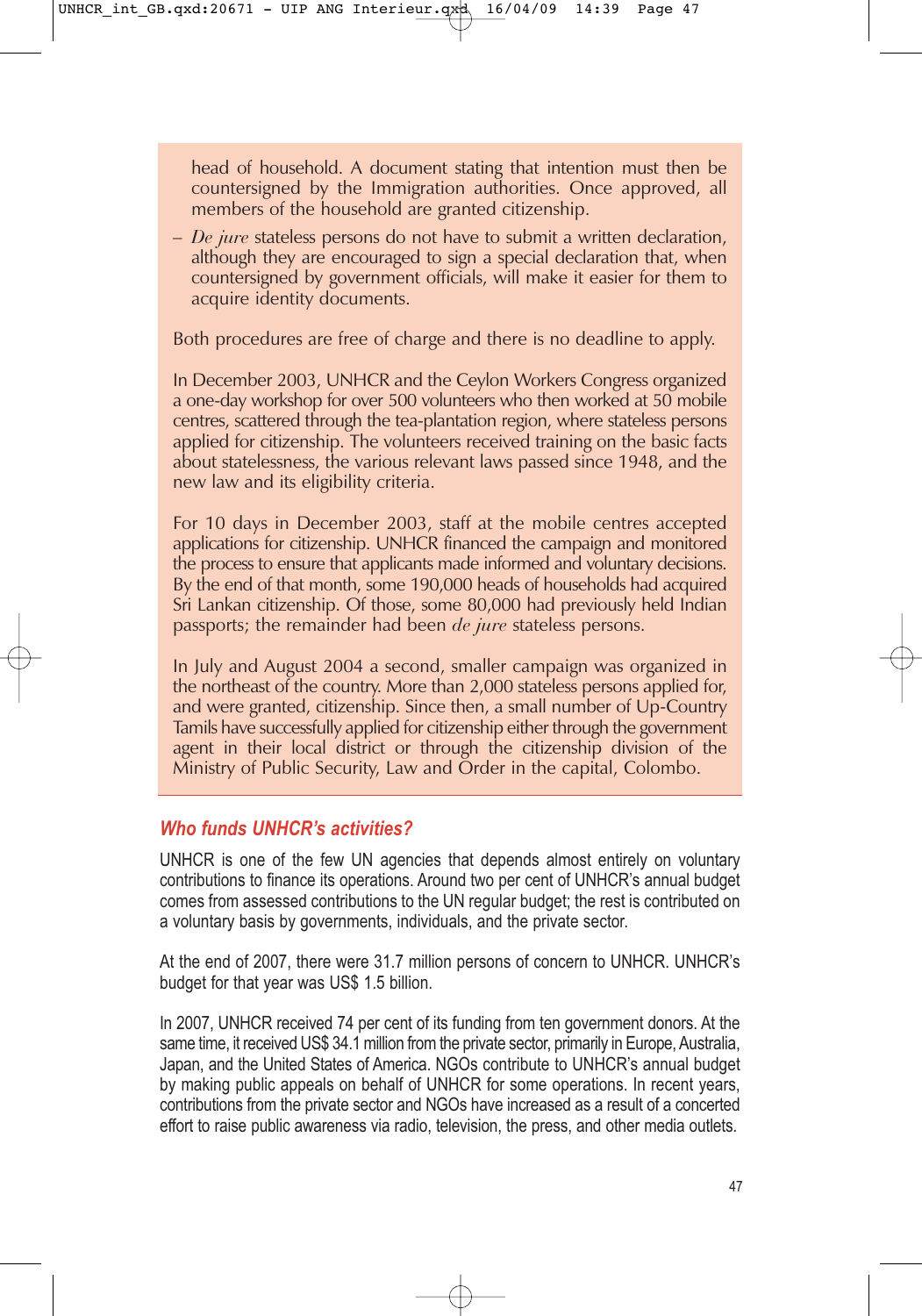# **Chapter 5**

# **How Parliamentarians Can Help**

Parliamentarians are in a unique position to help to reduce the incidence of statelessness and to ensure that stateless individuals are accorded the rights and fulfill the obligations stipulated under international law. They can do so in several ways: by reviewing nationality legislation and making sure that it conforms to international standards, by supporting accession to the 1954 and 1961 Conventions on statelessness, and by advocating for the reduction or elimination of statelessness and for the resolution of cases involving stateless persons.

# *What should parliamentarians look for as they review national legislation concerning statelessness?*

- Review relevant international or regional treaties to which the State is party. Review treaties, conventions, and declarations to which the State makes reference in national legislation; that will assist in the interpretation of the national legal framework.
- Since many States incorporate provisions relating to nationality in several different legal instruments, review the Constitution, citizenship acts, decrees, and all sources of national law that might shed light on a State's law and on its interpretation of the law.
- Review bilateral and multilateral agreements adopted in cases of State succession.
- When reviewing the domestic legal framework, determine whether the State ensures the adoption and systematic use of safeguards to prevent statelessness from arising as a result of deprivation, renunciation, and loss of nationality.

When reviewing the national legal framework, try to answer the following questions:

#### **On ACQUISITION of nationality**

- Can children acquire the nationality of the mother, particularly when the father does not have a nationality or is not present?
- What is the administrative procedure for registering births? Is it used in practice? Does the State's nationality legislation provide for the acquisition of citizenship for those born on the State's territory who would otherwise be stateless?
- Is the principle of non-discrimination applied to the rules for nationality?
- If the creation of the State was the result of State succession, are the genuine and effective links between the person concerned and the State, the habitual residence of the person concerned at the time of succession, the will of the person concerned, and the territorial origin of the person concerned taken into consideration when determining whether nationality shall be granted to a national of the predecessor State?

#### **On LOSS of nationality**

• Do the provisions relating to a change of marital status or other social status ensure that statelessness is avoided?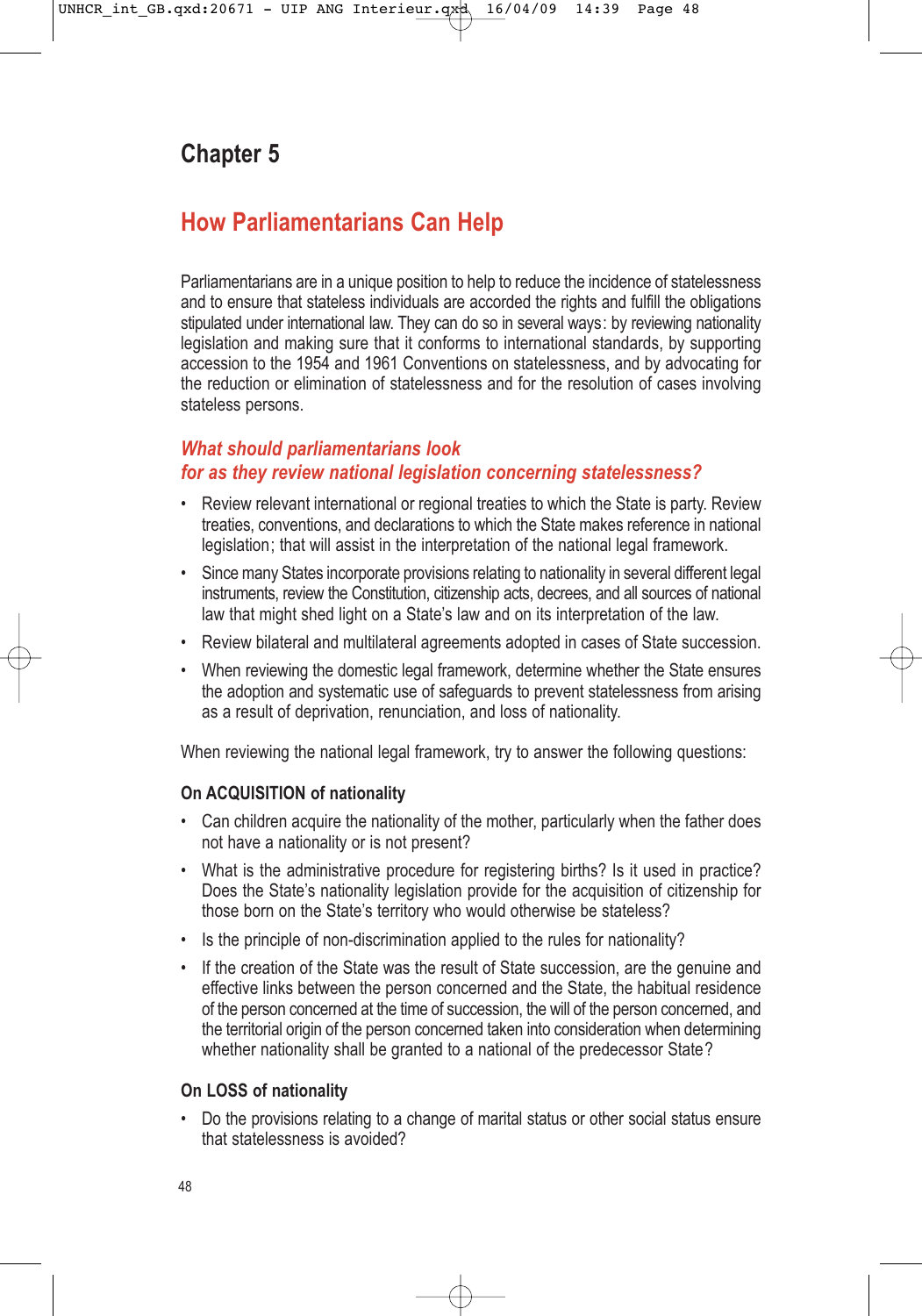- How is nationality lost? Is prevention of statelessness foreseen?
- Is the renunciation of nationality conditional upon the acquisition, or guarantee of acquiring, another nationality?
- Does the application for naturalization in a foreign country alter the nationality status of an individual if the person concerned has not received any guarantee of acquiring the other nationality?
- In cases where deprivation of nationality is foreseen, are the reasons for deprivation clearly defined? Are there procedural guarantees in place?

# **On RECOVERY of nationality**

- Is recovery of nationality facilitated for former nationals who are lawfully and habitually resident on the State's territory?
- Can a previously held nationality be restored for someone who loses the acquired nationality because of a change in marital or other status? If so, will restoration take place automatically or must the person apply while he/she is stateless? Are there procedural guarantees in place?

# **On NATURALIZATION**

- If a foreigner applies for naturalization, is he/she requested to prove the formal renunciation of a previous nationality? Or is the guarantee that he/she will be released from a previous nationality upon acquisition of a new nationality sufficient?
- Are the process of naturalization and requirements for naturalization clearly defined?
- Are there any administrative practices such as lengthy procedures, excessive fees, requests for documents that the applicant cannot produce, and/or short deadlines that the applicant cannot meet – that can result in statelessness?

# *Why should States accede to the 1954 Convention relating to the Status of Stateless Persons and the 1961 Convention on the Reduction of Statelessness?*

At the national level, acceding to the 1954 and 1961 Conventions on statelessness:

- enhances the human rights protection and dignity of individuals.
- demonstrates recognition of the genuine and effective link between individuals and the State.
- improves the sense of stability and legal identity for individuals in statelessness situations.
- gives individuals access to national protection, both duties and rights; and
- bolsters national solidarity and stability.

At the international level, acceding to the 1954 and 1961 Conventions on statelessness:

- demonstrates a commitment to cooperate with the international community in reducing and eliminating statelessness.
- strengthens international prohibitions against individual or mass expulsions.
- improves international relations and stability.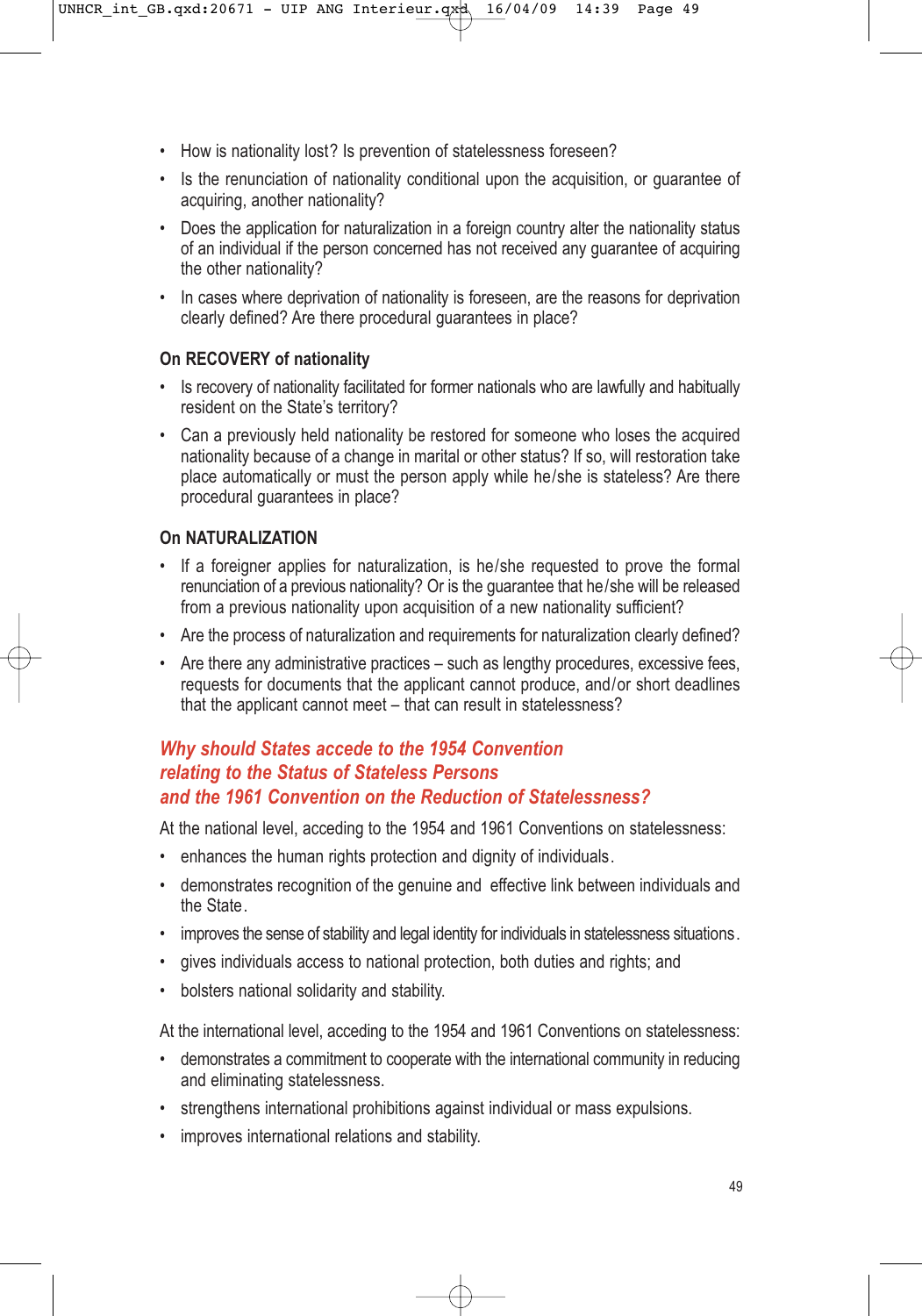- demonstrates a commitment to human rights and humanitarian standards.
- helps to prevent displacement by addressing its causes.
- helps to develop international law relating to the acquisition of nationality and to maintaining an effective nationality.
- helps UNHCR to mobilize international support for adhering to the principles contained in the Conventions; and
- helps to resolve nationality-related disputes.

# *How does a State accede to the Conventions?*

States may accede to the 1954 and/or 1961 Conventions at any time by depositing an instrument of accession with the Secretary-General of the United Nations. The instrument of accession must be signed by the Head of State or Government or Foreign Minister and then be transmitted through the Representative of the country to the United Nations Headquarters in New York. (Samples of accession instruments are provided in Annex 3.)

### *Can a State make reservations to the Conventions?*

In acknowledgment of the specific conditions that may apply in individual States at the time of ratification or accession, the Conventions allow Contracting States to make reservations to some of the Conventions' provisions, except those provisions deemed fundamental by the original Contracting States:

1954 Convention relating to the Status of Stateless Persons: reservations are permitted except on Articles 1 (definition/exclusion clauses), 3 (non-discrimination), 4 (freedom of religion), 16 (1) (access to courts), and 33 to 42 (Final Clauses).

1961 Convention on the Reduction of Statelessness: reservations are permitted only concerning Articles 11 (agency), 14 (referral of disputes to the International Court of Justice), or 15 (territories for which the Contracting State is responsible).

A limited number of reservations is permitted for each Convention.

# *How do parliamentarians ensure that the Conventions are implemented effectively?*

National legislation must be adopted or amended to allow the provisions of the two Conventions to be implemented effectively. UNHCR can offer its expert advice to States to help ensure that each State's particular legal tradition and resources will accommodate its international obligations.

### *What practical steps can parliamentarians take to encourage their governments to accede to the Conventions?*

- Determine whether your State is Party to either or both of the Conventions.
- If your State has not yet acceded to these instruments, consider posing a written or oral question to the government or adopting a private members' bill.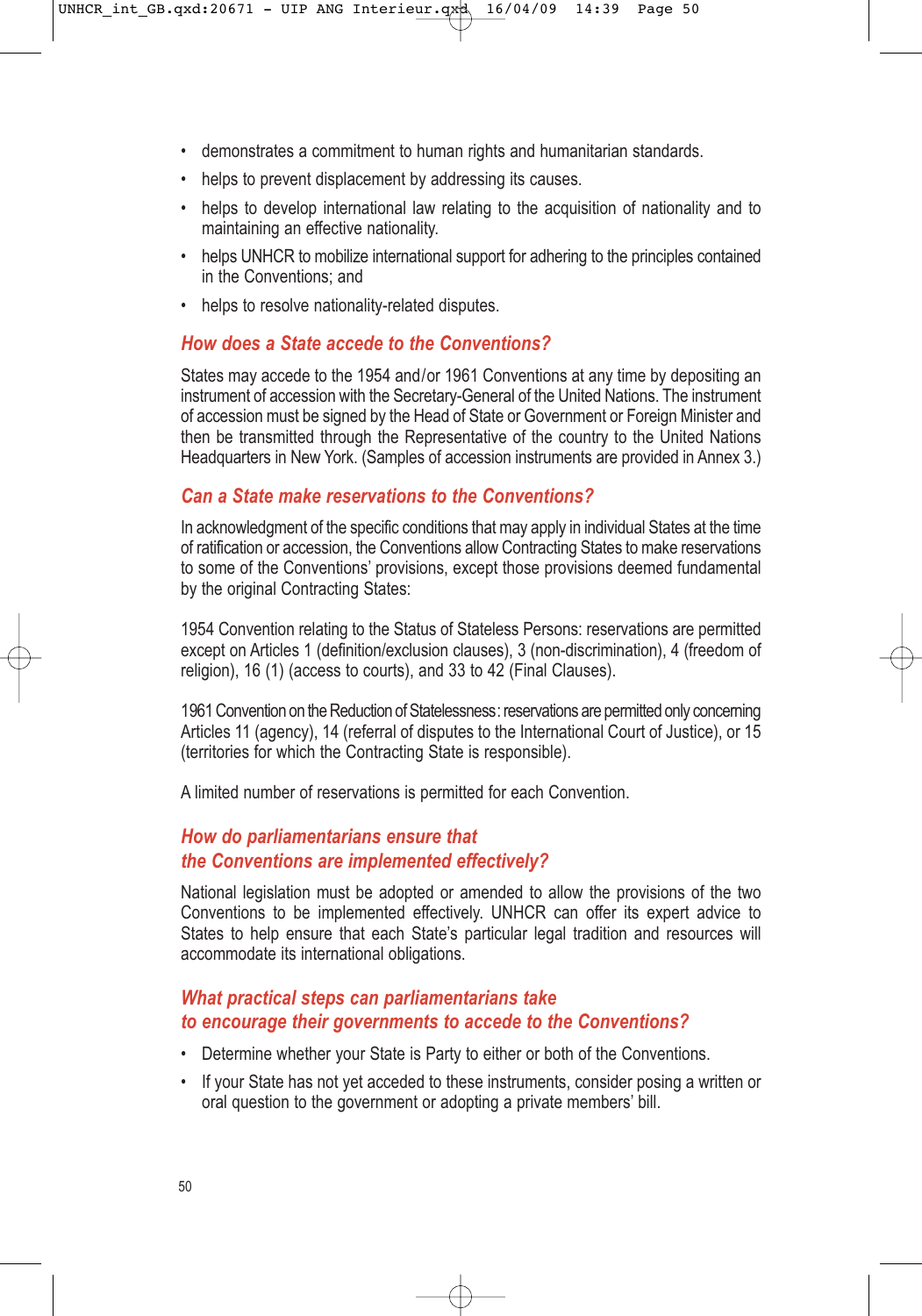- If a request for ratification or accession has been introduced before parliament within a reasonable amount of time, after reviewing the necessary information, vote in favour of accession.
- If the government fails to bring the matter before parliament within a reasonable amount of time, use parliamentary procedure to ask the government to explain why and to encourage the government to begin the process of ratification/accession without delay.
- If the government has signed one or both of the Conventions but has delayed the ratification process, use parliamentary procedure to inquire why the government is delaying and to encourage the government to expedite the process. Use your right to legislative initiative to submit a bill on the matter.
- If the government opposes ratification/accession, try to find out why, in detail. If necessary, help to eliminate doubts and misunderstandings and use your political network to accelerate the process. Advocate with your constituents to advance the cause of ratification/accession.
- If you are a parliamentarian of a State created by the partition or disintegration of other States, the treaties to which the predecessor State had acceded do not automatically bind the new State. New States can accede to the predecessor State's obligations, accede as new States, or indicate their intention not to be bound by the treaties concluded by the predecessor State.
- After the Conventions have been ratified and entered into force, make sure that your parliament adopts national legislation that corresponds to the provisions contained in the Conventions. Use parliamentary procedure to ensure that the government sends draft legislation or amendments to existing legislation to parliament within a reasonable amount of time.
- If the government has sent parliament a request for ratification accompanied by reservations limiting the scope of the treaty, objections, or declarations of understanding, and you have ascertained that such limits are groundless, promote the general interest over sectarian or circumstantial interests.
- If the government's reservations limiting the scope of the treaty, its objections, or its declarations of understanding are no longer valid, use parliamentary procedure to enquire into the government's intentions, and take action with the aim of having the restrictions lifted.
- If you require advice and assistance on accession and/or on drafting national legislation that adheres to the principles contained in the Conventions, contact the UNHCR office located in, or responsible for, your State (see Annex 4 for a list of UNHCR offices).

# *How can parliamentarians raise awareness about the issue of statelessness?*

As the persons responsible for crafting their nation's laws, parliamentarians are in an excellent position to advocate for the reduction or elimination of statelessness and to ensure that the rights of stateless persons are protected. Parliamentarians must not only encourage their governments to adopt laws that conform to international standards, but they must also win the support of their constituents. Only when civil society understands the problems associated with statelessness will it support parliamentarians' efforts to resolve those problems.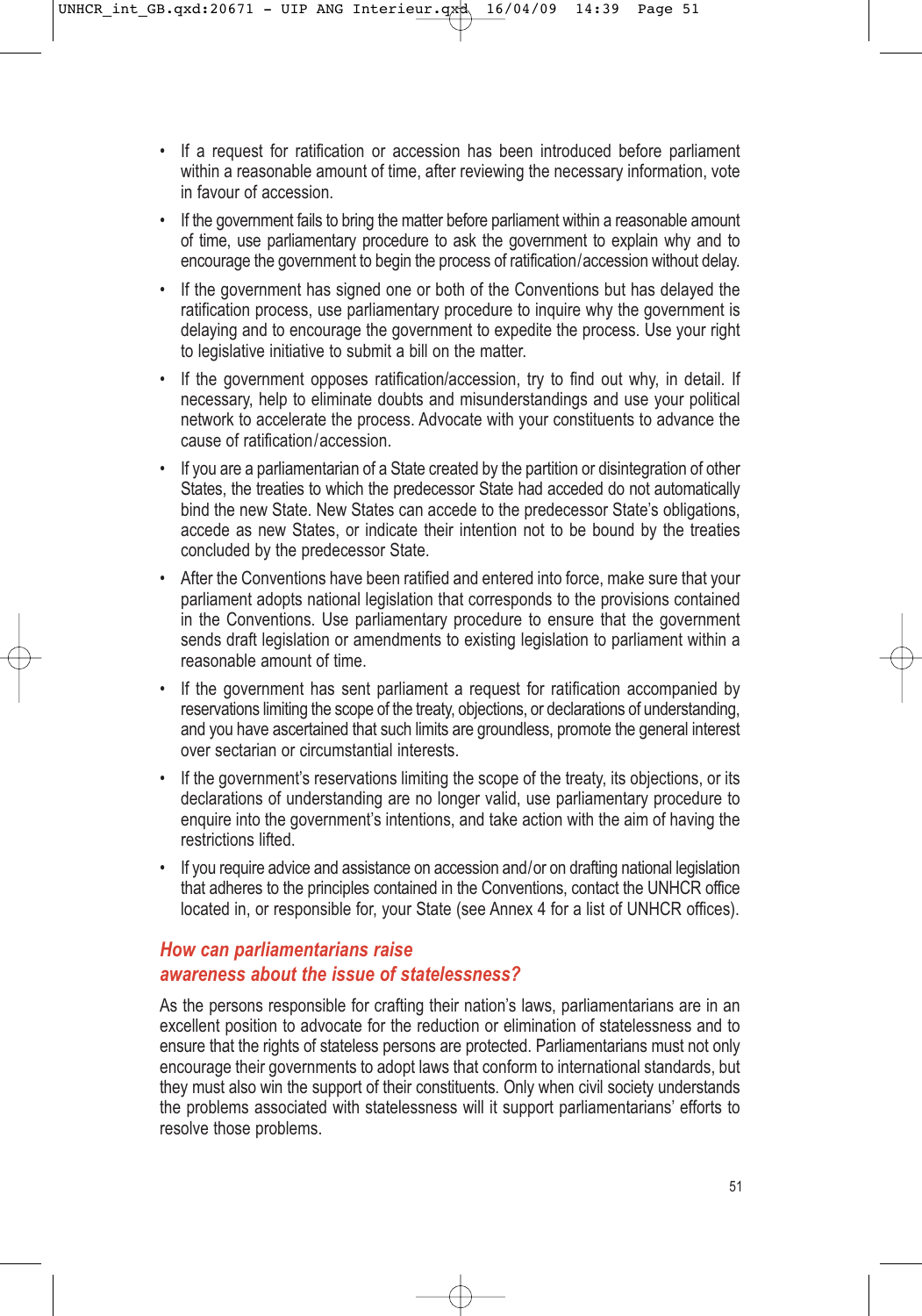Parliamentarians can raise awareness about statelessness among their constituents by making speeches about it and about the importance of sound nationality legislation, writing newspapers articles about the need to eliminate statelessness, working with NGOs and other civil society actors who assist stateless persons, and, where applicable, advocating for the speedy resolution of individual cases of statelessness.

Parliamentarians can solve situations of statelessness by promoting the rights of minorities or other groups to become part of the body of citizens that constitutes the State, and by fostering dialogue among communities that will lead to the acceptance of stateless individuals as nationals.

# *What can parliamentarians do to encourage international cooperation on the issue?*

International cooperation is essential for reducing the incidence of statelessness around the world. Parliamentarians should ensure that their governments participate fully in all international efforts to reduce or eliminate statelessness and in all efforts to resolve individual cases of statelessness.

Parliamentarians might consider inviting parliamentarians of neighbouring States to hold a regional review of their nationality legislation. Harmonizing nationality laws among States is a good way to reduce the incidence of statelessness.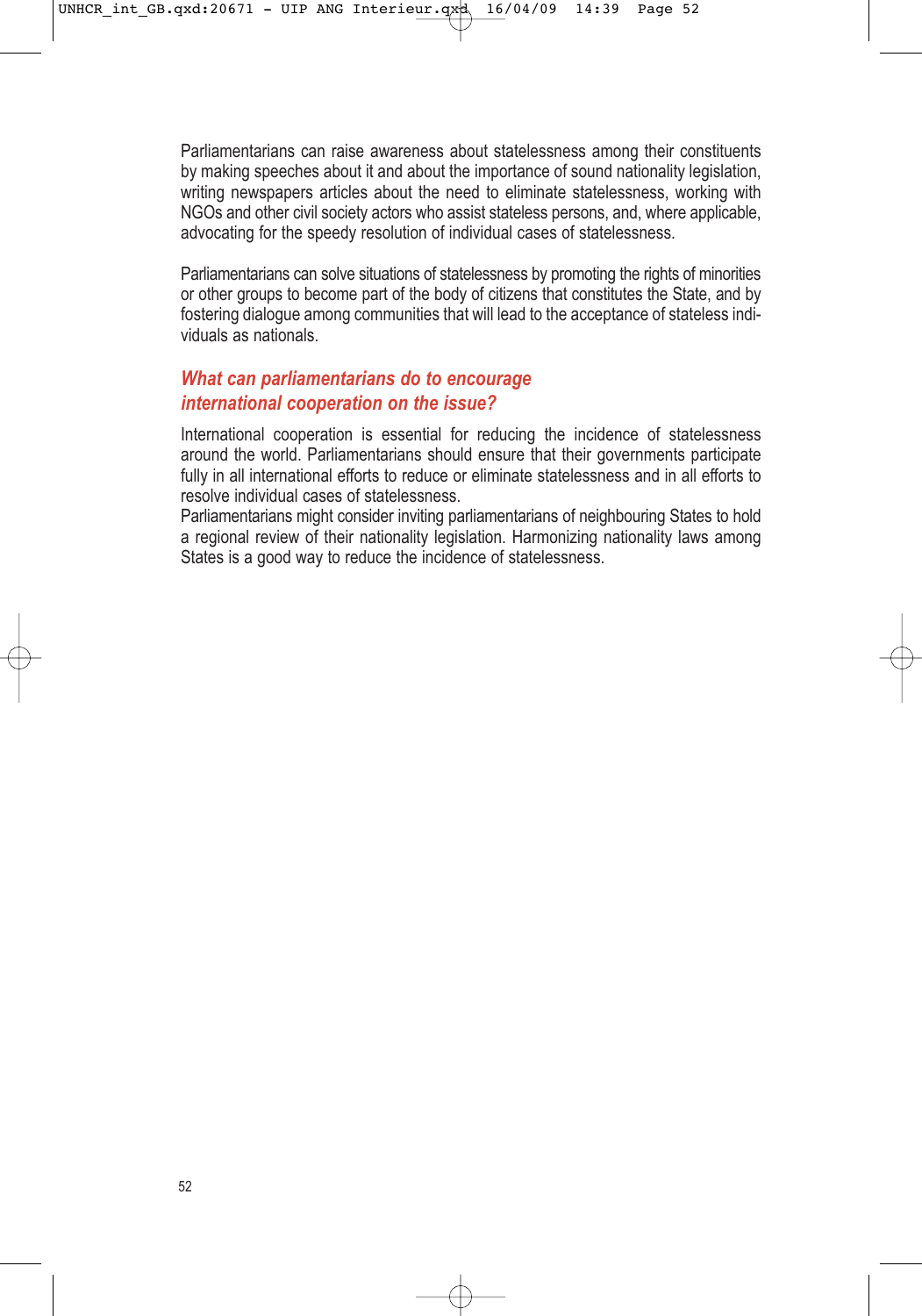# **States Parties to the 1954 Convention relating to the Status of Stateless Persons**

**Date of entry into force:** 6 June 1960 **Total number of States Parties** (as of 31 July 2008): 63

| <b>Country</b>         | <b>Signature</b> | Ratification (r),<br>Accession (a),<br>Succession (s) |
|------------------------|------------------|-------------------------------------------------------|
| Albania                |                  | 23 Jun 2003 a                                         |
| Algeria                |                  | 15 Jul 1964 a                                         |
| Antigua and Barbuda    |                  | 25 Oct 1988 s                                         |
| Argentina              |                  | 01 Jun 1972 a                                         |
| Armenia                |                  | 18 May 1994 a                                         |
| Australia              |                  | 13 Dec 1973 a                                         |
| Austria                |                  | 8 Feb 2008 a                                          |
| Azerbaijan             |                  | 16 Aug 1996 a                                         |
| <b>Barbados</b>        |                  | 06 Mar 1972 s                                         |
| Belgium                | 28 Sep 1954      | 27 May 1960 r                                         |
| <b>Belize</b>          |                  | 14 Sept 2006 a                                        |
| <b>Bolivia</b>         |                  | 06 Oct 1983 a                                         |
| Bosnia and Herzegovina |                  | 01 Sep 1993 s                                         |
| Botswana               |                  | 25 Feb 1969 s                                         |
| Brazil                 | 28 Sep 1954      | 13 Aug 1996 r                                         |
| Chad                   |                  | 12 Aug 1999 a                                         |
| Colombia               | 30 Dec 1954      |                                                       |
| Costa Rica             | 28 Sep 1954      | 02 Nov 1977 r                                         |
| Croatia                |                  | 12 Oct 1992 s                                         |
| Czech Republic         |                  | 19 Jul 2004 a                                         |
| <b>Denmark</b>         | 28 Sep 1954      | 17 Jan 1956 r                                         |
| Ecuador                | 28 Sep 1954      | 02 Oct 1970 r                                         |
| El Salvador            | 28 Sep 1954      |                                                       |
| Fiji                   |                  | 12 Jun 1972 s                                         |
| Finland                |                  | 10 Oct 1968 a                                         |
| France                 | 12 Jan 1955      | 08 Mar 1960 r                                         |
| Germany                | 28 Sep 1954      | 26 Oct 1976 r                                         |
| Greece                 |                  | 04 Nov 1975 a                                         |
| Guatemala              | 28 Sep 1954      | 28 Nov 2000 a                                         |
| Guinea                 |                  | 21 Mar 1962 a                                         |
| <b>Holy See</b>        | 28 Sep 1954      |                                                       |
| Honduras               | 28 Sep 1954      |                                                       |
| Hungary                |                  | 21 Nov 2001 a                                         |
| Ireland                |                  | 17 Dec 1962 a                                         |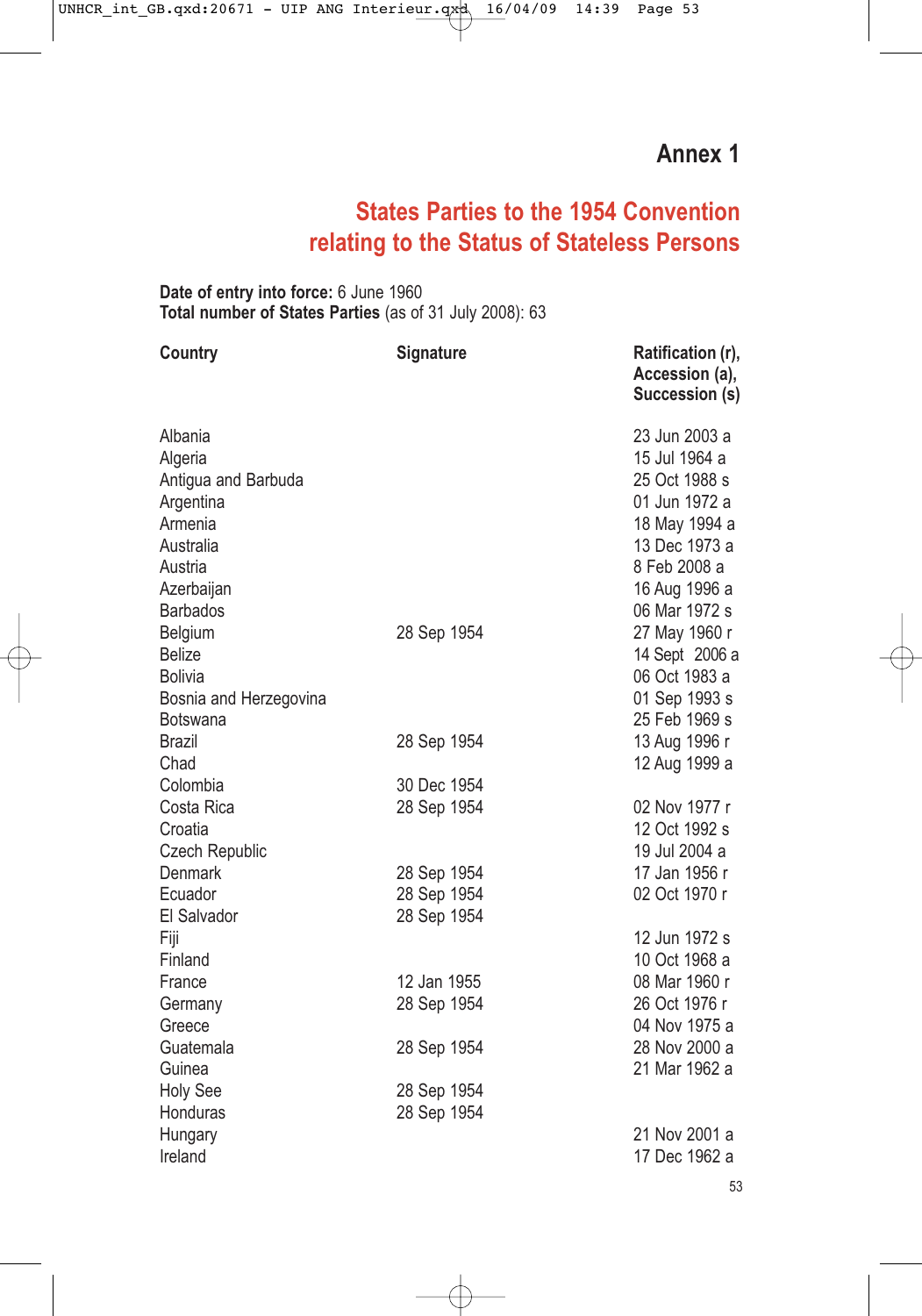# **States Parties to the 1954 Convention relating to the Status of Stateless Persons (continued)**

| 01 Oct 1954<br>23 Dec 1958 r<br>Israel<br>20 Oct 1954<br>03 Dec 1962 r<br>Italy<br>Kiribati<br>29 Nov 1983 s<br>Korea, Republic of<br>22 Aug 1962 a<br>05 Nov 1999 a<br>Latvia<br>04 Nov 1974 s<br>Lesotho<br>Liberia<br>11 Sep 1964 a<br>Libyan Arab Jamahiriya<br>16 May 1989 a<br>Liechtenstein<br>28 Sep 1954<br>Lithuania<br>07 Feb 2000 a<br>28 Oct 1955<br>27 Jun 1960 r<br>Luxembourg<br>Macedonia, The Former |
|------------------------------------------------------------------------------------------------------------------------------------------------------------------------------------------------------------------------------------------------------------------------------------------------------------------------------------------------------------------------------------------------------------------------|
|                                                                                                                                                                                                                                                                                                                                                                                                                        |
|                                                                                                                                                                                                                                                                                                                                                                                                                        |
|                                                                                                                                                                                                                                                                                                                                                                                                                        |
|                                                                                                                                                                                                                                                                                                                                                                                                                        |
| 18 Jan 1994 s<br>Yugoslav Republic of<br>Madagascar *<br>[20 Feb 1962 a]<br>Mexico<br>07 June 2000 a<br>23 Oct 2006 s<br>Montenegro                                                                                                                                                                                                                                                                                    |
| Netherlands<br>28 Sep 1954<br>12 Apr 1962 r                                                                                                                                                                                                                                                                                                                                                                            |
| 19 Nov 1956 r<br>28 Sep 1954<br>Norway                                                                                                                                                                                                                                                                                                                                                                                 |
| 22 Jun 1955<br>Philippines                                                                                                                                                                                                                                                                                                                                                                                             |
| Romania<br>27 Jan 2006 a<br>4 Oct 2006 a<br>Rwanda                                                                                                                                                                                                                                                                                                                                                                     |
| Saint Vincent                                                                                                                                                                                                                                                                                                                                                                                                          |
| and the Grenadines<br>27 Apr 1999 s                                                                                                                                                                                                                                                                                                                                                                                    |
| 21 Sep 2005 a<br>Senegal                                                                                                                                                                                                                                                                                                                                                                                               |
| Serbia<br>12 Mar 2001 s                                                                                                                                                                                                                                                                                                                                                                                                |
| Slovakia<br>03 Apr 2000 a<br>Slovenia<br>06 Jul 1992 s                                                                                                                                                                                                                                                                                                                                                                 |
| Spain<br>12 May 1997 a                                                                                                                                                                                                                                                                                                                                                                                                 |
| Swaziland<br>16 Nov 1999 a                                                                                                                                                                                                                                                                                                                                                                                             |
| Sweden<br>28 Sep 1954<br>02 Apr 1965 r                                                                                                                                                                                                                                                                                                                                                                                 |
| Switzerland<br>28 Sep 1954<br>03 Jul 1972 r                                                                                                                                                                                                                                                                                                                                                                            |
| <b>Trinidad and Tobago</b><br>11 Apr 1966 s                                                                                                                                                                                                                                                                                                                                                                            |
| Tunisia<br>29 Jul 1969 a                                                                                                                                                                                                                                                                                                                                                                                               |
| Uganda<br>15 Apr 1965 a                                                                                                                                                                                                                                                                                                                                                                                                |
| United Kingdom<br>28 Sep 1954<br>16 Apr 1959 r                                                                                                                                                                                                                                                                                                                                                                         |
| 02 Apr 2004 a<br>Uruguay<br>Zambia<br>01 Nov 1974 s                                                                                                                                                                                                                                                                                                                                                                    |
| Zimbabwe<br>01 Dec 1998 s                                                                                                                                                                                                                                                                                                                                                                                              |

\* Through notification received by the Secretary-General on 2 April 1965, the Government of Madagascar denounced the Convention. The denunciation took effect on 2 April 1966.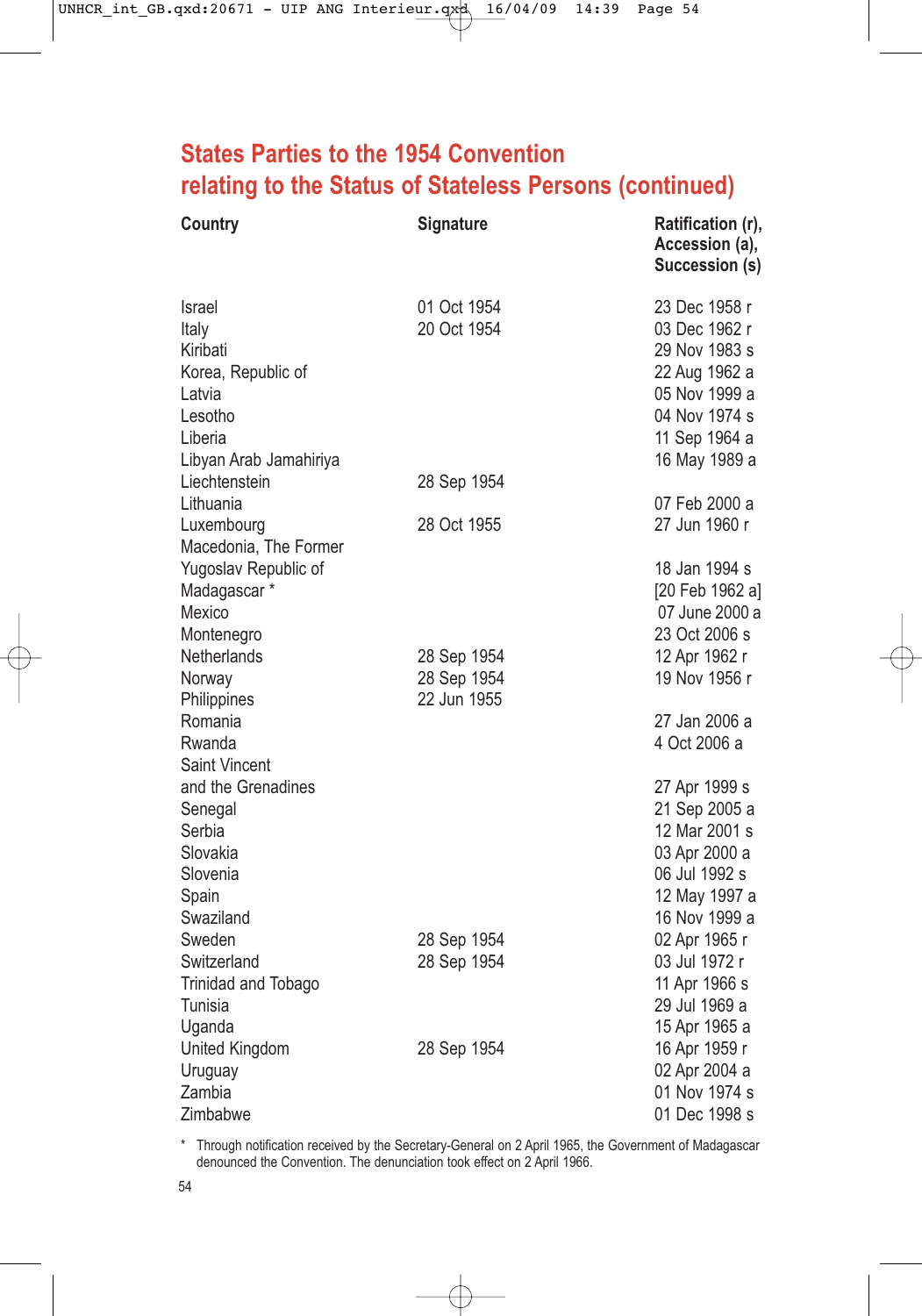# **Annex 2**

# **States Parties to the 1961 Convention on the Reduction of Statelessness**

**Date of entry into force:** 13 December 1975 **Total Number of States Parties** (as of 15 August 2008): 35

| <b>Country</b>                                                                                                                                                                           | <b>Signature</b>           | Ratification (r),<br>Accession (a),<br>Succession (s)                                                                                                                                                                  |
|------------------------------------------------------------------------------------------------------------------------------------------------------------------------------------------|----------------------------|------------------------------------------------------------------------------------------------------------------------------------------------------------------------------------------------------------------------|
| Albania<br>Armenia<br>Australia<br>Austria<br>Azerbaijan<br><b>Bolivia</b><br>Bosnia and Herzegovina<br>Brazil<br>Canada<br>Chad<br>Costa Rica<br><b>Czech Republic</b>                  |                            | 09 Jul 2003 a<br>18 May 1994 a<br>13 Dec 1973 a<br>22 Sep 1972 a<br>16 Aug 1996 a<br>06 Oct 1983 a<br>13 Dec 1996 a<br>25 Oct 2007 a<br>17 Jul 1978 a<br>12 Aug 1999 a<br>02 Nov 1977 a<br>19 Dec 2001 a               |
| Denmark<br>Dominican Republic<br>Finland                                                                                                                                                 | 05 Dec 1961                | 11 Jul 1977 a                                                                                                                                                                                                          |
| France<br>Germany<br>Guatemala<br>Ireland                                                                                                                                                | 31 May 1962                | 7 Aug 2008 a<br>31 Aug 1977 a<br>19 Jul 2001 a<br>18 Jan 1973 a                                                                                                                                                        |
| Israel<br>Kiribati<br>Latvia<br>Lesotho<br>Liberia                                                                                                                                       | 30 Aug 1961                | 29 Nov 1983 s<br>14 Apr 1992 a<br>24 Sep 2004 a<br>22 Sep 2004 a                                                                                                                                                       |
| Libyan Arab Jamahiriya<br>Netherlands<br>New Zealand<br>Niger<br>Norway<br>Romania<br>Rwanda<br>Senegal<br>Slovakia<br>Swaziland<br>Sweden<br>Tunisia<br>United Kingdom of Great Britain | 30 Aug 1961<br>30 Aug 1961 | 16 May 1989 a<br>13 May 1985 r<br>20 Sep 2006 a<br>17 Jun 1985 a<br>11 Aug 1971 a<br>27 Jan 2006 a<br>4 Oct 2006 a<br>21 Sep 2005 a<br>03 Apr 2000 a<br>16 Nov 1999 a<br>19 Feb 1969 a<br>12 May 2000 a<br>29 Mar 1966 |
| and Northern Ireland<br>Uruguay                                                                                                                                                          |                            | 21 Sep 2001 a                                                                                                                                                                                                          |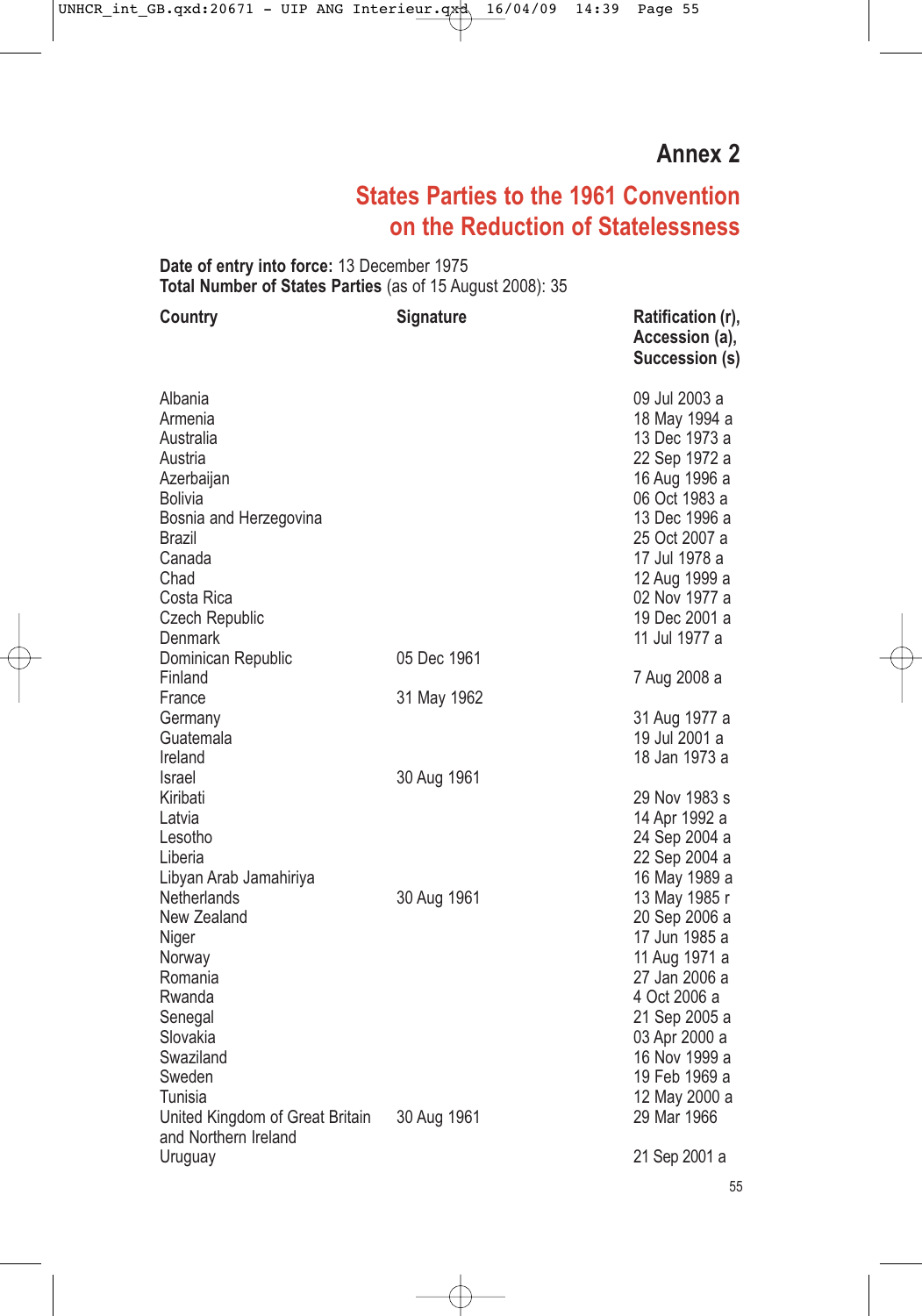# **Annex 3**

# **Model instrument of accession to the Convention Relating to the Status of Stateless Persons of 1954**

WHEREAS a Convention Relating to the Status of Stateless Persons was adopted by the General Assembly of the United Nations on the twenty-eighth day of September, one thousand nine hundred and fifty-four, and is open for accession pursuant to Article 35 thereof;

AND WHEREAS, it is provided in section 3 of the said Article 35 that accession thereto shall be effected by deposit of an instrument with the Secretary-General of the United Nations;

NOW THEREFORE, the undersigned, [Title of Head of State, Head of Government or Foreign Minister] hereby notifies the accession of the [State concerned];

GIVEN under my hand in this this day of

\_\_\_\_\_\_\_\_\_\_\_\_\_\_\_\_\_\_\_\_\_ two thousand and \_\_\_\_\_\_\_\_\_\_\_\_\_\_\_\_\_\_\_\_\_\_\_\_\_\_\_\_\_\_\_\_.

[Public Seal and Signature | Signature | Signature of Head of State, of custodian. of custodian, The Covernment, The Covernment, The Covernment, The Covernment, The Covernment, The Covernment, The Covernment, The Covernment, The Covernment, The Covernment, The Covernment, The Covernment, The Covernment, or Foreign Minister..]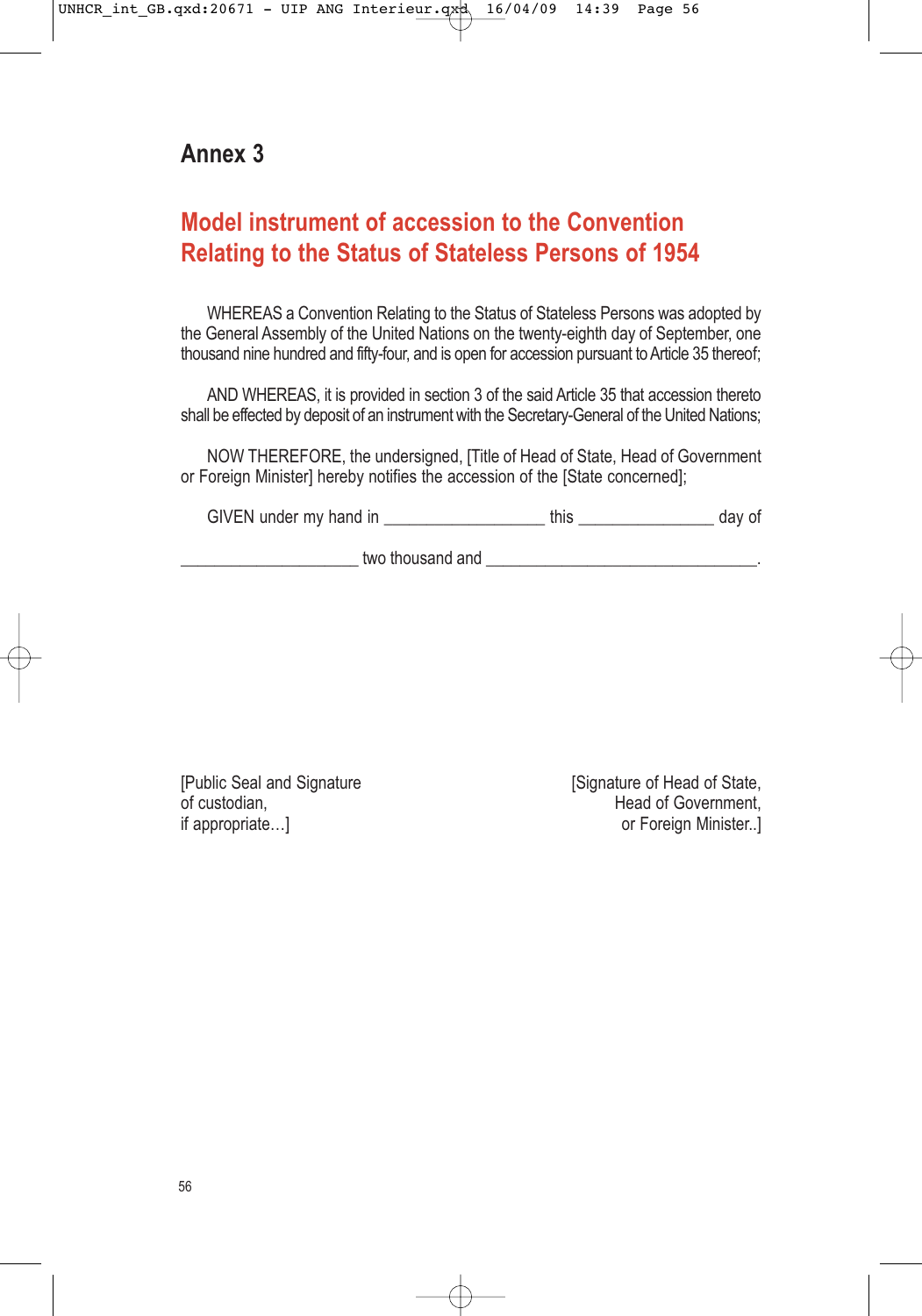# **Model instrument of accession to the Convention on the Reduction of Statelessness of 1961**

WHEREAS a Convention on the Reduction of Statelessness was adopted by the Plenipotentiaries on the thirtieth day of August, one thousand nine hundred and sixty-one, and is open for accession pursuant to Article 16 thereof;

AND WHEREAS, it is provided in section 3 of the said Article 16 that accession thereto shall be effected by deposit of an instrument with the Secretary-General of the United Nations;

NOW THEREFORE, the undersigned, [Title of Head of State, Head of Government, or Foreign Minister] hereby notifies this accession of the [State concerned].

GIVEN under my hand in this this day of

two thousand and  $\overline{a}$ 

[Public Seal and Signature [Signature [Signature of Head of State, of custodian.] of custodian, if appropriate...] The method of Government, if appropriate...] Foreign Minister…]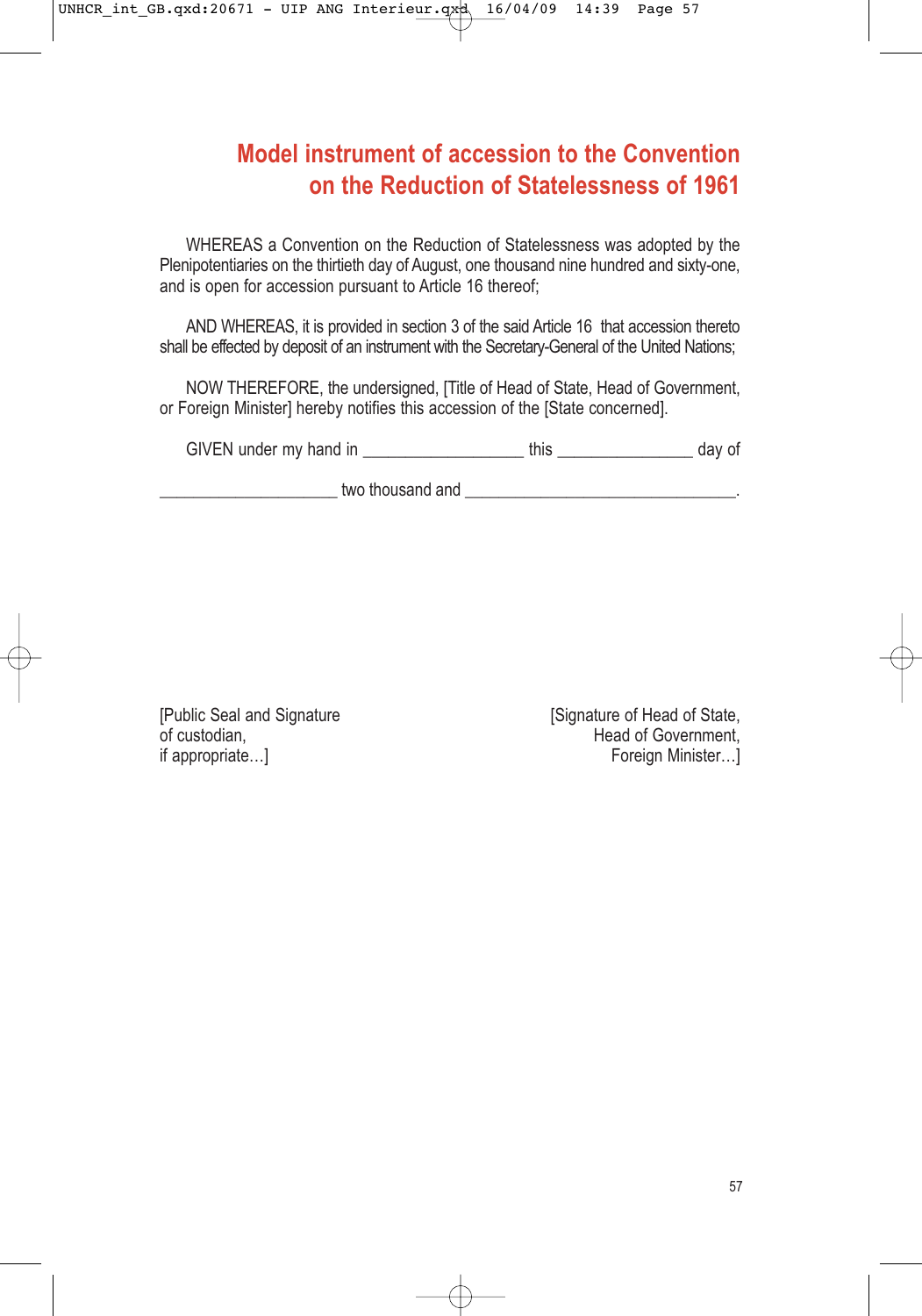# **Annex 4**

# **UNHCR offices**

#### **AFGHANISTAN**

UNHCR Representation in Afghanistan PO Box 3232 Kabul or 41 Jadi Solh (Peace Avenue) Kabul<br>Tel· +92 51 922 11 25 Fax: +92 51 282 05 11

### **ALBANIA**

UNHCR Representation in Albania Rruga "Donika Kastrioti" Tirana<br>Tel· +355 42 50 207 Fax: +355 42 28 492

#### **ALGERIA**

UNHCR Representation in Algeria Boite Postal 444 **Hydra** Alger or 20 Rue Emile Payen **Hydra** Alger<br>Tel: +213 21 69 1212 Fax: +213 21 69 2374

#### **ANGOLA**

UNHCR Representation in Angola C.P. 1342 Luanda or Rua Eduard Mondlaine/SN Luanda<br>Tel: + +244 2332 046 Fax: +244 2331 652

#### **ARGENTINA**

UNHCR Regional Representation for Southern South America Cerrito 836 10 Piso – 1010 Buenos Aires Tel: +54 11 4815 7870 Fax: +54 11 4815 4352

### **ARMENIA**

UNHCR Representation in Armenia 14 Petros Adamyan Str. Yerevan 375010<br>Tel: +37 41 56 Tel: +37 41 56 47 71 Fax: +37 41 56 78 17

#### **AUSTRALIA**

UNHCR Regional Representation for Australia, New Zealand, Papua New Guinea and the South Pacific in Australia 15 Hunter Street Yarralumla ACT 2600 Canberra Tel: +61 2 6273 2733 Fax: +61 2 6273 6822

#### **AUSTRIA**

UNHCR Representation in Austria Vienna International Centre (Building J, 1st floor) Wagramerstrasse 5 PO Box 550 1400 Vienna<br>Tel: +431 Tel: +431 260604047 Fax: +43 1 2634115

#### **AZERBAIJAN**

UNHCR Representation in Azerbaijan 3, Azer Aliyev Street Baku<br>Tel: +99 412 92 1443 Fax: +99 412 98 11 34

#### **BANGLADESH**

UNHCR Representation in **Bangladesh** PO Box 3474 Dhaka 1000 or House N/E (N) 8, Road 90, Gulshan 2, Dhaka 1212 Tel: +8802 88 2 68 02 Fax: +8802 88 2 65 57

#### **BELARUS**

UNHCR Representation in Belarus Prospekt Partizanskij 6 A, 6th floor Minsk 220033<br>Tel: +375.17 +375 172983335 Fax: +375 172982369

#### **BELGIUM**

UNHCR Regional Representation for Belgium, Luxembourg and the European Institutions Rue Van Eyck 11a  $B-1050$  Bruxelles<br>Tel:  $+322649$ +32 2 649 01 53 Fax: +32 2 627 17 30

#### **BENIN**

UNHCR Regional Representation in Benin,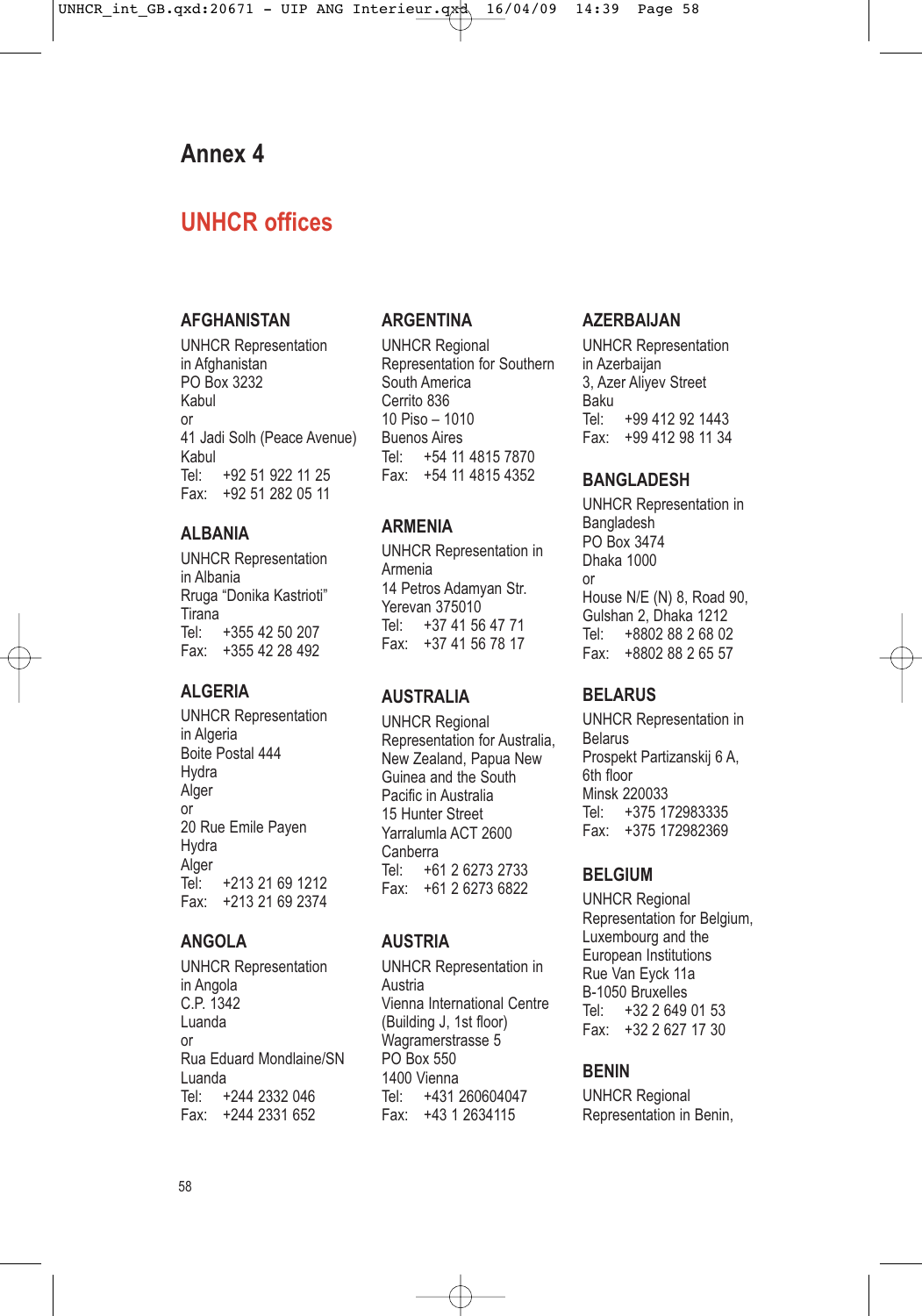Burkina Faso, Niger and Togo Boite Postale 08-1066 Lot 01 Patte d'Oie Cotonou<br>Tel: +2 +229 30 28 98 Fax: +229 30 28 90

#### **BOSNIA AND HERZEGO-VINA**

UNHCR Representation in Bosnia and Herzegovina UNIS Building Fra Andjela Zvizdovica 1 71000 Sarajevo Tel: +387 33 666 160 Fax: +387 33 290 333

# **BOTSWANA**

UNHCR Office of the Chief of Mission in Botswana PO Box 288 Gabarone or UN House – Plot 22 Khama Crescent Gabarone Tel: +267 35 21 21 Fax: +267 57 09 96

# **BRAZIL**

UNHCR Representation in Brazil Setor Comercial Norte Quadra 02, Bloco A 11th Floor – Ed. Corporate Financial Center CEP 70712-901 Brasilia – DF Tel: +55 61 3038 9272 Fax: +55 61 3038 9279

#### **BULGARIA**

UNHCR Representation in Bulgaria 19 Denkoglu str, 1000 Sofia Tel: +359 2 98 02 453 Fax: +359 2 98 01 639

### **BURUNDI**

UNHCR Representation in Burundi B.P. 307, Bujumbara or No. 1, Avenuedu Large 4620 Bujumbara Tel: +257 22 3245 Fax: +257 22 95 23/24 19 87

#### **CAMBODIA**

UNHCR Representation in Cambodia PO Box 539 House Nº 2, Street Nº 352 Beung Keng Kang Phnom Penh Tel: +855 23 216005 Fax: +855 23 216274

# **CAMEROON**

UNHCR Representation in Cameroon Boite Postale 7077 Yaoundé or Quartier Nlongkak Rue Nº 1032 Batiment nº 46 Yaoundé Tel: +237 20 29 54 Fax: +237 21 35 91

# **CANADA**

UNHCR Representation in Canada 280 Albert Street, Suite 401 **Ottawa** Ontario KIP 5G8 Tel: +1 613 232 09 09 Fax: +1 613 230 18 55

# **CHAD**

UNHCR Representation in Chad B.P. 906 N'Djamena or Quartier Cardalé, Avenue Felix Eboué Immeuble STAT

N'Djamena<br>Tel: +235 +235 51 86 10 Fax: +235 51 5340

### **CENTRAL AFRICAN REPUBIC**

UNHCR Representation in the Central African Republic Boite Postale 950 Bangui or Rue Joseph Degrain (Route de Sofitel) Bangui<br>Tel: +236 61 40 76 Fax: +236 61 98 34

### **CHINA (PEOPLE'S REPUBLIC OF)**

UNHCR Regional Representation in China 1-2-1, Tayan Diplomatic Office, Building 14 Liang Ma He Nan Lu Beijing 100600<br>Tel: +86 10 6 +86 10 6 532 68 06 Fax: +86 10 6532 16 47

# **COLOMBIA**

UNHCR Representation in Colombia Calle 114 Nº 9-01 Office 601 Edificio Teleport Torre A Bogota +571 658 06 00 Fax: +571 658 06 02

#### **CONGO (DEMOCRATIC REPUBLIC OF)**

UNHCR Regional Representation for Central Africa in Democratic Republic of Congo PO Box 7248 Kinshasa 1 or 6729 Avenue de l'OUA Kinshasa Tel: +243 81 880 1245 Fax: +243 81 301 0435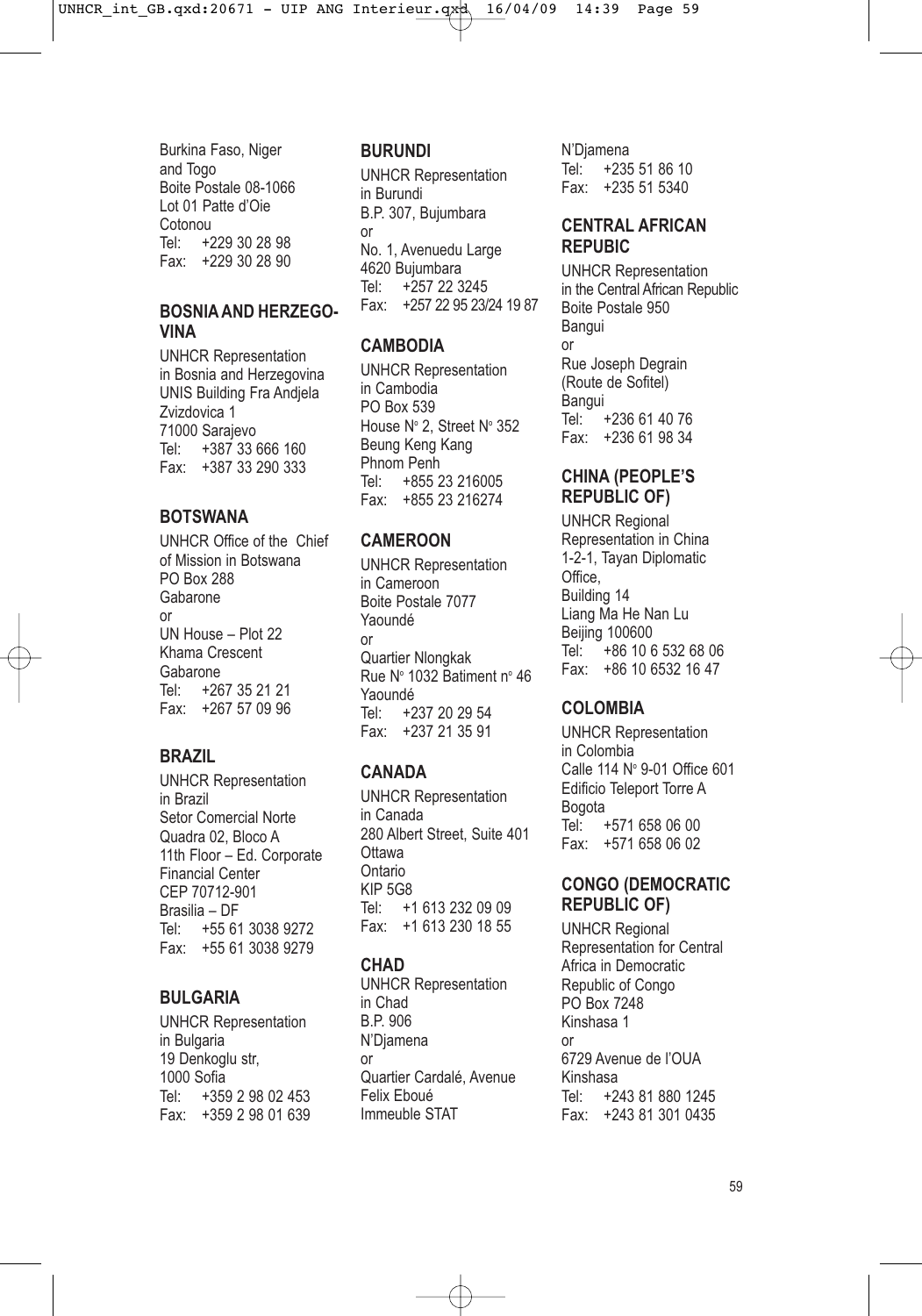### **CONGO (REPUBLIC OF)**

UNCHR Representation the Republic of Congo BP 1093 Brazzaville or 6, Rue 18 Mars 1977 Quartier Cathedrale Brazzaville<br>Tel: +24 +242 811 169 +242 815 763(UNDP) Fax: +242 815 912

# **COSTA RICA**

UNHCR Representation in Costa Rica Edificio Torre del Este – 5º Piso Frente a la facultad de Derecho de la UCR Apartado Postal 12- 1009 - FECOSA San Pedro Tel: +506 225 0049 Fax: +506 224 4891

# **COTE D'IVOIRE**

UNHCR Representation in Cote d'Ivoire 01 BP 7982 Abidjan 01 or Angle Rue Des Jardins – Boulevard Latrille Cocody, II Plateaux Abidjan<br>Tel: ا +225 22 515 577 Fax: +225 22 515 588

# **CROATIA**

UNHCR Representation in Croatia 3<sup>rd</sup> floor 24 Slovenska Ulica 10000 Zagreb Tel: +385 1 3713 555 Fax: +385 1 3713 588 +385 1 3713 565

# **CYPRUS**

UNHCR Representation in Cyprus

PO Box 1642 1590 Nicosia or South: C/O UNFICYP Secretariat UNPA Nicosia Tel: +357 2 35 90 25 Fax: +357 2 35 90 37

#### **CZECH REPUBLIC**

UNHCR Representation in Czech Republic Namesti Kinskych 6 PO Box 210 150 00 Prague 5 Tel: +420 2 571 998 66 Fax: +420 2 571 998 62

# **DJIBOUTI**

UNHCR Representation in Djibouti BP 1885 Diibouti or Rue Abdoulkader Waberi, Heron Lot No TF 1148 Quartier Marabout Diibouti Tel: +253 35 22 00 Fax: +253 35 86 23

# **ECUADOR**

UNHCR Representation in Ecuador Avenida Amazonas 2889 y la Granja Edificio Naciones Unidas Piso 2 Quito Tel: +593 2 2460 272 Fax: +593 2 2460 280

# **EGYPT**

UNHCR Regional Representation in the Arab Republic of Egypt PO Box 1844 Cairo or No 8 el Fawakeh Street Mohandessin, Giza Cairo

Tel: +20 2 762 1570 Fax: +20 2 762 1576

# **ERITREA**

UNHCR Representation in Eritrea PO Box 1995, Asmara or House Number 108 Emperor Yohannes Avenue Asmara Tel: +291 1 12 61 21 Fax: +291 1 12 72 55

# **ETHIOPIA**

UNHCR Representation in Ethiopia PO Box 1076 Addis Ababa or Bole Road, Wereda 1 Kebele 23 House No 1255/01-02 Addis Ababa Tel: +251 1 612 822 Fax: +251 1 611 666

# **FRANCE**

UNHCR Representation in France 9, rue Keppler F-75016 Paris<br>Tel: +33 1 4 +33 1 44 43 48 58 Fax: +33 1 40 70 07 39

# **GABON**

UNHCR Regional Representation in Gabon BP 20472 Libreville or Quartier Sotega Libreville<br>Tel: +2 +241 77 8262 Fax: +241 77 8278

# **GAMBIA**

UNHCR Office of the Chief of Mission in Gambia PO Box 4249 Bakau or 6<sup>th</sup> Street East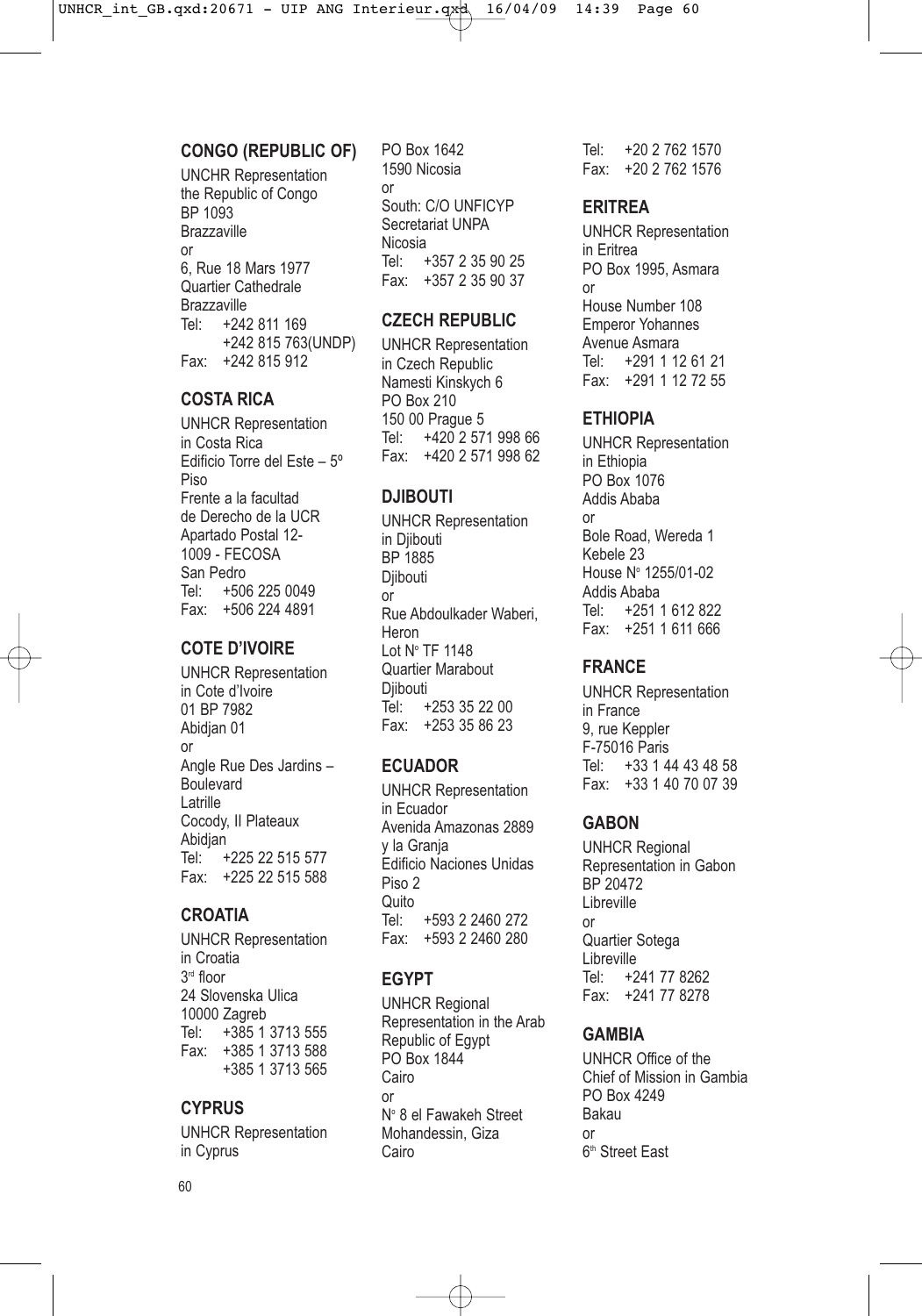Kotu Lauout Bakau Tel: +220 4 460 850 Fax: +220 4 464 169

#### **GEORGIA**

UNHCR Representation in Georgia 2a Kazbegi Ave.  $-4<sup>th</sup>$  floor 380060 Tbilissi Tel: +995 32 779 612 Fax: +995 32 441 302

#### **GERMANY**

UNHCR Representation in Germany Wallstrasse 9 – 13 10179 Berlin Tel: +49 302022020 Fax: +49 30 2022 0220

# **GHANA**

UNHCR Representation in Ghana Nº 25 Sir Arku Korsah Street Roman Ridge Airport Residential Area Accra<br>Tel· +233 21776 108 Fax: +233 21 773158

#### **GREECE**

UNHCR Representation in Greece 23 Taygetou Street Palaio Psychico 15452 Athens Tel: +30 210 672 64 62 Fax: +30 210 672 64 17

#### **GUINEA**

UNHCR Representation in Guinea B.P. 4158 Coleah Corniche-Sud **Conakry** Tel: +224 46 47 09 Fax: +224 46 58 08

#### **HUNGARY**

UNHCR Representation in Hungary

Felvinci ut 27 1022 Budapest Tel: +36 13363062 Fax: +36 13363080

# **INDIA**

UNHCR Office of the Chief of Mission in India PO Box 3135 14 Jor Bagh New Delhi 110003 Tel: +91 11 2469 0730 Fax: +91 11 2462 0137

#### **INDONESIA**

UNHCR Regional Representation in Indonesia PO Box 6602/JKPWK Jakarta 10310 Menova Ravindo J1. Kebon Sirih Kav.75 Jakarta Pusat 10340 Tel: +62 21 391 28 88 Fax: +62 21 391 27 77

#### **IRAN (ISLAMIC REPUBLIC OF)**

UNHCR Representation in the Islamic Republic of Iran Nº 5, East Emdad Street, Vanak sq. North Shiraz Ave. Tehran 19917 Tel: +98 21 8805 72 01 Fax: +98 21 8805 72 12

# **IRAQ**

UNHCR Representation in Iraq PO Box 10141 Karrada Baghdad or District Number 904 Hay Al-Wahda Street Number 42 Building Number 52 Baghdad<br>Tel: +9 +964 1 719 0670 Fax: +1 212 963 3009

### **IRELAND**

UNHCR Representation in Ireland

Suite 4 Merrion House 1/3 Lower Fitzwilliam Street Dublin 2 Tel: +353 1 631 4510 Fax: +353 1 631 4616

#### **ISRAEL**

UNHCR Honorary Representation in Israel PO Box 3489 Jerusalem or Shlomztsion Ha Malka 10 Jerusalem<br>Tel: +97 +972 2 621 4109 Fax: +972 2 623 4392

# **ITALY**

UNHCR Regional Representation in Italy Via Caroncini 19 00197 Roma Tel: +39 06 802121 Fax: +39 06 802123/24

### **JAPAN**

UNHCR Representation in Japan UNU Bldg., 6F – 5-53-70, Jingumae Shibuya-ku, Tokyo 159-0001<br>Tel: +81 33 499 20 11 +81 33 499 20 11 Fax: +81 33 499 22 72

#### **JORDAN**

UNHCR Regional Representation in Jordan PO Box 17101 1195 Amman or 5 Hafez Abdul-Haija Street Deir Ghbar Amman<br>Tel: + +962 6 550 20 30 Fax: +962 6 592 46 58

#### **KAZAKHSTAN**

UNHCR Representation in Kazakhstan 67 Tole bi Almaty – 480091<br>Tel: +7 3272 7  $+7$  3272 791244 Fax: +7 3272 583982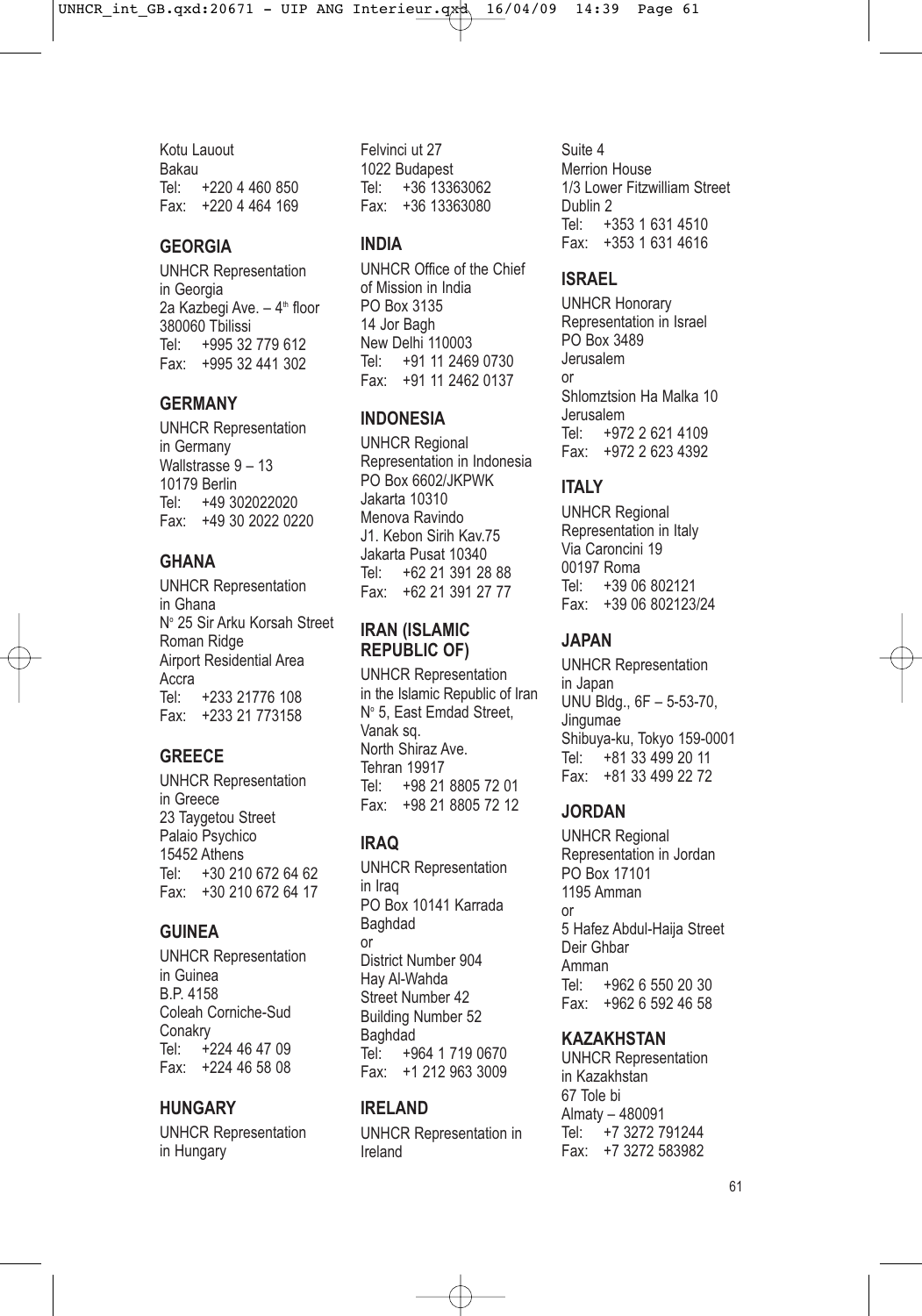#### **KENYA**

UNHCR Representation in Kenya PO Box 43801, Nairobi or Chiromo Road (next to Caltex Station) By Consulata church **Westlands** Nairobi Tel: +254 20 444 2000 Fax: +254 20 423 2080

#### **KOREA (REPUBLIC OF)**

UNHCR Representation in Republic of Korea 7F Kumsegi Bldg. 16, Euljiro 1 Ga Joong-Ku Seoul 100-191<br>Tel: +82 2 7 Tel: +82 2 773 7011 Fax: +82 2 773 7014

#### **KUWAIT**

UNHCR Liason Office in Kuwait PO Box 28742 13148 Safat Kuwait City or Khaitan Area Block Nº 04 Al Walid Ebin Abdel Malek Street N° 206 Building N° 90009 Kuwait City<br>Tel: +965 +965 476 4982 Fax: +965 476 4257

#### **KYRGYZSTAN**

UNHCR Representation in Kyrgyzstan UN House (3rd foor) 160 Chui Avenue Bishkek 720010<br>Tel: +996 312 +996 312 611 264 Fax: +996 312 611 271

### **LEBANON**

UNHCR Representation in Lebanon PO Box 7332

Beirut or Michel Bustrus Street Nasr Building Achrafieh<br>Tel: +9 +961 1 560 699 Fax: +961 1 560 717

### **LIBERIA**

UNHCR Representation in Liberia PO Box 9077 Monrovia or Haider Building Mamba Point Monrovia<br>Tel: +2 +231 22 6233 Fax: +231 22 6235

#### **LIBYAN ARAB JAMAHIRIYA**

UNHCR Office of the Chief of Mission in Libyan Arab **Republic** PO Box 80708 Tripoli or Uthman Ibn Affan St Ben Ashour **Tripoli** Tel: +218 21 361 9662 Fax: +218 21 361 9661

#### **LUXEMBOURG**

Office of the UNHCR Corresepondent in Luxembourg 1 rue Jean Pierre Brasseur b.p. 567 2015 Luxembourg Tel: +352 454 018 Fax: +352 454 303

#### **MACEDONIA (FORMER YUGOSLAV REPUBLIC OF)**

UNHCR Representation in Former Yugoslav Republic of Macedonia PO Box 873 1000 Skopje

#### or

Zeleznicka 53 1000 Skopje<br>Tel: +389 Tel: +389 2 3118 641 Fax: +389 2 3131 040

#### **MALAWI**

UNHCR Representation in Malawi PO Box 30230 Lilongwe 3 or 7th Floor Kang'ombe Building City Centre Lilongwe 3<br>Tel: +26 +265 177 2155 Fax: +265 177 4128

# **MALAYSIA**

UNHCR Representation in Malaysia PO Box 10185 50706 Kuala Lumpur or 570 Jalan Bukit Petaling 50460 Kuala Lumpur Tel: +60 3 2141 1322 Fax: +60 32141 1780

#### **MAURITANIA**

UNHCR Office of the Chief of Mission in Mauritania C/O UNDP, BP 4405, Nouakchott or Ilot K No 159-160-161 Route de la Corniche Nouakchott Tel: +222 5 257 414 Fax: +222 5 256 176

#### **MEXICO**

UNHCR Regional Representation for Mexico, Central America and Cuba Presidente Masaryk 29 sexto piso Colonia Polanco 11570 Mexico, D.F. Tel: +52 5 55263 9851 Fax: +52 5 55250 9360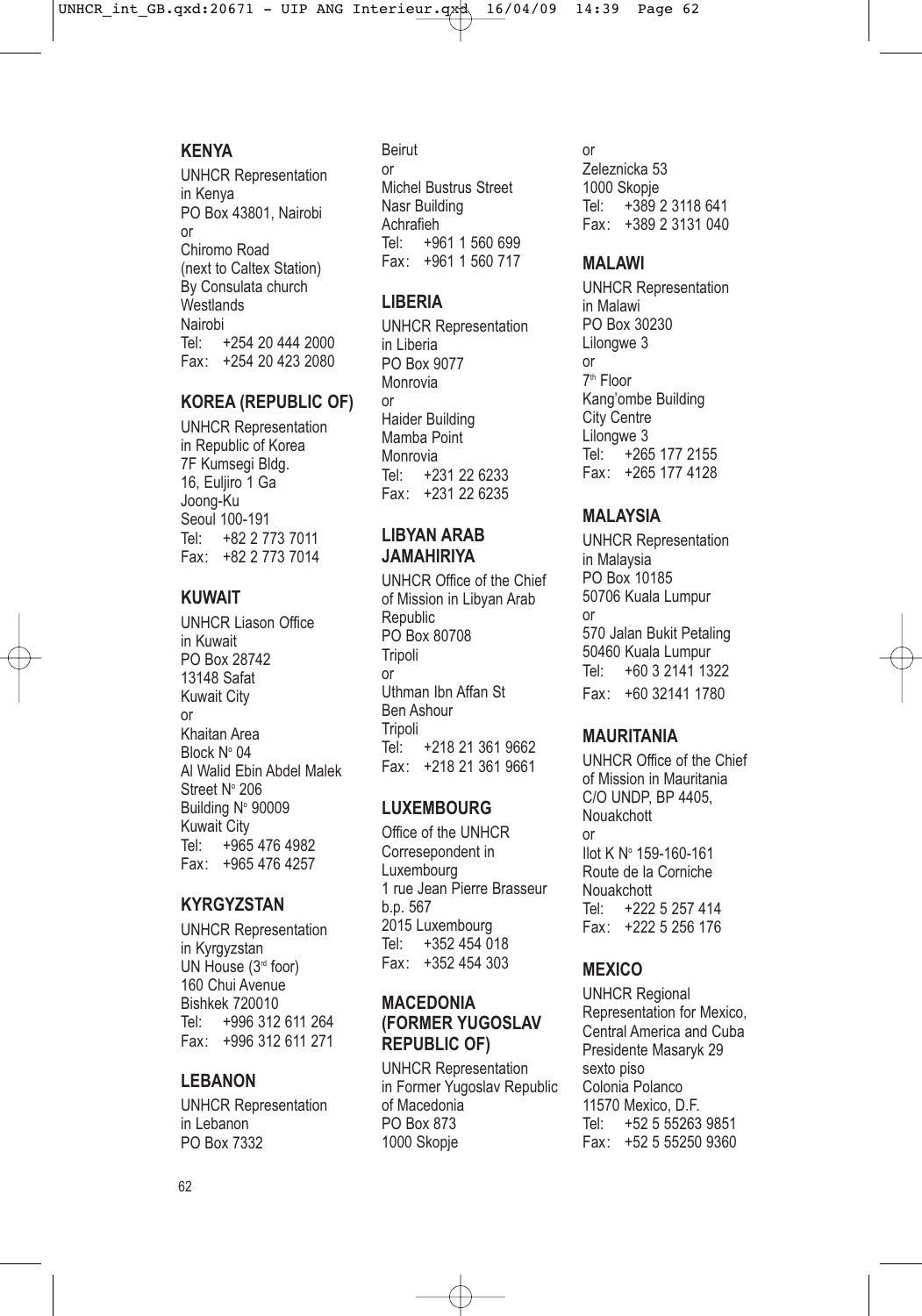#### **MOLDOVA**

UNHCR Representation in the Republic of Moldova 31 August 1989 Street, #57 MD-2012 Chisinau Tel: +373 22 271 853 Fax: +373 22 271 953

# **MOROCCO**

UNHCR Honorary Representation in Morocco 12, Rue de Fes-Hassan Rabat<br>Tel: +212 377 676 06 Fax: +212 377 661 96

#### **MOZAMBIQUE**

UNHCR Office of the Chief of Mission in Mozambique PO Box 1198 Maputo or Avenida dos Presidentes 33 Maputo<br>Tel: + +258 1 490 242 Fax: +258 1 490 635

#### **MYANMAR**

UNHCR Representation in Myanmar PO Box 1485, Yangon or 287 Pyay Road Sanchaung Township Yangon<br>Tel: + +951 524022 Fax: +951 524 031

#### **NAMIBIA**

UNHCR Representation in Namibia Private Bag 13310, Windhoek or 2<sup>nd</sup> Floor, Sanlam Building Independence Avenue Windhoek<br>Tel: +26 +264 61 237 143 Fax: +264 61 230 055

#### **NEPAL**

UNHCR Representation in Nepal

PO Box 2374, Kathmandu or Dhara Marga Anil Kuti Maharajguni Kathmandu<br>Tel: +977 +977 1441 2521 Fax: +977 1441 2853

#### **NIGERIA**

UNHCR Representation in Nigeria UN House Plot nº 617/618 Diplomatic Zone Central Area District PMB 2851, Garki Abuja<br>Tel +234 9 461 8569 Fax: +234 9 461 8598

#### **PAKISTAN**

UNHCR Representation in Pakistan PO Box 1263 Islamabad or Nº 2 Diplomatic Enclave QUAID-E-AZAM, University Road Sector G-4 Islamabad<br>Tel: +92 +92 51 282 9502 Fax: +92 51 227 9455

#### **PANAMA**

UNHCR Representation in Panama La Ciudad del Saber Gaillard Street, Building 812-B Panama City<br>Tel: +507 +507 317 1630 Fax: +507 317 1633

#### **PAPUA NEW GUINEA**

UNHCR Representation in Papua New Guinea PO Box 1909, Port Moresby or  $4<sup>th</sup>$  Floor – ADF House (Next St. Mary's Catholic Church) Musgrave Street, Town

Port Moresby.<br>Tel: +675.3 +675 321 7422 Fax: +675 321 5977

#### **PHILIPPINES**

UNHCR Representation in the Philippines PO Box 2074 (MCPO) G. Puyat Avenue 1260 Makati Metro Manila or 3<sup>rd</sup> Floor, JAKA II Building 150 Legaspi Street 1200 Makati, Metro Manila<br>Tel: +63 2 818 5121 Tel: +63 2 818 5121 Fax: +63 2 817 4057

# **POLAND**

UNHCR Representation in the Republic of Poland 2, Aleja Roz PL-00 556 Warsaw<br>Tel: +48 22 628 +48 22 628 69 30 Fax: +48 22 625 61 24

### **ROMANIA**

UNHCR Representation in Romania 25, Armeneasca Street, Sector 2 70228 Bucharest<br>Tel: +40 1 211 +40 1 211 29 44 Fax: +40 1 210 15 94

#### **RUSSIAN FEDERATION**

UNHCR Representation in the Russian Federation United Nations Office 6 Obukh Pereulok Moscow 103064 +7 503 232 30 11 Fax: +7 503 232 30 16

#### **RWANDA**

UNHCR Representation in Rwanda BP 867 Kigali or Bd de L'Umuganda Commune Kacyiru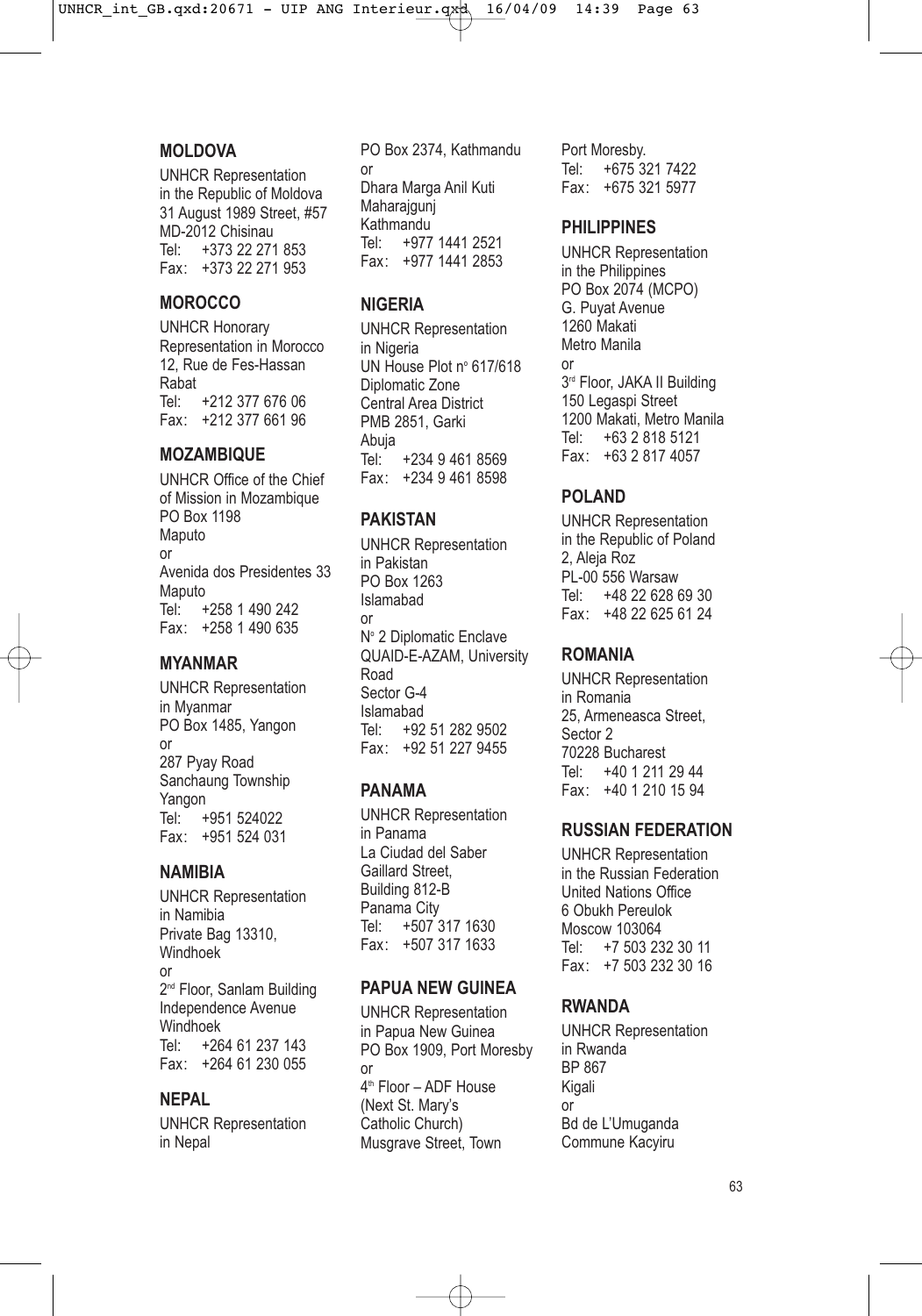Secteur Kimihurura Cellule Kamukina Kigali Tel: +250 58 5107 Fax: +250 58 3485

#### **SAUDI ARABIA**

UNHCR Regional Representation for Saudi Arabia PO Box 94003 Riyadh 11693 or Fazari Square Pension Fund Commercial **Complex** Block C-13 Dipomatic Quarters Riyadh Tel: +966 1 482 8835 Fax: +966 1 482 8737

### **SENEGAL**

UNHCR Regional Representation in Senegal BP 3125, 59 rue Docteur **Theze** Dakar Tel: +221 823 66 03 Fax: +221 823 66 00

#### **SERBIA AND MONTENEGRO**

UNHCR Representation in Serbia and Montenegro Krunska 58 11000 Belgrade<br>Tel: +381 38 3 +381 38 308 2100 Fax: +381 38 344 2947

# **SIERRA LEONE**

UNHCR Representation in Sierra Leone PO Box 475, Freetown or 29 Wilkinson Road Freetown Tel: +232 22 234 321 Fax: +232 22 234 347

# **SLOVAK REPUBLIC**

UNHCR Representation in the Slovak Republic

Sturova 6 811 02 Bratislava Tel: +421 2 52 92 78 75 Fax: +421 2 52 92 78 71

#### **SLOVENIA**

UNHCR Representation in Slovenia Miklosiceva Cesta 18/II 1000 Liubliana Tel: +386 1 4328 240 Fax: +386 1 4328 224

# **SOMALIA**

UNHCR Representation in Somalia PO Box 43801, Nairobi or Lion Place Waiyaki Way (Next to St Marks Church) **Westlands** Nairobi Kenya<br>Tel +254 20 422 2200 Fax: +254 20 422 2280

#### **SOUTH AFRICA**

UNHCR Regional Representation in South Africa PO Box 12506 The Tramshed Pretoria or 8th floor Metro Park Building 351 Cnr. Schoaman & Prinsloo Str. Pretoria 0002 Gauteng Province Tel: +27 12 354 8303 Fax: +27 12 354 8390

#### **SPAIN**

UNHCR Representation in Spain Avenida General Pero 32-2ª PO Box 36-121 E-28020 Madrid Tel: +34 91 556 36 49 Fax: +34 91 417 5345

### **SRI LANKA**

UNCHR Representation in Sri Lanka 97 Rosmead Place Colombo<sub>07</sub> Tel: +94 11 268 3968 Fax: +94 11 268 3971

# **SUDAN**

UNHCR Representation in Sudan PO Box 2560, Khartoum or Mohammed Nageeb Road (North of Farouk Cemetery) Khartoum  $N^{\circ}$  2<br>Tel: +249 11 +249 11 47 11 01 Fax: +249 11 47 31 01

# **SWEDEN**

UNHCR Regional **Representation** for the Nordic and Blatic Countries in Sweden Ynglingagatan  $14 - 6<sup>th</sup>$  Floor S-11347 Stockholm Tel: +46 8 457 4880 Fax: +46 8 457 4887

# **SWITZERLAND**

UNCHR Liaison Unit for Switzerland and Liechtenstein Case Postale 2500 94 Rue Montbrillant CH-1211 Geneve 2 Tel: +41 22 739 8755 Fax: +41 22 739 7379

### **SYRIAN ARAB REPUBLIC**

UNHCR Representation in Syria PO Box 30891 **Damascus** or Al Malki Mohamed Al Bazm Street Nº 14 Al Nabelsi Building **Damascus** Tel: +963 11 373 5940 Fax: +963 11 373 6108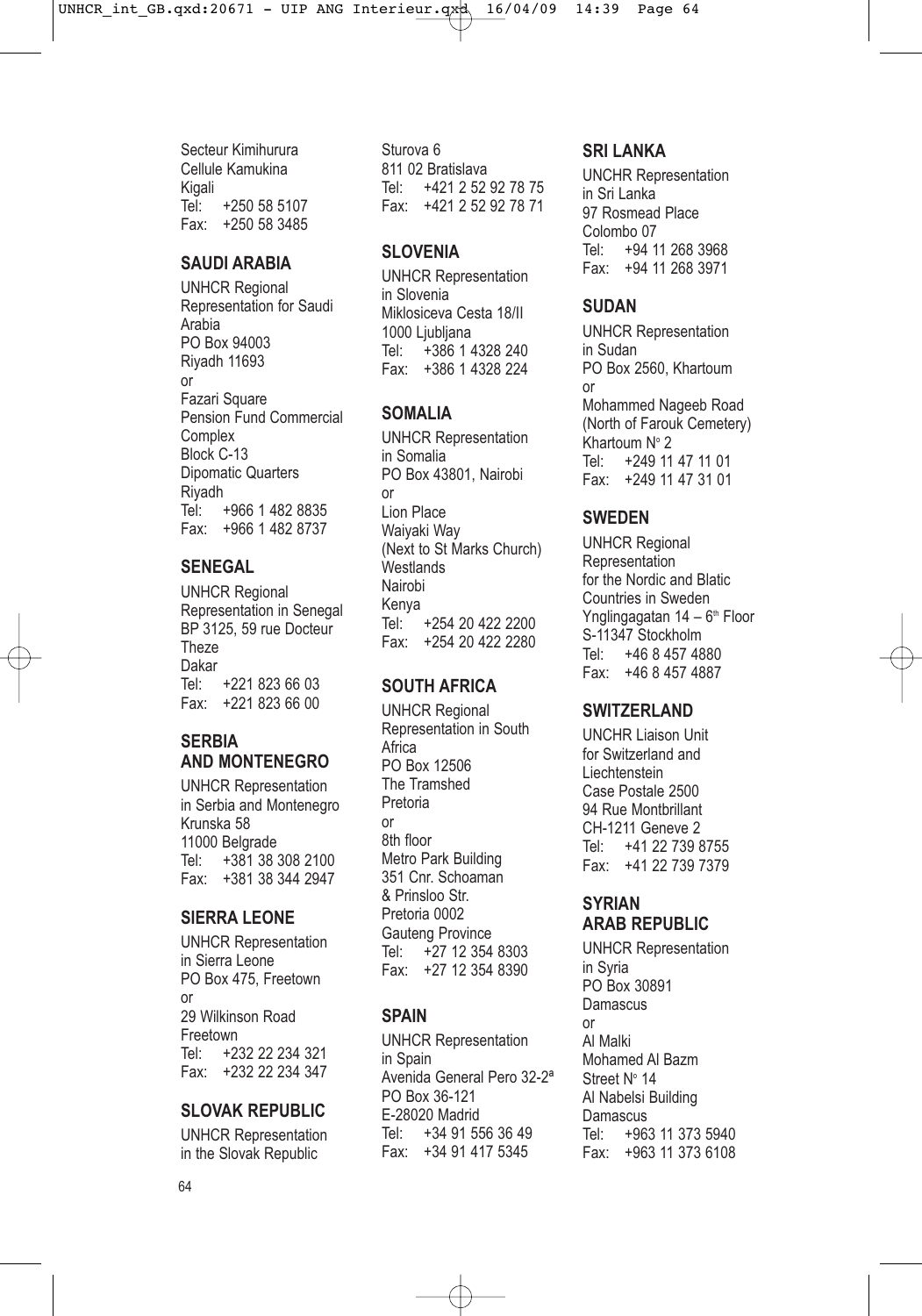#### **TAJIKISTAN**

UNHCR Representation in Taiikistan Prospekt Drujba Naradov 106 Dushanbe, 734013 Tel: +992 372 214406 Fax: +992 372 510039

#### **TANZANIA (UNITED REPUBLIC OF)**

UNHCR Representation in the United Republic of Tanzania PO Box 2666 Dar-es-Salaam or Plot 18 Kalenga Street Dar-es-Salaam<br>Tel: +255.22 +255 22 215 00 75 Fax: +255 22 215 28 17

### **THAILAND**

UNCHR Regional Representation for Thailand, Cambodia and Vietnam PO Box 2-121 Rajdamnern Avenue United Nations Building 3<sup>rd</sup> Floor, Block A Bangkok 10200<br>Tel: +66 2 28 +66 2 288 1234 Fax: +66 2 280 0555

#### **TIMOR-LESTE**

UNHCR Representation in Timor-Leste PO Box 456 Dili or Estrada de Balido Dili<br>Tel: +670 33 13 547 Fax: +670 33 13 554

#### **TUNISIA**

UNHCR Honorary Representation in Tunisia BP 863 1035 Tunis or 61 Boulevard Bab Benat 1035 Tunis Tel: +216 715 73586 Fax: +216 715 70168

# **TURKEY**

UNHCR Representation in Turkey 12. Cadde, 212. Sokak Nº 3 3 Sancak Mahallesi, Cankaya Ankara Tel: +90 312 409 7000 Fax: +90 312 441 2173

### **TURKMENISTAN**

UNHCR Representation in Turkmenistan 40, Galkynysh Street 744013 Ashgabat Tel: +993 12 425 684 Fax: +993 12 425 691

# **UGANDA**

UNHCR Representation in Uganda PO Box 3813, Kampala or Plot 18 Prince Charles Drive Kololo Kampala Tel: +256 41 231 231 Fax: +256 41 256 989

# **UKRAINE**

UNHCR Regional Representation in Ukraine PO Box 122 Kyiv 01015 or 32A, Sichnevogo Povstannya Str. Kyiv 01015 Tel: +380 44 573 9424 Fax: +380 44 288 9850

#### **UNITED KINGDOM**

UNHCR Representation in United Kingdom Stand Bridge House 138-142 Strand London WC2R 1HH Tel: +44 20 7759 8090 Fax: +44 20 7759 8119

### **UNITED STATES OF AMERICA**

UNCHR Regional Representation for the United States of America and the Caribbean 1775 K Street, NW, Suite 300 Washington DC 20006<br>Tel: +1 202 296 519 Tel: +1 202 296 5191 Fax: +1 202 296 5660

#### **UZBEKISTAN**

UNHCR Representation in Uzbekistan 14 Mahmood Torobi Str 700090 Tashkent Tel: +998 71 120 68 93 Fax: +998 71 120 68 91

# **VENEZUELA**

UNHCR Regional Representation for Northern South America Apartado Postal 69045 Caracas 1062-A Or Parque Cristal, Torre Oeste Piso 4, Oficina 4-4, 4-5 y 4-6 Av. Francisco de Miranda Urbanización Los Palos Grandes Caracas<br>Tel: + +58 212 286 3883 Fax: +58 212 286 9687

#### **VIETNAM**

UNHCR Representation in the Socialist Republic of Vietnam 60 Rue Nguyen Thai Hoc Ba Dinh District Hanoi<br>Tel· Tel: +84 4 845 78 71 Fax: +84 4 823 20 55

# **YEMEN**

UNHCR Representation in the Republic of Yemen PO Box 12093 Sana'a or Algeria Street, N°. 38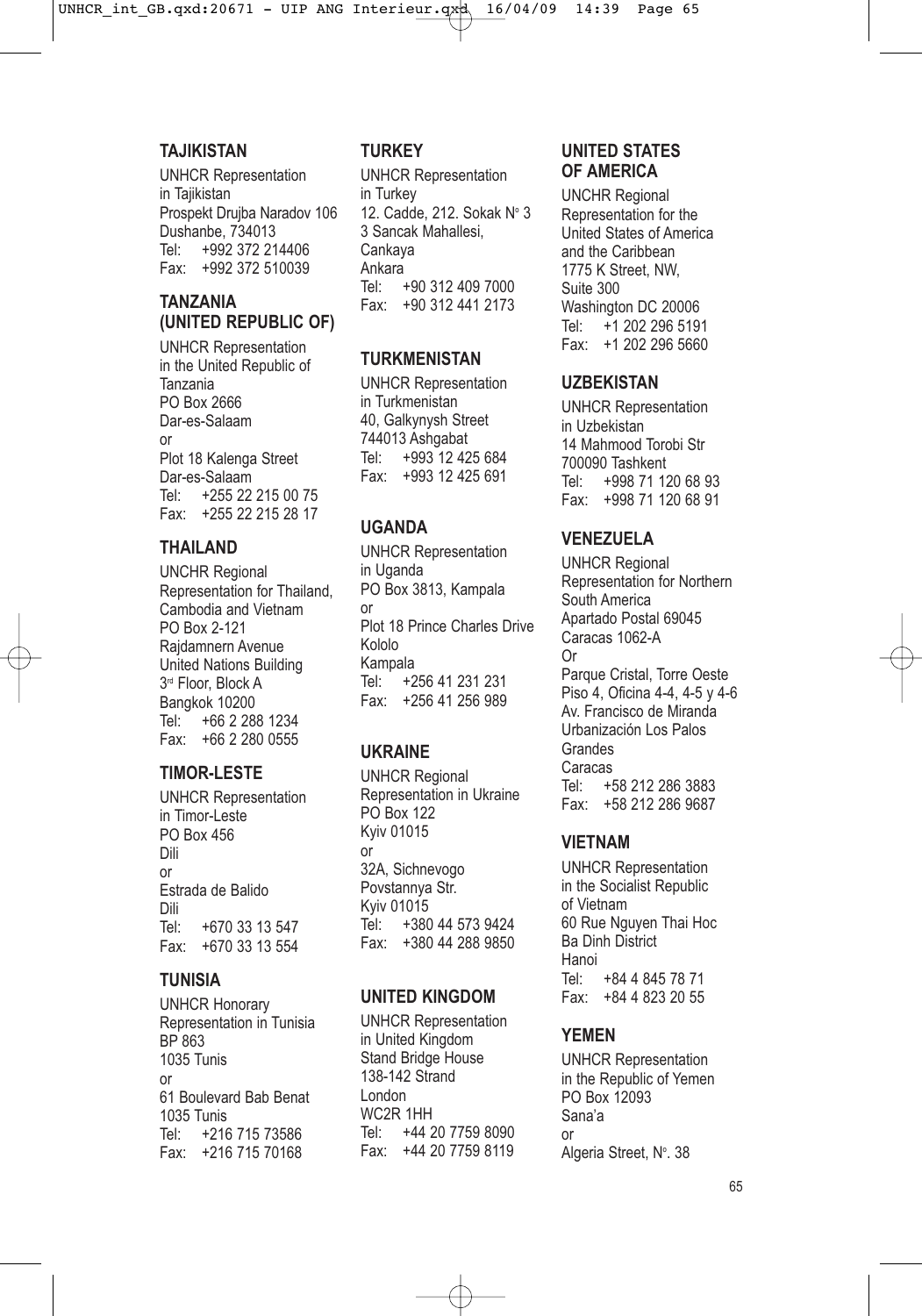Building  $N^{\circ}$  2 Sana'a Tel: +967 1 469 771 Fax: +967 1 469 770

### **ZAMBIA**

UNHCR Representation in Zambia P.O. Box 32542 10101 Lusaka or 17C Leopards Hill Road Kabulonga 10101 Lusaka Tel: +260 1 265 619 Fax: +260 1 265 914

# **ZIMBABWE**

UNHCR Office of the Chief of Mission in Zimbabwe P.O. Box 4565 Harare or 2<sup>nd</sup> Floor, Takura House 67-69 Union Avenue Harare Tel: +263 4 793 274 Fax: +263 4 708 528

#### **UNITED NATIONS (New York)**

Office of UNHCR in New York PO Box 20 Grand Central New York NY 10017 or 220 East 42<sup>nd</sup> Street Suite 3000 New York NY 10017 Tel: +1 212 963 00 32 Fax: +1 212 963 00 74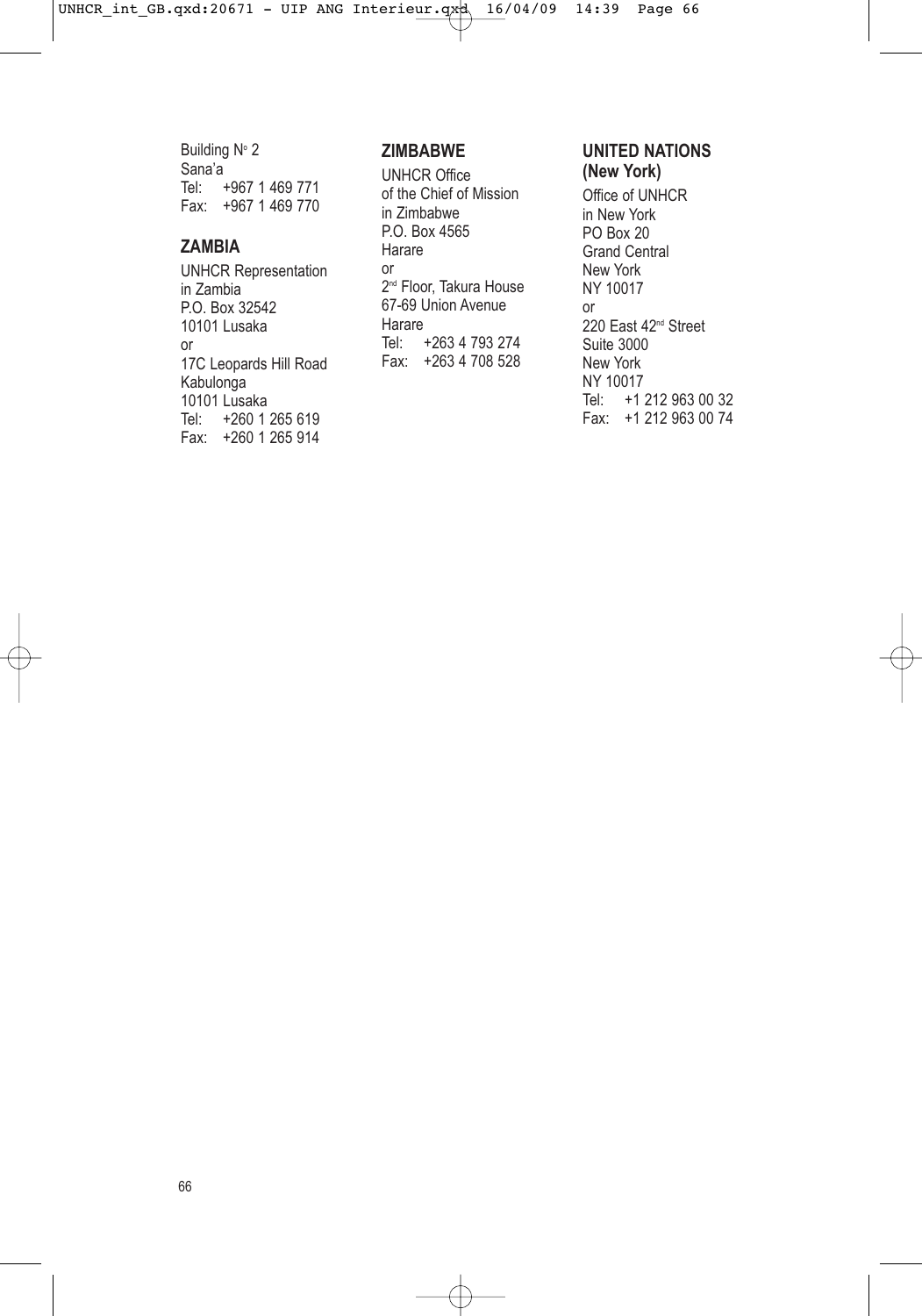# **UNHCR and IPU in brief**

# **UNHCR**

The United Nations High Commissioner for Refugees (UNHCR) is mandated to lead and coordinate international action for the protection of refugees and the resolution of refugee problems around the world. UNHCR strives to ensure that everyone can exercise the right to seek asylum and find safe refuge in another State and to return home voluntarily. By assisting refugees in returning to their own country or in settling in another country, UNHCR seeks lasting solutions to their plight.

UNHCR's Executive Committee and the UN General Assembly have also authorized the organization to assist other groups of people, including those who are stateless or whose nationality is disputed and, in certain circumstances, internally displaced persons.

UNHCR seeks to reduce the incidence of forced displacement by encouraging States and institutions to create conditions that are conducive to the protection of human rights and the peaceful resolution of disputes.

The organization offers protection and assistance to refugees and others in an impartial manner, on the basis of their need and irrespective of their race, colour, religion, political opinion or gender. UNHCR is committed to the principle of participation and consults refugees on all decisions that affect their lives. UNHCR works in partnership with governments, regional organizations, and international and non-governmental organizations.

# **IPU**

Created in 1889, the Inter-Parliamentary Union (IPU) is the international organization that brings together the representatives of parliaments of sovereign States. In July 2008, the parliaments of 150 countries were represented in the IPU.

The IPU works for peace and cooperation among peoples with a view to strengthening representative institutions. To that end, the IPU fosters contacts and exchanges of experience among parliaments and parliamentarians of all countries, considers questions of international interest and expresses its views on those issues, contributes to the defense and promotion of human rights, and raises awareness about the workings of representative institutions among the general public.

The IPU shares the objectives of the United Nations and works closely with UN agencies. It also works with regional inter-parliamentary organizations and with international, intergovernmental and non-governmental organizations that are motivated by the same ideals.